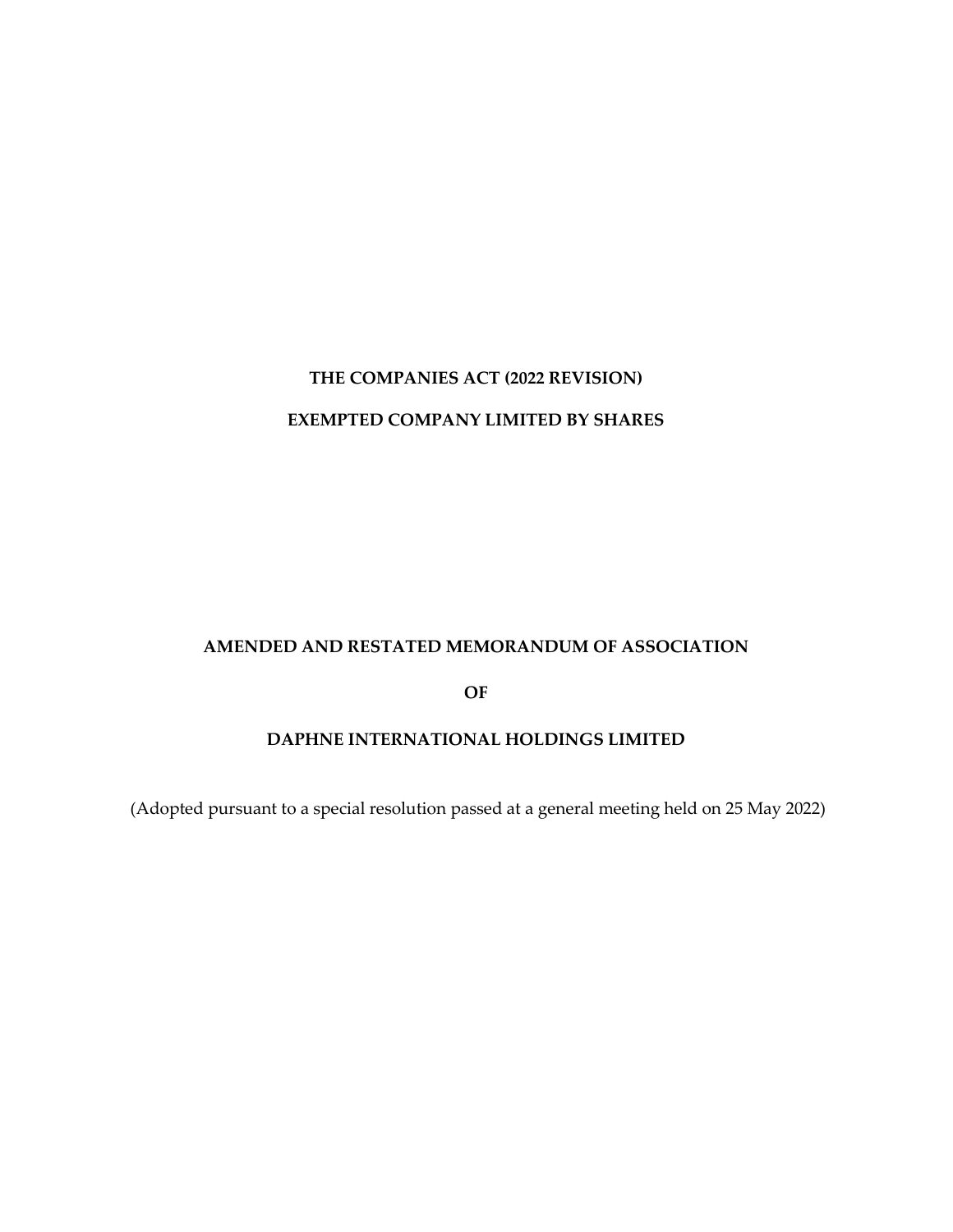- 1. The name of the Company is Daphne International Holdings Limited.
- 2. The Registered Office of the Company shall be at the offices of Conyers Trust Company (Cayman) Limited, Cricket Square, Hutchins Drive, PO Box 2681, Grand Cayman, KY1- 1111, Cayman Islands.
- 3. Subject to the following provisions of this Memorandum, the objects for which the Company is established are unrestricted and shall include, but without limitation:
	- (a) to act and to perform all the functions of a holding company in all its branches and to coordinate the policy and administration of any subsidiary company or companies wherever incorporated or carrying on business or of any group of companies of which the Company or any subsidiary company is a member or which are in any manner controlled directly or indirectly by the Company;
	- (b) to act as an investment company and for that purpose to subscribe, acquire, hold, dispose, sell, deal in or trade upon any terms, whether conditionally or absolutely, shares, stock, debentures, debenture stock, annuities, notes, mortgages, bonds, obligations and securities, foreign exchange, foreign currency deposits and commodities, issued or guaranteed by any company wherever incorporated, or by any government, sovereign, ruler, commissioners, public body or authority, supreme, municipal, local or otherwise, by original subscription, tender, purchase, exchange, underwriting, participation in syndicates or in any other manner and whether or not fully paid up, and to meet calls thereon.
- 4. Subject to the following provisions of this Memorandum, the Company shall have and be capable of exercising all the functions of a natural person of full capacity irrespective of any question of corporate benefit, as provided by Section 27(2) of the Companies Act.
- 5. Nothing in this Memorandum shall permit the Company to carry on a business for which a licence is required under the laws of the Cayman Islands unless duly licensed.
- 6. The Company shall not trade in the Cayman Islands with any person, firm or corporation except in furtherance of the business of the Company carried on outside the Cayman Islands; provided that nothing in this clause shall be construed as to prevent the Company effecting and concluding contracts in the Cayman Islands, and exercising in the Cayman Islands all of its powers necessary for the carrying on of its business outside the Cayman Islands.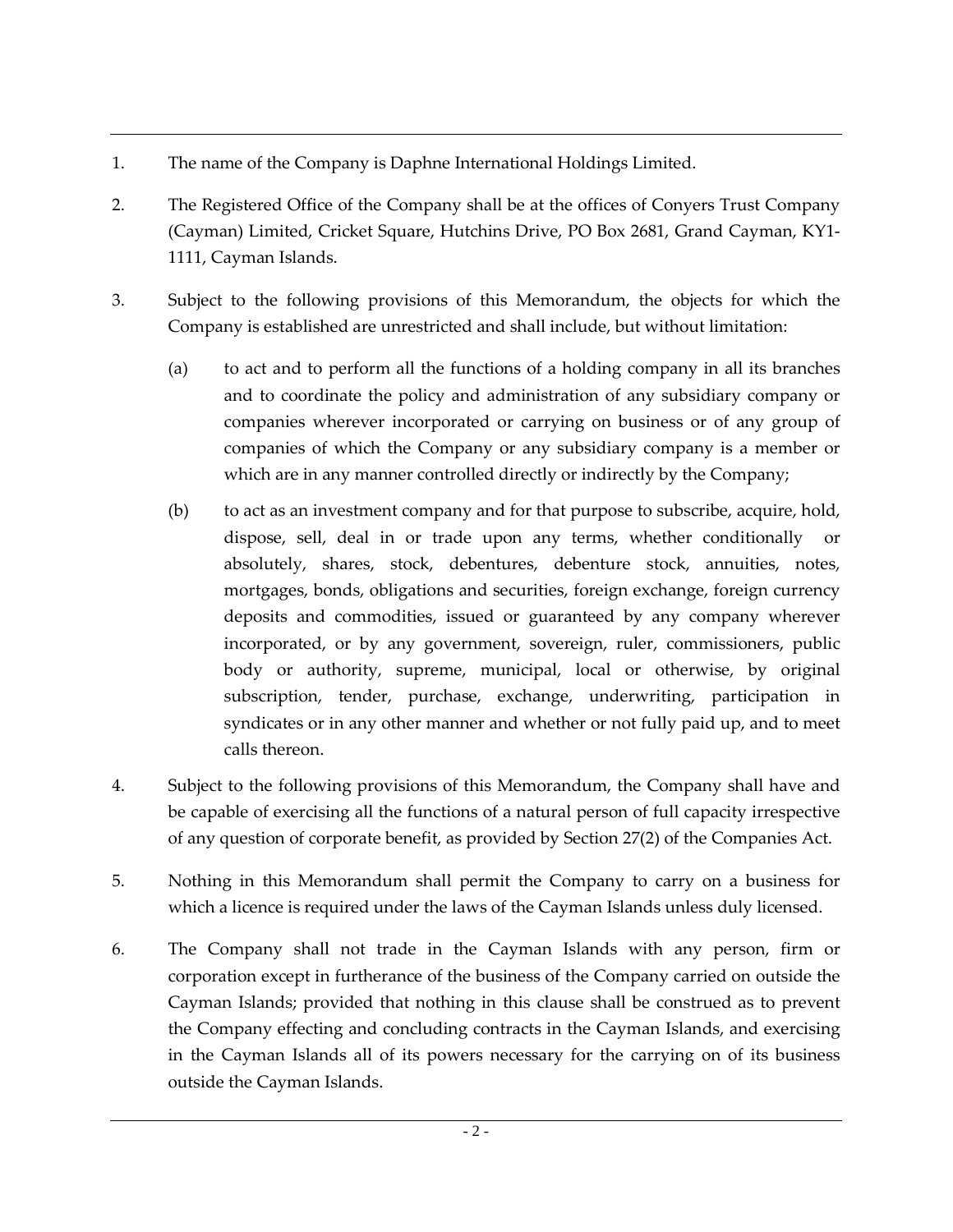- 7. The liability of each member is limited to the amount from time to time unpaid on such member's shares.
- 8. The share capital of the Company is HK\$1,000,000,000 divided into 10,000,000,000 shares of a nominal or par value of HK\$0.10 each, with the power for the Company, insofar as is permitted by law, to redeem or purchase any of its shares and to increase or reduce the said share capital subject to the provisions of the Companies Act and the Articles of Association of the Company and to issue any part of its capital, whether original, redeemed or increased, with or without any preference, priority or special privilege or subject to any postponement of rights or to any conditions or restrictions; and so that, unless the conditions of issue shall otherwise expressly declare, every issue of shares, whether declared to be preference or otherwise, shall be subject to the power hereinbefore contained.
- 9. The Company may exercise the power contained in the Companies Act to deregister in the Cayman Islands and be registered by way of continuation in another jurisdiction.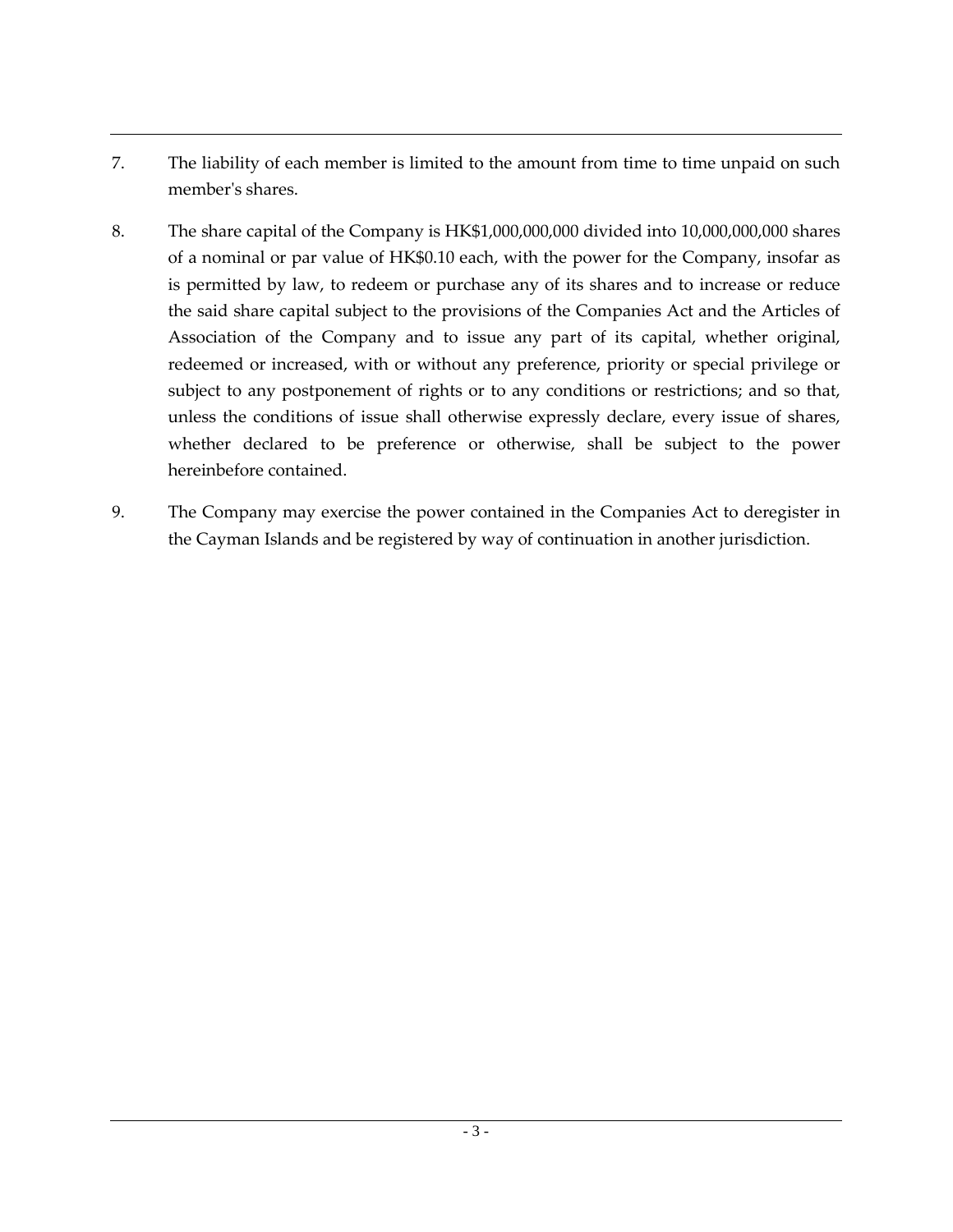# **THE COMPANIES ACT (2022 REVISION) EXEMPTED COMPANY LIMITED BY SHARES**

#### **THIRD AMENDED AND RESTATED ARTICLES OF ASSOCIATION**

**OF**

## **DAPHNE INTERNATIONAL HOLDINGS LIMITED**

(Adopted pursuant to a special resolution passed at a general meeting held on 25 May 2022)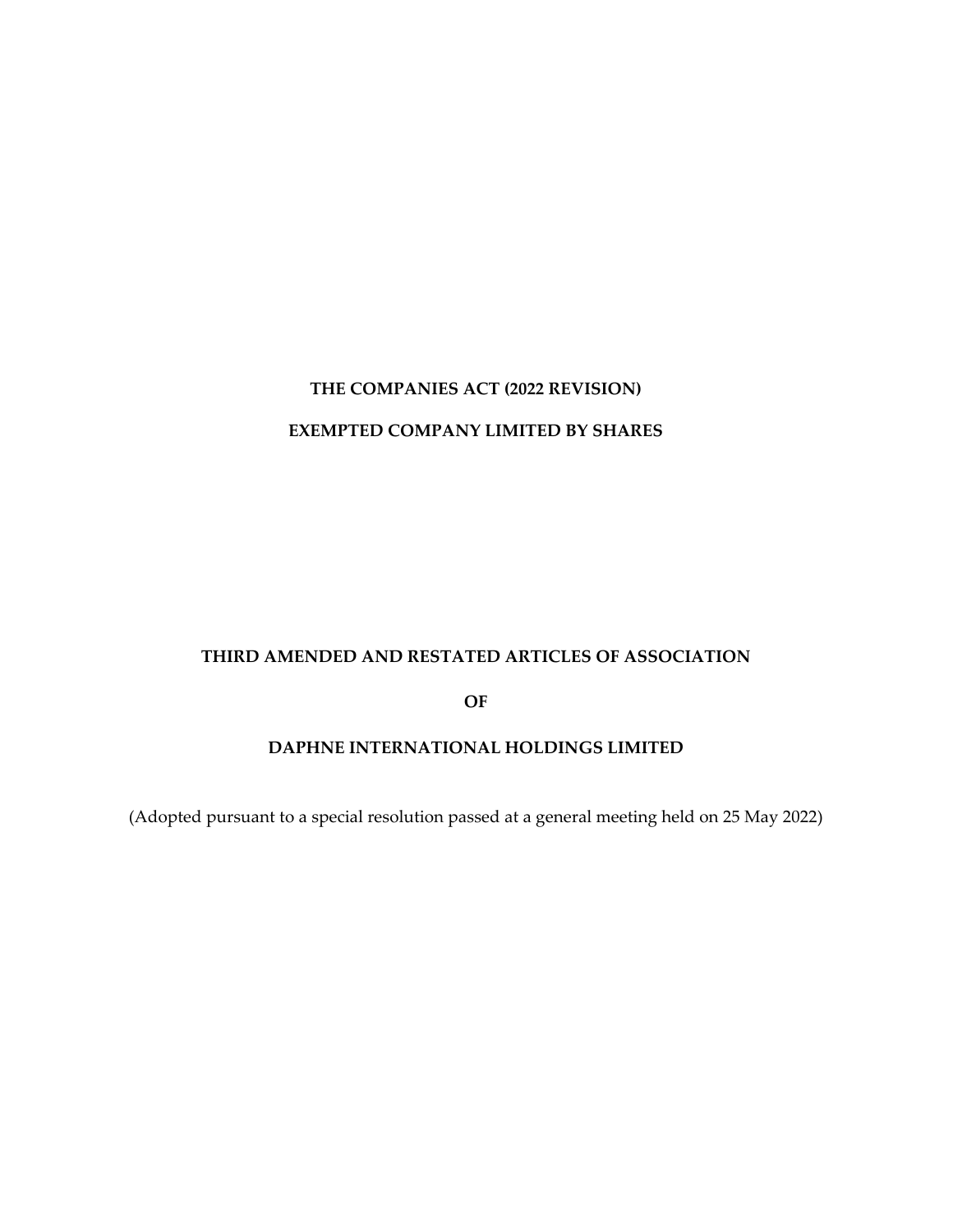## I N D E X

| <u>SUBJECT</u>                         | <u>Article No.</u> |
|----------------------------------------|--------------------|
| Table A                                | 1                  |
| Interpretation                         | 2                  |
| <b>Share Capital</b>                   | 3                  |
| <b>Alteration Of Capital</b>           | $4 - 7$            |
| <b>Share Rights</b>                    | $8-9$              |
| Variation Of Rights                    | $10 - 11$          |
| <b>Shares</b>                          | $12 - 15$          |
| <b>Share Certificates</b>              | $16 - 21$          |
| Lien                                   | $22 - 24$          |
| Calls On Shares                        | 25-33              |
| <b>Forfeiture Of Shares</b>            | 34-42              |
| <b>Register Of Members</b>             | 43-44              |
| <b>Record Dates</b>                    | 45                 |
| <b>Transfer Of Shares</b>              | 46-51              |
| <b>Transmission Of Shares</b>          | 52-54              |
| <b>Untraceable Members</b>             | 55                 |
| <b>General Meetings</b>                | 56-58              |
| Notice Of General Meetings             | 59-60              |
| Proceedings At General Meetings        | 61-65              |
| Voting                                 | 66-74              |
| Proxies                                | 75-80              |
| Corporations Acting By Representatives | 81                 |
| <b>Written Resolutions Of Members</b>  | 82                 |
| <b>Board Of Directors</b>              | 83                 |
| <b>Retirement Of Directors</b>         | 84-85              |
| Disqualification Of Directors          | 86                 |
| <b>Executive Directors</b>             | 87-88              |
| <b>Alternate Directors</b>             | 89-92              |
| Directors' Fees And Expenses           | 93-96              |
| Directors' Interests                   | 97-100             |
| <b>General Powers Of The Directors</b> | 101-106            |
| <b>Borrowing Powers</b>                | 107-110            |
| Proceedings Of The Directors           | 111-120            |
| Managers                               | 121-123            |
| Officers                               | 124-127            |
| Register of Directors and Officers     | 128                |
| Minutes                                | 129                |
| Seal                                   | 130                |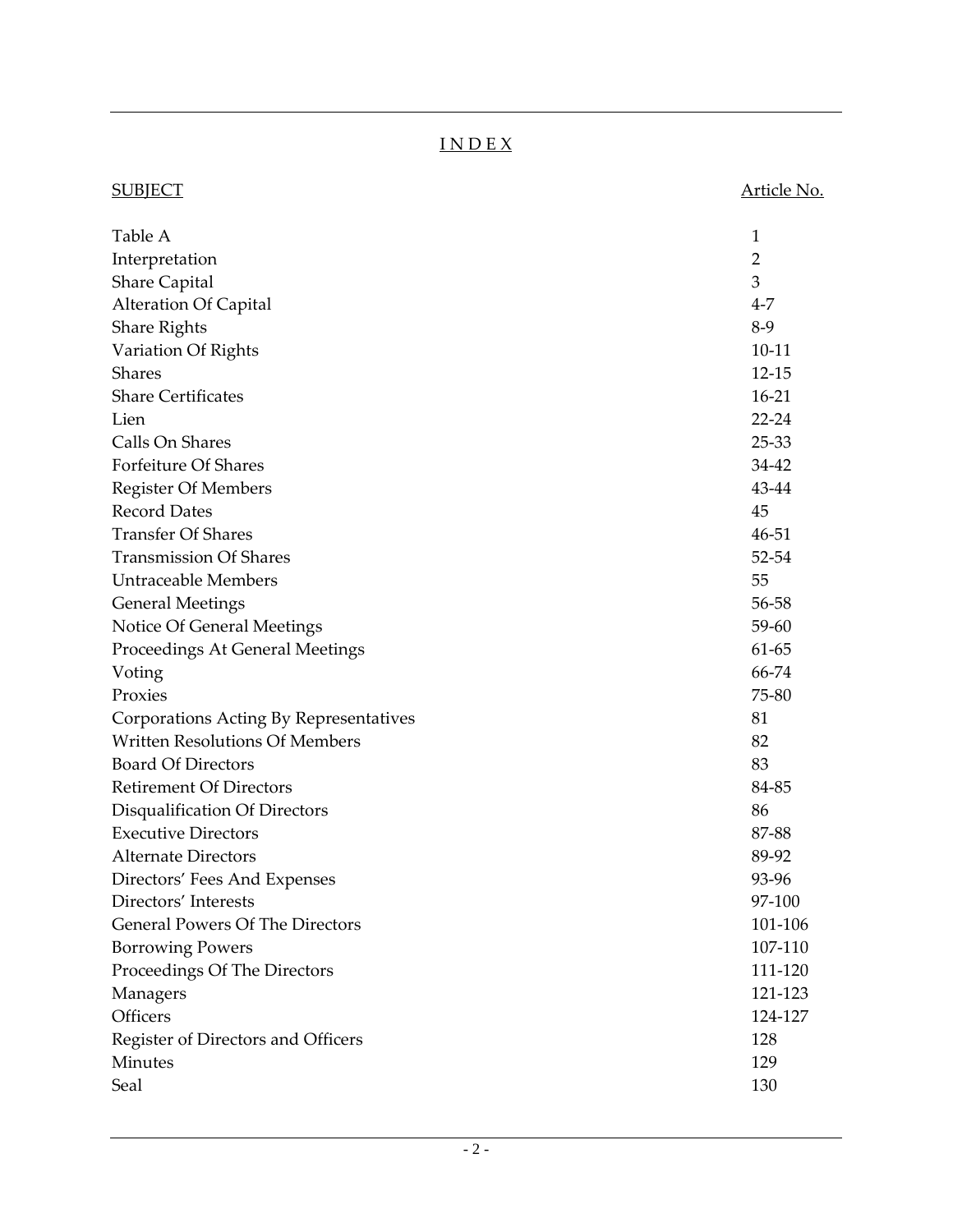| Authentication Of Documents                                             | 131     |
|-------------------------------------------------------------------------|---------|
| <b>Destruction Of Documents</b>                                         | 132     |
| Dividends And Other Payments                                            | 133-142 |
| Reserves                                                                | 143     |
| Capitalisation                                                          | 144-145 |
| <b>Subscription Rights Reserve</b>                                      | 146     |
| <b>Accounting Records</b>                                               | 147-151 |
| Audit                                                                   | 152-157 |
| <b>Notices</b>                                                          | 158-160 |
| Signatures                                                              | 161     |
| Winding Up                                                              | 162-163 |
| Indemnity                                                               | 164     |
| Financial Year                                                          | 165     |
| Amendment To Memorandum and Articles of Association And Name of Company | 166     |
| Information                                                             | 167     |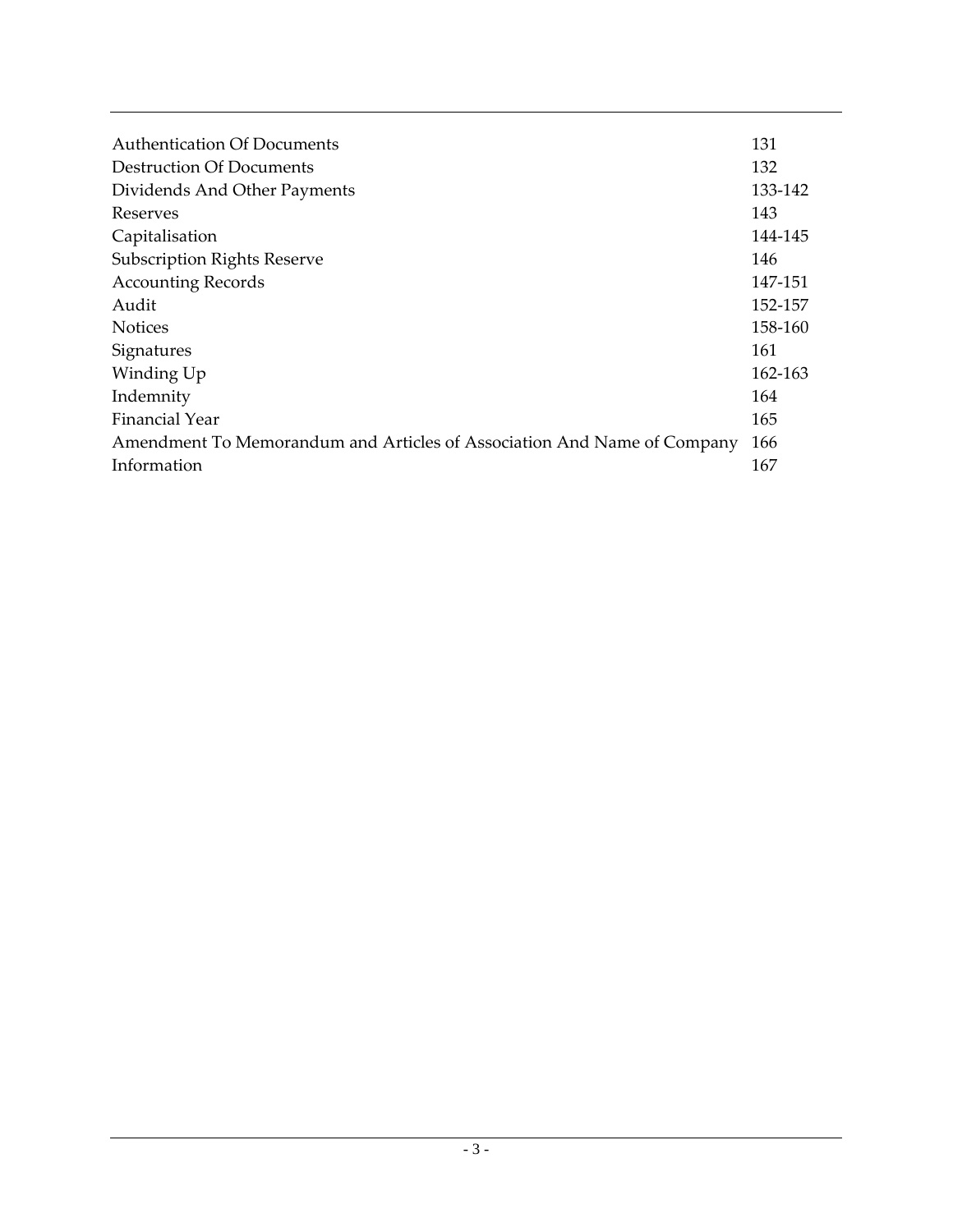#### TABLE A

1. The regulations in Table A in the Schedule to the Companies Act (Revised) do not apply to the Company.

#### **INTERPRETATION**

2. (1) In these Articles, unless the context otherwise requires, the words standing in the first column of the following table shall bear the meaning set opposite them respectively in the second column.

| <b>WORD</b>            | <b>MEANING</b>                                                                                                                                                                                                                                                                                                                                                                                                                                                                                   |
|------------------------|--------------------------------------------------------------------------------------------------------------------------------------------------------------------------------------------------------------------------------------------------------------------------------------------------------------------------------------------------------------------------------------------------------------------------------------------------------------------------------------------------|
| "Act"                  | the Companies Act, Cap. 22 (Act 3 of 1961, as consolidated<br>and revised) of the Cayman Islands.                                                                                                                                                                                                                                                                                                                                                                                                |
| "announcement"         | an official publication of a Notice or document of the<br>Company, including a publication, subject to and to such<br>extent permitted by the Listing Rules, by electronic<br>communication or by advertisement published in the<br>newspapers or in such manner or means ascribed and<br>permitted by the Listing Rules and applicable laws.                                                                                                                                                    |
| "Articles"             | these Articles in their present form or as supplemented or<br>amended or substituted from time to time.                                                                                                                                                                                                                                                                                                                                                                                          |
| "Auditor"              | the auditor of the Company for the time being and may<br>include any individual or partnership.                                                                                                                                                                                                                                                                                                                                                                                                  |
| "Board" or "Directors" | the board of directors of the Company or the directors<br>present at a meeting of directors of the Company at which<br>a quorum is present.                                                                                                                                                                                                                                                                                                                                                      |
| "business day"         | shall mean a day on which the Designated Stock Exchange<br>generally is open for the business of dealing in securities in<br>Hong Kong. For the avoidance of doubt, where the<br>Designated Stock Exchange is closed for the business of<br>dealing in securities in Hong Kong on a business day for<br>the reason of a number 8 or higher typhoon signal, black<br>rainstorm warning or other similar event, such day shall for<br>the purposes of these Articles be counted as a business day. |
| "capital"              | the share capital of the Company from time to time.                                                                                                                                                                                                                                                                                                                                                                                                                                              |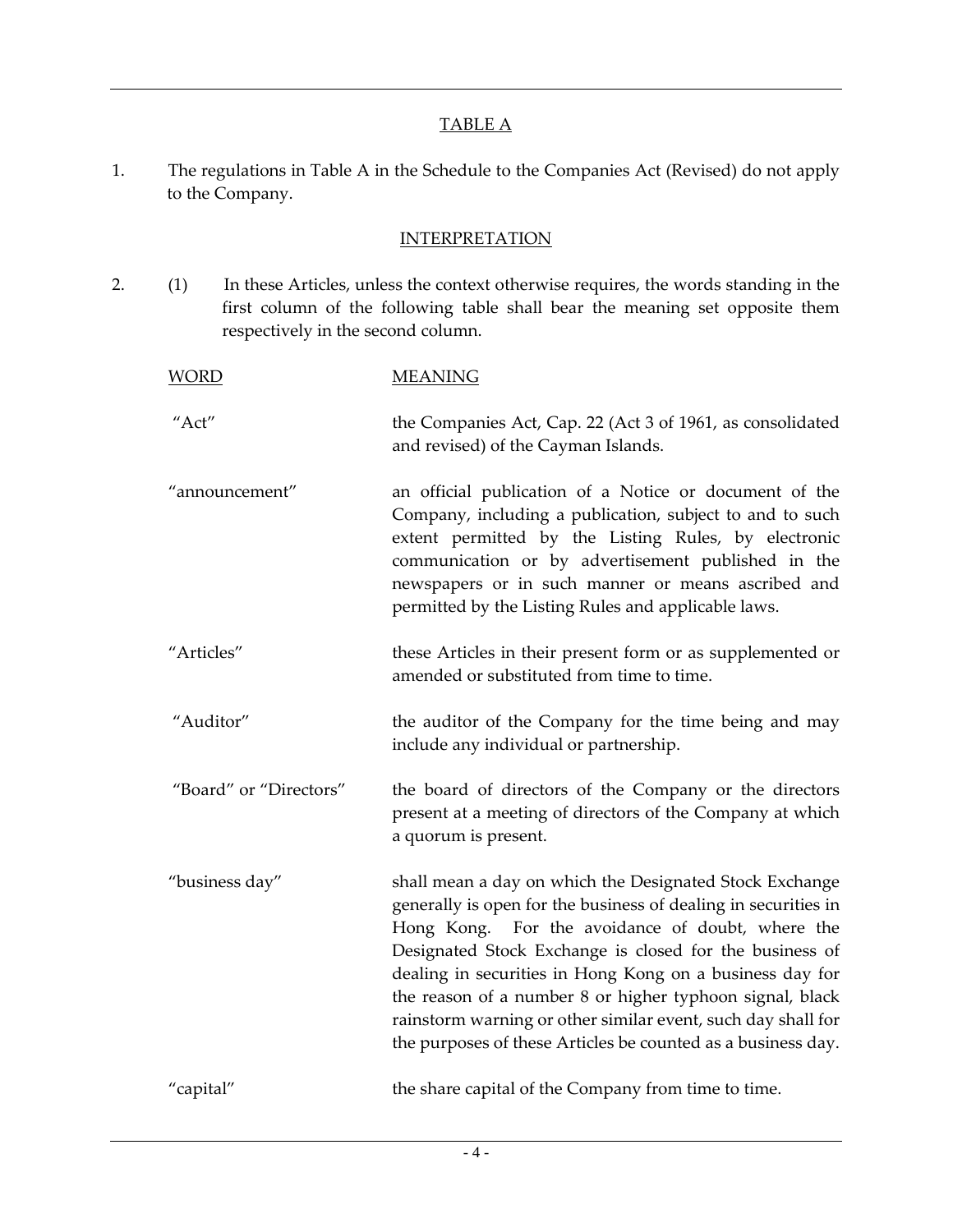| "clear days"                          | in relation to the period of a notice that period excluding<br>the day when the notice is given or deemed to be given and<br>the day for which it is given or on which it is to take effect.                                                                                                                                                                                                         |
|---------------------------------------|------------------------------------------------------------------------------------------------------------------------------------------------------------------------------------------------------------------------------------------------------------------------------------------------------------------------------------------------------------------------------------------------------|
| "clearing house"                      | a clearing house recognised by the laws of the jurisdiction<br>in which the shares of the Company are listed or quoted on<br>a stock exchange in such jurisdiction.                                                                                                                                                                                                                                  |
| "close associate"                     | in relation to any Director, shall have the same meaning as<br>defined in the Listing Rules as modified from time to time,<br>except that for purposes of Article 100 where the<br>transaction or arrangement to be approved by the Board is<br>a connected transaction referred to in the Listing Rules, it<br>shall have the same meaning as that ascribed to "associate"<br>in the Listing Rules. |
| "Company"                             | Daphne International Holdings Limited.                                                                                                                                                                                                                                                                                                                                                               |
| "competent regulatory<br>authority"   | a competent regulatory authority in the territory where<br>the shares of the Company are listed or quoted on a stock<br>exchange in such territory.                                                                                                                                                                                                                                                  |
| "debenture" and<br>"debenture holder" | include debenture stock and debenture stockholder<br>respectively.                                                                                                                                                                                                                                                                                                                                   |
| "Designated Stock<br>Exchange"        | a stock exchange in respect of which the shares of the<br>Company are listed or quoted and where such stock<br>exchange deems such listing or quotation to be the primary<br>listing or quotation of the shares of the Company.                                                                                                                                                                      |
| "dollars" and "\$"                    | dollars, the legal currency of Hong Kong.                                                                                                                                                                                                                                                                                                                                                            |
| "electronic communication"            | a communication sent, transmitted, conveyed and received<br>by wire, by radio, by optical means or by other electron<br>magnetic means in any form through any medium.                                                                                                                                                                                                                               |
| "electronic meeting"                  | a general meeting held and conducted wholly and<br>exclusively by virtual attendance and participation by<br>Members and/or proxies by means of electronic facilities.                                                                                                                                                                                                                               |
| "head office"                         | such office of the Company as the Directors may from time<br>to time determine to be the principal office of the Company.                                                                                                                                                                                                                                                                            |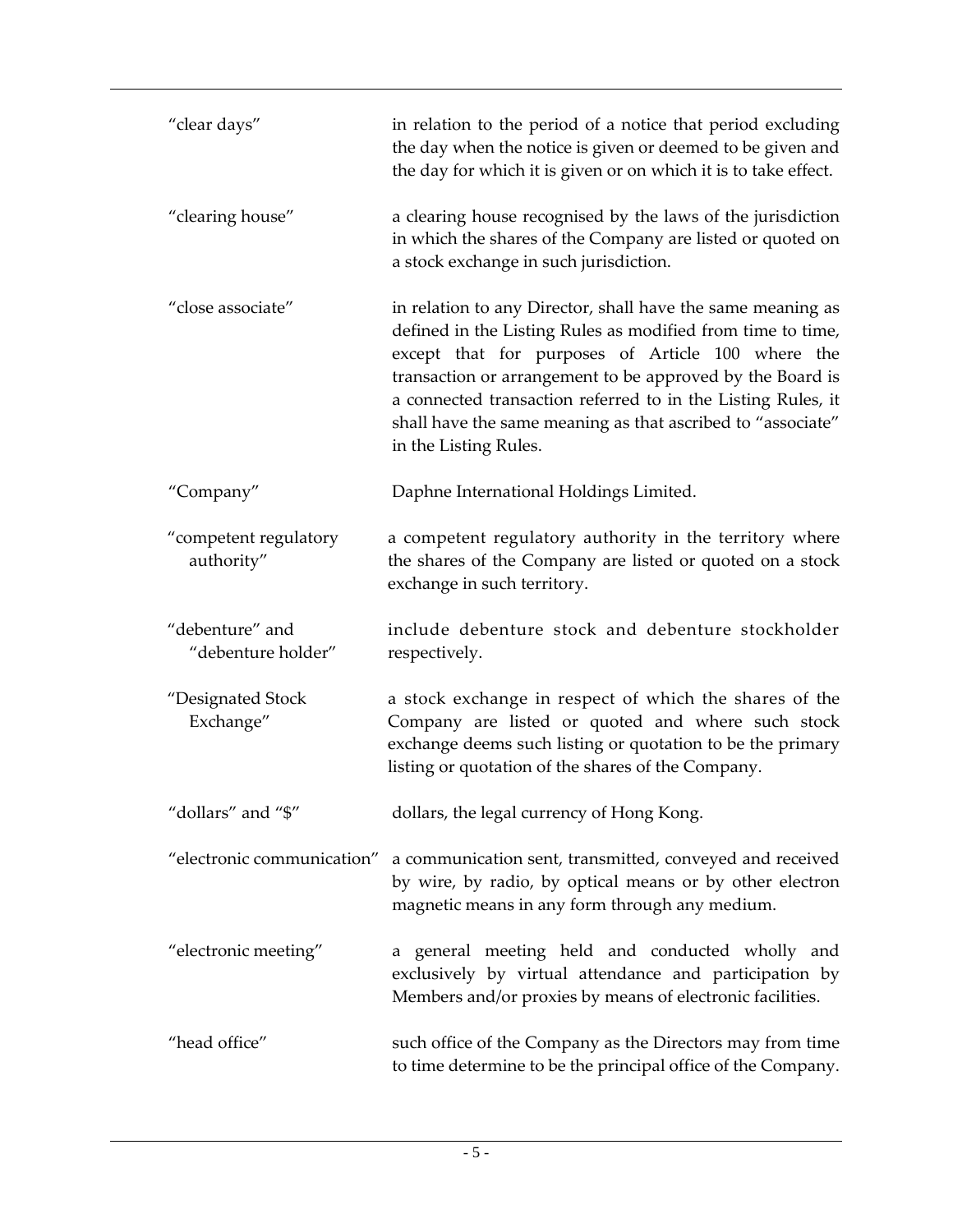| 'hybrid meeting"          | a general meeting convened for the (i) physical attendance<br>by Members and/or proxies at the Principal Meeting Place<br>and where applicable, one or more Meeting Locations and<br>(ii) virtual attendance and participation by Members and/or<br>proxies by means of electronic facilities.                                                                                                                 |
|---------------------------|----------------------------------------------------------------------------------------------------------------------------------------------------------------------------------------------------------------------------------------------------------------------------------------------------------------------------------------------------------------------------------------------------------------|
| "Listing Rules"           | rules of the Designated Stock Exchange.                                                                                                                                                                                                                                                                                                                                                                        |
| "Meeting Location"        | has the meaning given to it in Article 64A.                                                                                                                                                                                                                                                                                                                                                                    |
| "Member"                  | a duly registered holder from time to time of the shares in<br>the capital of the Company.                                                                                                                                                                                                                                                                                                                     |
| "month"                   | a calendar month.                                                                                                                                                                                                                                                                                                                                                                                              |
| "Notice"                  | written notice unless otherwise specifically stated and as<br>further defined in these Articles.                                                                                                                                                                                                                                                                                                               |
| "Office"                  | the registered office of the Company for the time being.                                                                                                                                                                                                                                                                                                                                                       |
| "ordinary resolution"     | a resolution shall be an ordinary resolution when it has<br>been passed by a simple majority of votes cast by such<br>Members as, being entitled so to do, vote in person or, in<br>the case of any Member being a corporation, by its duly<br>authorised representative or, where proxies are allowed, by<br>proxy at a general meeting of which Notice has been duly<br>given in accordance with Article 59. |
| "paid up"                 | paid up or credited as paid up.                                                                                                                                                                                                                                                                                                                                                                                |
| "physical meeting"        | a general meeting held and conducted by physical<br>attendance and participation by Members and/or proxies at<br>the Principal Meeting Place and/or where applicable, one or<br>more Meeting Locations.                                                                                                                                                                                                        |
| "Principal Meeting Place" | shall have the meaning given to it in Article 59(2).                                                                                                                                                                                                                                                                                                                                                           |
| "Register"                | the principal register and where applicable, any branch<br>register of Members to be maintained at such place within<br>or outside the Cayman Islands as the Board shall determine<br>from time to time.                                                                                                                                                                                                       |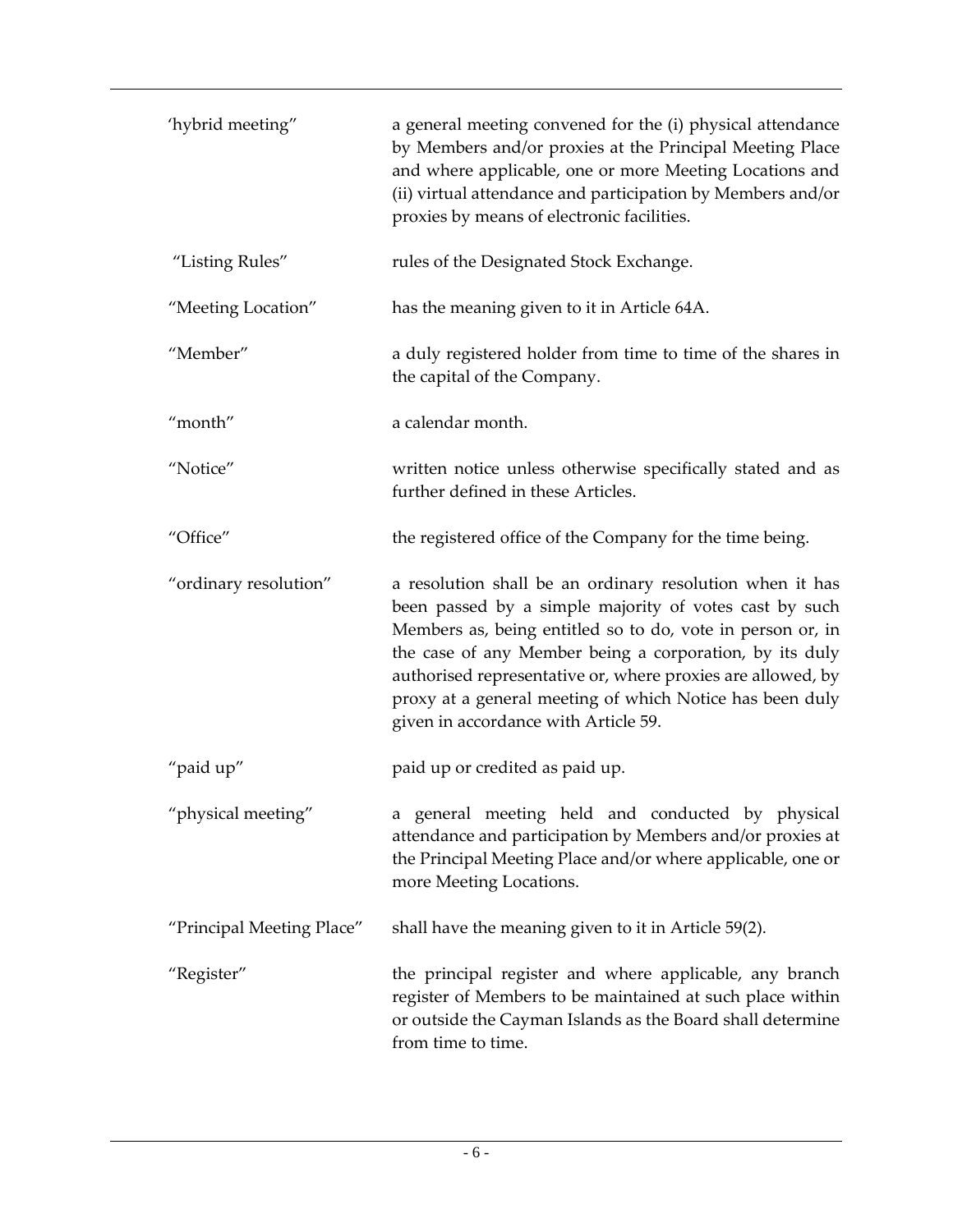| "Registration Office"     | in respect of any class of share capital such place as the<br>Board may from time to time determine to keep a branch<br>register of Members in respect of that class of share capital<br>and where (except in cases where the Board otherwise<br>directs) the transfers or other documents of title for such<br>class of share capital are to be lodged for registration and<br>are to be registered.                                                  |
|---------------------------|--------------------------------------------------------------------------------------------------------------------------------------------------------------------------------------------------------------------------------------------------------------------------------------------------------------------------------------------------------------------------------------------------------------------------------------------------------|
| "Seal"                    | common seal or any one or more duplicate seals of the<br>Company (including a securities seal) for use in the<br>Cayman Islands or in any place outside the Cayman<br>Islands.                                                                                                                                                                                                                                                                         |
| "Secretary"               | any person, firm or corporation appointed by the Board to<br>perform any of the duties of secretary of the Company and<br>includes any assistant, deputy, temporary or acting<br>secretary.                                                                                                                                                                                                                                                            |
| "special resolution"      | a resolution shall be a special resolution when it has been<br>passed by a majority of not less than three-fourths of votes<br>cast by such Members as, being entitled so to do, vote in<br>person or, in the case of such Members as are corporations,<br>by their respective duly authorised representative or,<br>where proxies are allowed, by proxy at a general meeting of<br>which Notice has been duly given in accordance with<br>Article 59. |
|                           | a special resolution shall be effective for any purpose for<br>which an ordinary resolution is expressed to be required<br>under any provision of these Articles or the Statutes.                                                                                                                                                                                                                                                                      |
| "Statutes"                | the Act and every other law of the Legislature of the<br>Cayman Islands for the time being in force applying to or<br>affecting the Company, its memorandum of association<br>and/or these Articles.                                                                                                                                                                                                                                                   |
| "substantial shareholder" | a person who is entitled to exercise, or to control the<br>exercise of, 10% or more (or such other percentage as may<br>be prescribed by the Listing Rules) of the voting power at<br>any general meeting of the Company.                                                                                                                                                                                                                              |
| "year"                    | a calendar year.                                                                                                                                                                                                                                                                                                                                                                                                                                       |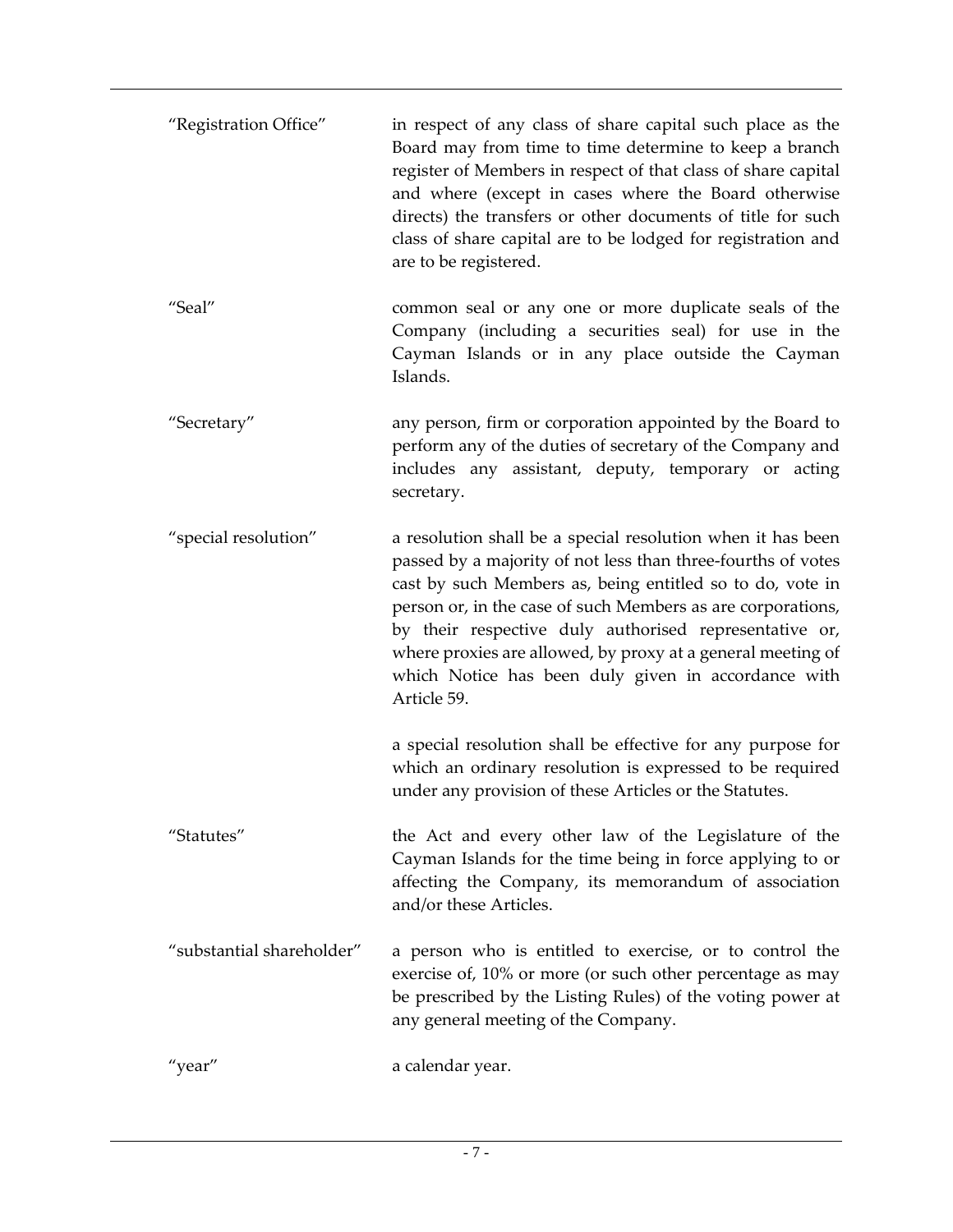- (2) In these Articles, unless there be something within the subject or context inconsistent with such construction:
	- (a) words importing the singular include the plural and vice versa;
	- (b) words importing a gender include both gender and the neuter;
	- (c) words importing persons include companies, associations and bodies of persons whether corporate or not;
	- (d) the words:
		- (i) "may" shall be construed as permissive;
		- (ii) "shall" or "will" shall be construed as imperative;
	- (e) expressions referring to writing shall, unless the contrary intention appears, be construed as including printing, lithography, photography and other modes of representing or reproducing words or figures in a legible and non-transitory form or, to the extent permitted by and in accordance with the Statutes and other applicable laws, rules and regulations, any visible substitute for writing (including an electronic communication), or modes of representing or reproducing words partly in one visible form and partly in another visible form, and including where the representation takes the form of electronic display, provided that both the mode of service of the relevant document or Notice and the Member's election comply with all applicable Statutes, rules and regulations;
	- (f) references to any law, ordinance, statute or statutory provision shall be interpreted as relating to any statutory modification or re-enactment thereof for the time being in force;
	- (g) save as aforesaid words and expressions defined in the Statutes shall bear the same meanings in these Articles if not inconsistent with the subject in the context;
	- (h) references to a document (including, but without limitation, a resolution in writing) being signed or executed include references to it being signed or executed under hand or under seal or by electronic signature or by electronic communication or by any other method and references to a Notice or document include a Notice or document recorded or stored in any digital, electronic, electrical, magnetic or other retrievable form or medium and information in visible form whether having physical substance or not;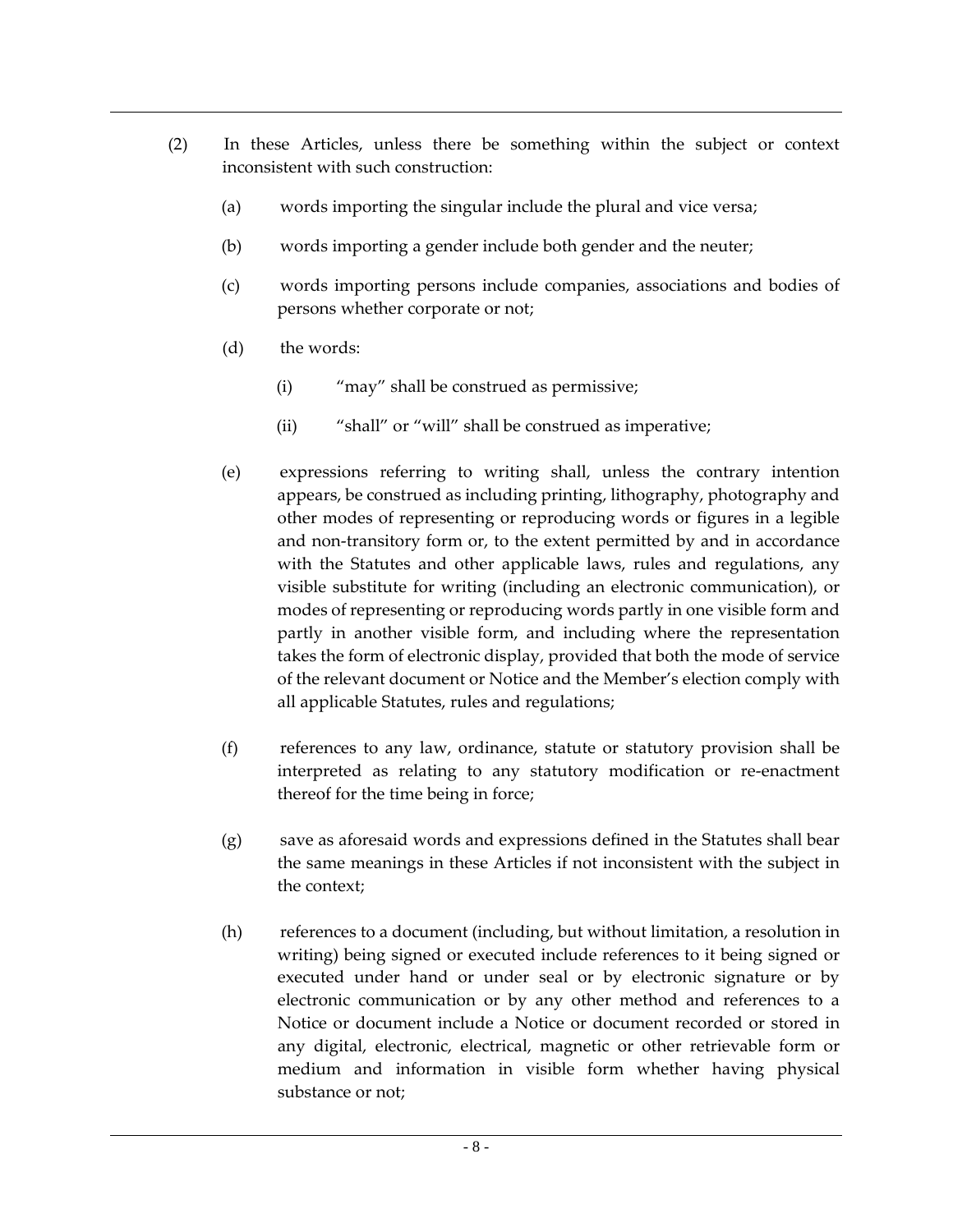- (i) Section 8 and Section 19 of the Electronic Transactions Act (2003) of the Cayman Islands, as amended from time to time, shall not apply to these Articles to the extent it imposes obligations or requirements in addition to those set out in these Articles;
- (j) a reference to a meeting: (a) shall mean a meeting convened and held in any manner permitted by these Articles and any Member or Director attending and participating at a meeting by means of electronic facilities shall be deemed to be present at that meeting for all purposes of the Statutes and these Articles, and attend, participate, attending, participating, attendance and participation shall be construed accordingly;
- (k) references to a person's participation in the business of a general meeting include without limitation and as relevant the right (including, in the case of a corporation, through a duly authorised representative) to speak or communicate, vote, be represented by a proxy and have access in hard copy or electronic form to all documents which are required by the Statutes or these Articles to be made available at the meeting, and participate and participating in the business of a general meeting shall be construed accordingly;
- (l) references to electronic facilities include, without limitation, website addresses, webinars, webcast, video or any form of conference call systems (telephone, video, web or otherwise); and
- (m) where a Member is a corporation, any reference in these Articles to a Member shall, where the context requires, refer to a duly authorised representative of such Member.

#### SHARE CAPITAL

- 3. (1) The share capital of the Company at the date on which these Articles come into effect shall be divided into shares of a par value of HK\$0.10 each.
	- (2) Subject to the Act, the Company's Memorandum and Articles of Association and, where applicable, the Listing Rules and/or the rules of any competent regulatory authority, the Company shall have the power to purchase or otherwise acquire its own shares and such power shall be exercisable by the Board in such manner, upon such terms and subject to such conditions as it in its absolute discretion thinks fit and any determination by the Board of the manner of purchase shall be deemed authorised by these Articles for purposes of the Act. The Company is hereby authorised to make payments in respect of the purchase of its shares out of capital or out of any other account or fund which can be authorised for this purpose in accordance with the Act.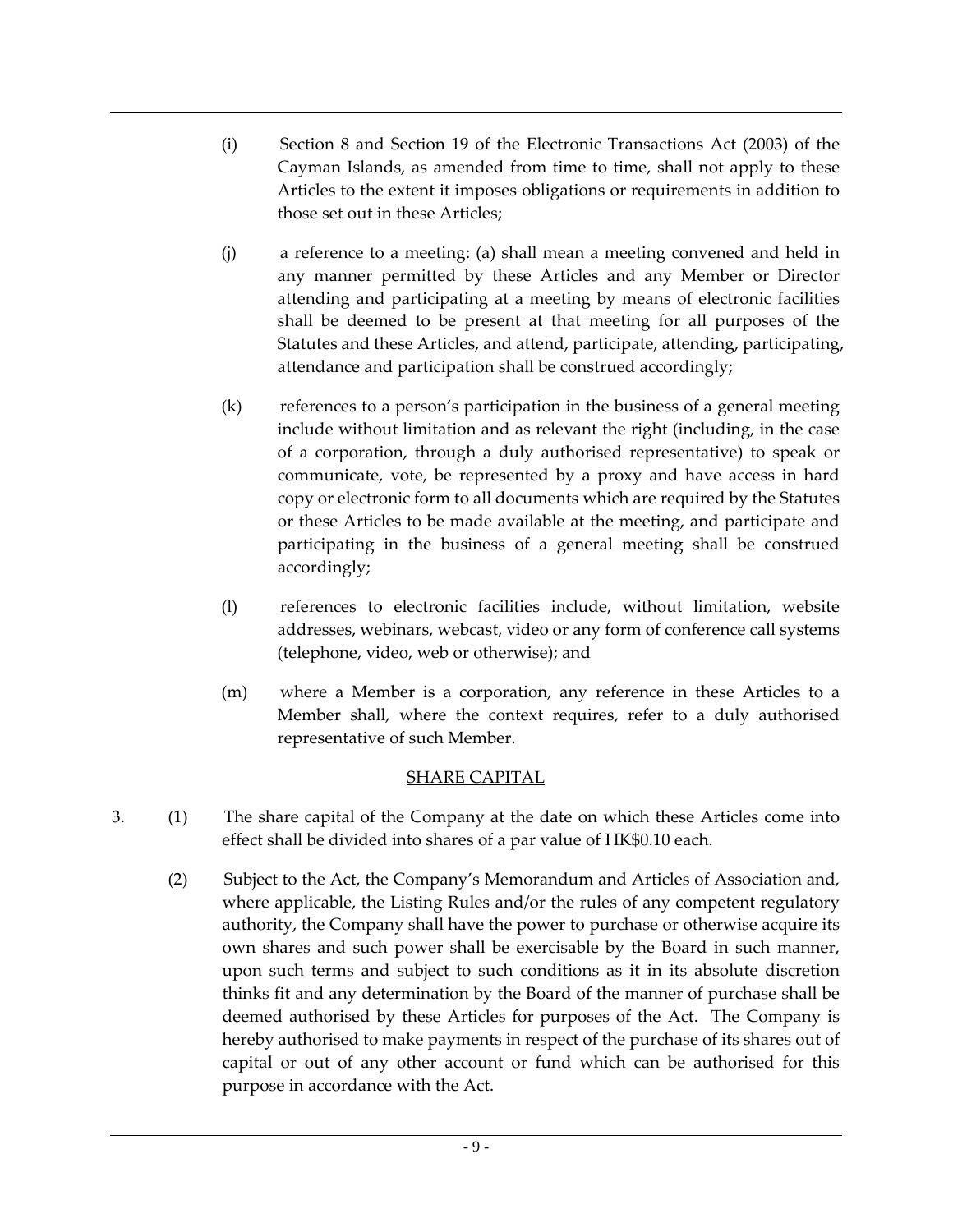- (3) Subject to compliance with the Listing Rules and any other competent regulatory authority, the Company may give financial assistance for the purpose of or in connection with a purchase made or to be made by any person of any shares in the Company.
- (4) The Board may accept the surrender for no consideration of any fully paid share.
- (5) No share shall be issued to bearer.

## ALTERATION OF CAPITAL

- 4. The Company may from time to time by ordinary resolution in accordance with the Act alter the conditions of its Memorandum of Association to:
	- (a) increase its capital by such sum, to be divided into shares of such amounts, as the resolution shall prescribe;
	- (b) consolidate and divide all or any of its capital into shares of larger amount than its existing shares;
	- (c) divide its shares into several classes and without prejudice to any special rights previously conferred on the holders of existing shares attach thereto respectively any preferential, deferred, qualified or special rights, privileges, conditions or such restrictions which in the absence of any such determination by the Company in general meeting, as the Directors may determine provided always that where the Company issues shares which do not carry voting rights, the words "non-voting" shall appear in the designation of such shares and where the equity capital includes shares with different voting rights, the designation of each class of shares, other than those with the most favourable voting rights, must include the words "restricted voting" or "limited voting";
	- (d) sub-divide its shares, or any of them, into shares of smaller amount than is fixed by the Company's Memorandum of Association (subject, nevertheless, to the Act), and may by such resolution determine that, as between the holders of the shares resulting from such sub-division, one or more of the shares may have any such preferred, deferred or other rights or be subject to any such restrictions as compared with the other or others as the Company has power to attach to unissued or new shares;
	- (e) cancel any shares which, at the date of the passing of the resolution, have not been taken, or agreed to be taken, by any person, and diminish the amount of its capital by the amount of the shares so cancelled or, in the case of shares, without par value, diminish the number of shares into which its capital is divided.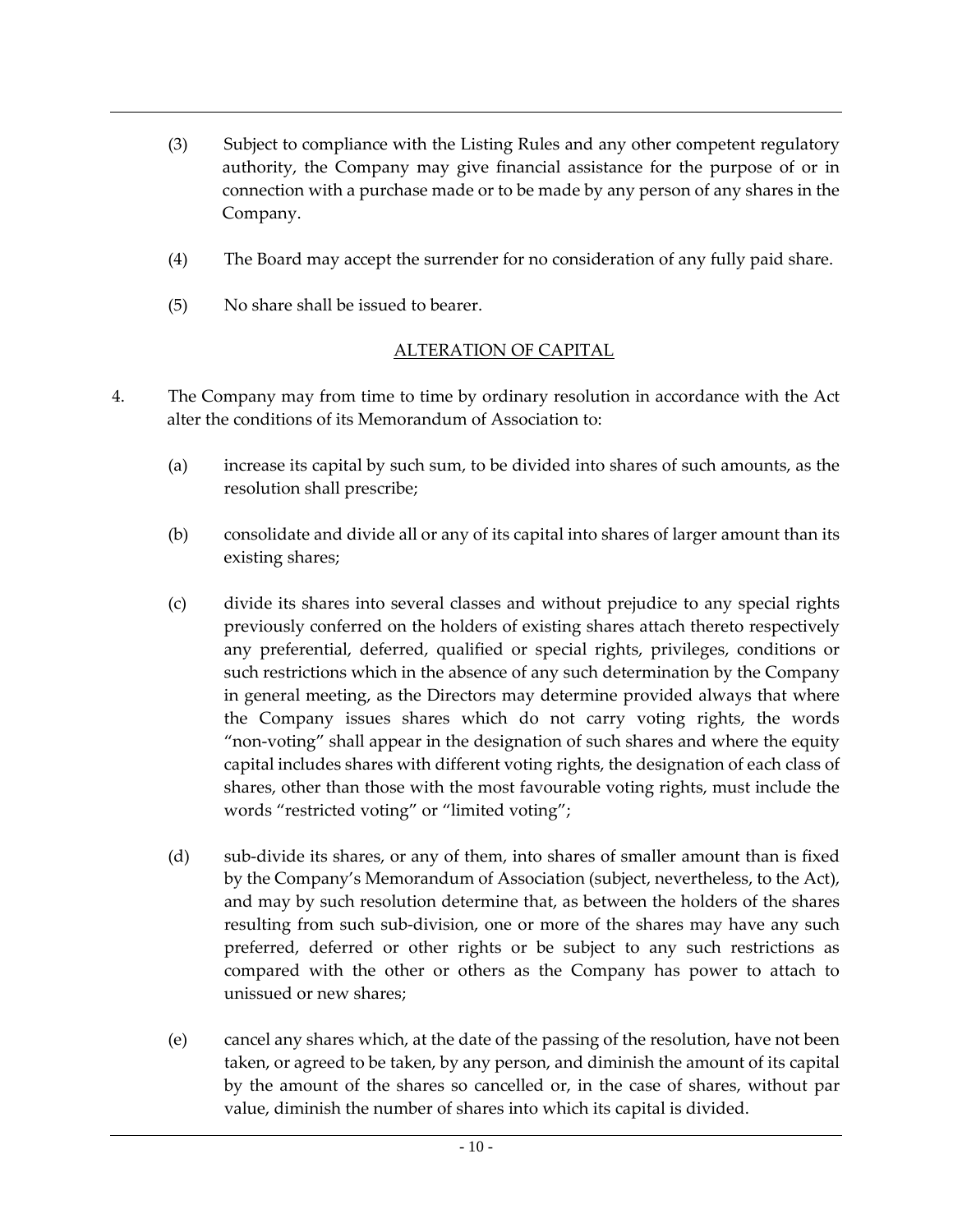- 5. The Board may settle as it considers expedient any difficulty which arises in relation to any consolidation and division under the last preceding Article and in particular but without prejudice to the generality of the foregoing may issue certificates in respect of fractions of shares or arrange for the sale of the shares representing fractions and the distribution of the net proceeds of sale (after deduction of the expenses of such sale) in due proportion amongst the Members who would have been entitled to the fractions, and for this purpose the Board may authorise some person to transfer the shares representing fractions to their purchaser or resolve that such net proceeds be paid to the Company for the Company's benefit. Such purchaser will not be bound to see to the application of the purchase money nor will his title to the shares be affected by any irregularity or invalidity in the proceedings relating to the sale.
- 6. The Company may from time to time by special resolution, subject to any confirmation or consent required by the Act, reduce its share capital or any capital redemption reserve or other undistributable reserve in any manner permitted by law.
- 7. Except so far as otherwise provided by the conditions of issue, or by these Articles, any capital raised by the creation of new shares shall be treated as if it formed part of the original capital of the Company, and such shares shall be subject to the provisions contained in these Articles with reference to the payment of calls and instalments, transfer and transmission, forfeiture, lien, cancellation, surrender, voting and otherwise.

# SHARE RIGHTS

- 8. Subject to the provisions of the Act and the Company's Memorandum and Articles of Association and to any special rights conferred on the holders of any shares or class of shares, any share in the Company (whether forming part of the present capital or not) may be issued with or have attached thereto such rights or restrictions whether in regard to dividend, voting, return of capital or otherwise as the Board may determine.
- 9. Subject to the provisions of the Act, the Listing Rules and the Memorandum and Articles of Association of the Company, and to any special rights conferred on the holders of any shares or attaching to any class of shares, shares may be issued on the terms that they may be, or at the option of the Company or the holder are, liable to be redeemed on such terms and in such manner, including out of capital, as the Board may deem fit.

# VARIATION OF RIGHTS

10. Subject to the Act and without prejudice to Article 8, all or any of the special rights for the time being attached to the shares or any class of shares may, unless otherwise provided by the terms of issue of the shares of that class, from time to time (whether or not the Company is being wound up) be varied, modified or abrogated either with the consent in writing of the holders of not less than three-fourths in nominal value of the issued shares of that class or with the sanction of a special resolution passed at a separate general meeting of the holders of the shares of that class. To every such separate general meeting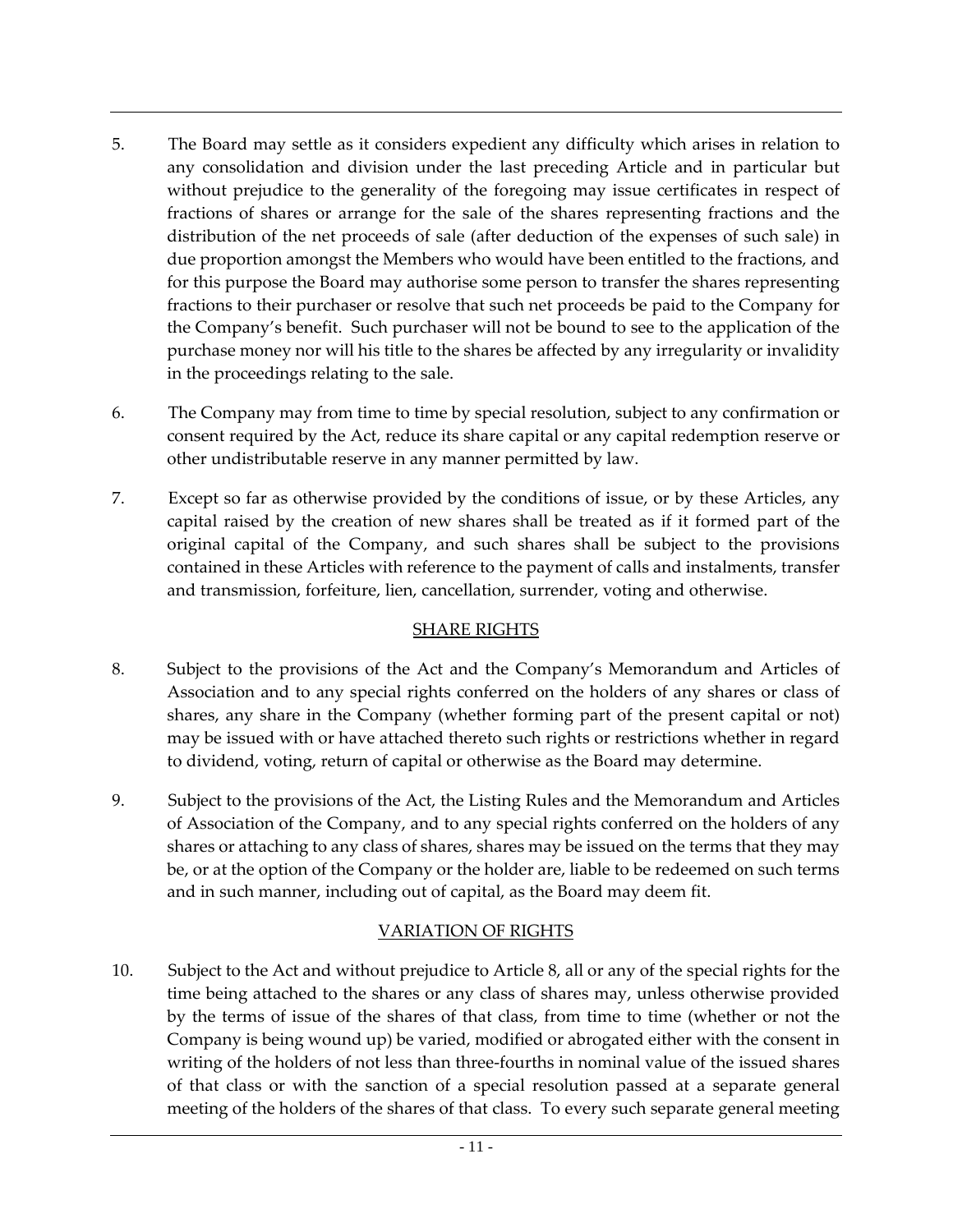all the provisions of these Articles relating to general meetings of the Company shall, *mutatis mutandis*, apply, but so that:

- (a) the necessary quorum (other than at an adjourned meeting) shall be two persons (or in the case of a Member being a corporation, its duly authorized representative) holding or representing by proxy not less than one-third in nominal value of the issued shares of that class and at any adjourned meeting of such holders, two holders present in person or (in the case of a Member being a corporation) its duly authorized representative or by proxy (whatever the number of shares held by them) shall be a quorum; and
- (b) every holder of shares of the class shall be entitled to one vote for every such share held by him.
- 11. The special rights conferred upon the holders of any shares or class of shares shall not, unless otherwise expressly provided in the rights attaching to or the terms of issue of such shares, be deemed to be varied, modified or abrogated by the creation or issue of further shares ranking *pari passu* therewith.

## **SHARES**

- 12. (1) Subject to the Act, these Articles, any direction that may be given by the Company in general meeting and, where applicable, the Listing Rules and without prejudice to any special rights or restrictions for the time being attached to any shares or any class of shares, the unissued shares of the Company (whether forming part of the original or any increased capital) shall be at the disposal of the Board, which may offer, allot, grant options over or otherwise dispose of them to such persons, at such times and for such consideration and upon such terms and conditions as the Board may in its absolute discretion determine but so that no shares shall be issued at a discount to their nominal value. Neither the Company nor the Board shall be obliged, when making or granting any allotment of, offer of, option over or disposal of shares, to make, or make available, any such allotment, offer, option or shares to Members or others with registered addresses in any particular territory or territories being a territory or territories where, in the absence of a registration statement or other special formalities, this would or might, in the opinion of the Board, be unlawful or impracticable. Members affected as a result of the foregoing sentence shall not be, or be deemed to be, a separate class of Members for any purpose whatsoever.
	- (2) The Board may issue warrants or convertible securities or securities of similar nature conferring the right upon the holders thereof to subscribe for any class of shares or securities in the capital of the Company on such terms as it may from time to time determine.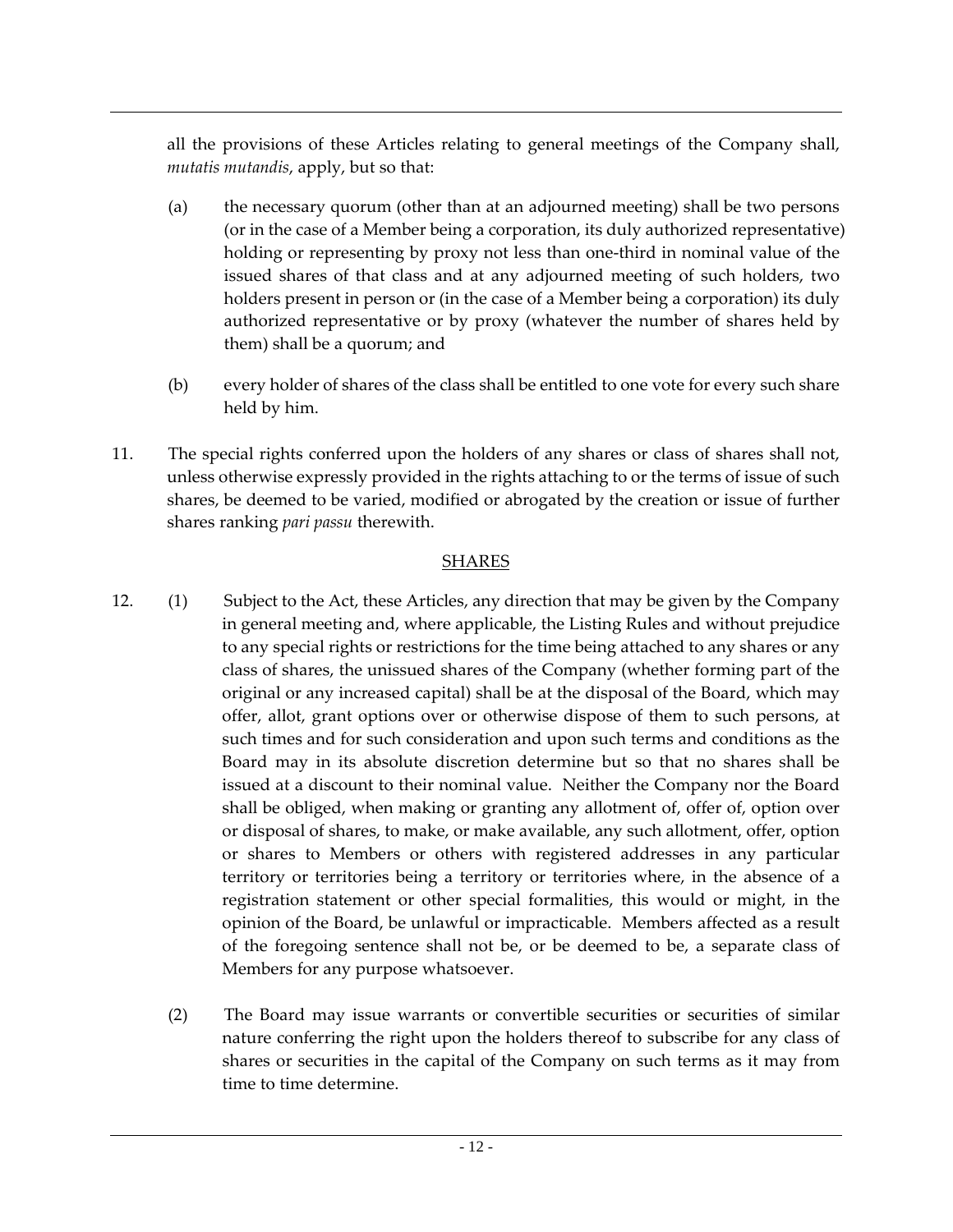- 13. The Company may in connection with the issue of any shares exercise all powers of paying commission and brokerage conferred or permitted by the Act. Subject to the Act, the commission may be satisfied by the payment of cash or by the allotment of fully or partly paid shares or partly in one and partly in the other.
- 14. Except as required by law, no person shall be recognised by the Company as holding any share upon any trust and the Company shall not be bound by or required in any way to recognise (even when having notice thereof) any equitable, contingent, future or partial interest in any share or any fractional part of a share or (except only as otherwise provided by these Articles or by law) any other rights in respect of any share except an absolute right to the entirety thereof in the registered holder.
- 15. Subject to the Act and these Articles, the Board may at any time after the allotment of shares but before any person has been entered in the Register as the holder, recognise a renunciation thereof by the allottee in favour of some other person and may accord to any allottee of a share a right to effect such renunciation upon and subject to such terms and conditions as the Board considers fit to impose.

## SHARE CERTIFICATES

- 16. Every share certificate shall be issued under the Seal or a facsimile thereof or with the Seal printed thereon and shall specify the number and class and distinguishing numbers (if any) of the shares to which it relates, and the amount paid up thereon and may otherwise be in such form as the Directors may from time to time determine. The seal of the Company may only be affixed to a share certificate with the authority of the Directors, or be executed under the signature of appropriate officials with statutory authority, unless otherwise determined by the Directors. No certificate shall be issued representing shares of more than one class. The Board may by resolution determine, either generally or in any particular case or cases, that any signatures on any such certificates (or certificates in respect of other securities) need not be autographic but may be affixed to such certificates by some mechanical means or may be printed thereon.
- 17. (1) In the case of a share held jointly by several persons, the Company shall not be bound to issue more than one certificate therefor and delivery of a certificate to one of several joint holders shall be sufficient delivery to all such holders.
	- (2) Where a share stands in the names of two or more persons, the person first named in the Register shall as regards service of Notices and, subject to the provisions of these Articles, all or any other matters connected with the Company, except the transfer of the shares, be deemed the sole holder thereof.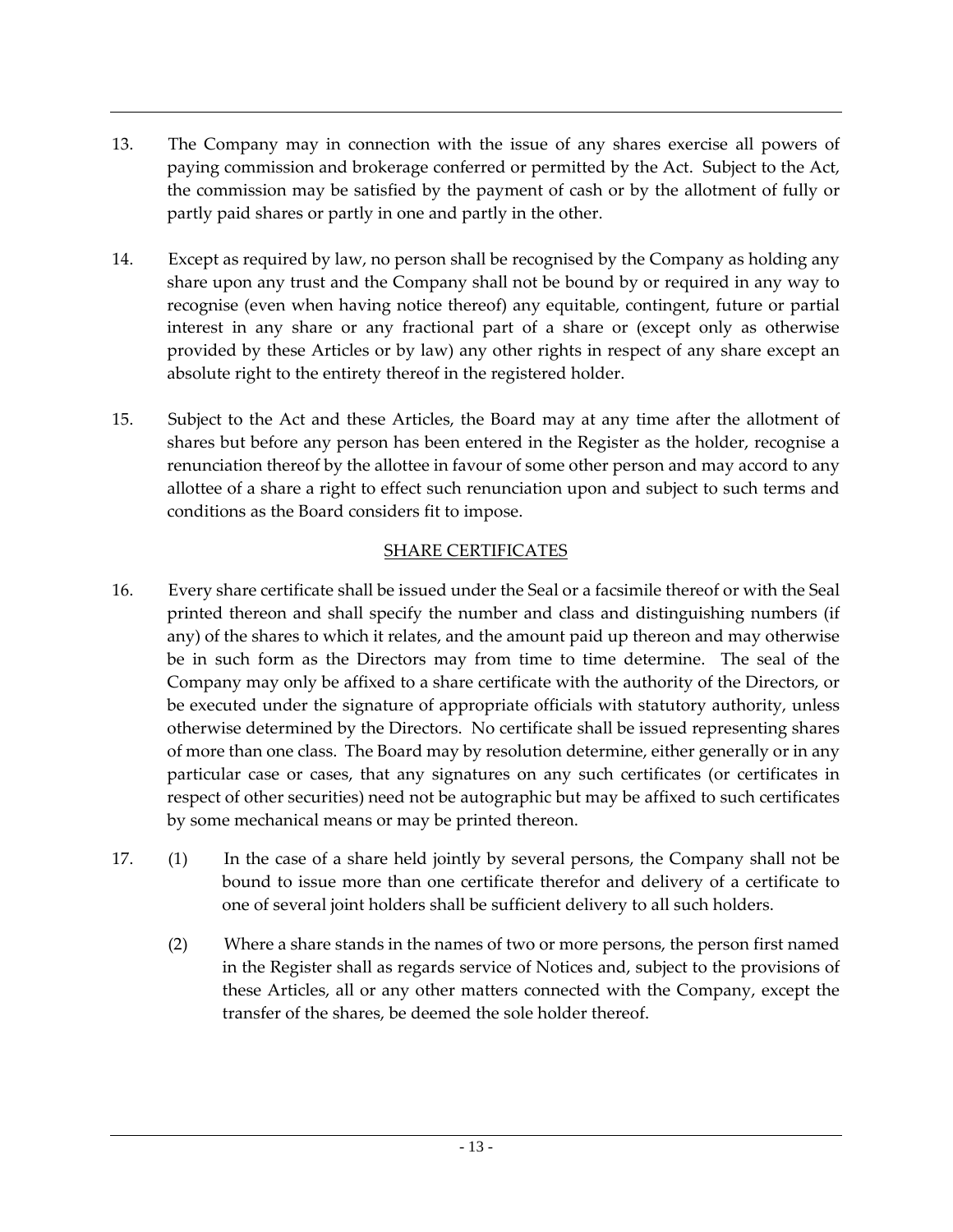- 18. Every person whose name is entered, upon an allotment of shares, as a Member in the Register shall be entitled, without payment, to receive one certificate for all such shares of any one class or several certificates each for one or more of such shares of such class upon payment for every certificate after the first of such reasonable out-of-pocket expenses as the Board from time to time determines.
- 19. Share certificates shall be issued within the relevant time limit as prescribed by the Act or as the Designated Stock Exchange may from time to time determine, whichever is the shorter, after allotment or, except in the case of a transfer which the Company is for the time being entitled to refuse to register and does not register, after lodgment of a transfer with the Company.
- 20. (1) Upon every transfer of shares the certificate held by the transferor shall be given up to be cancelled, and shall forthwith be cancelled accordingly, and a new certificate shall be issued to the transferee in respect of the shares transferred to him at such fee as is provided in paragraph (2) of this Article. If any of the shares included in the certificate so given up shall be retained by the transferor, a new certificate for the balance shall be issued to him at the aforesaid fee payable by the transferor to the Company in respect thereof.
	- (2) The fee referred to in paragraph (1) above shall be an amount not exceeding the relevant maximum amount as the Designated Stock Exchange may from time to time determine provided that the Board may at any time determine a lower amount for such fee.
- 21. If a share certificate shall be damaged or defaced or alleged to have been lost, stolen or destroyed a new certificate representing the same shares may be issued to the relevant Member upon request and on payment of such fee as the Designated Stock Exchange may determine to be the maximum fee payable or such lesser sum as the Board may determine and, subject to compliance with such terms (if any) as to evidence and indemnity and to payment of the costs and reasonable out-of-pocket expenses of the Company in investigating such evidence and preparing such indemnity as the Board may think fit and, in case of damage or defacement, on delivery of the old certificate to the Company provided always that where share warrants have been issued, no new share warrant shall be issued to replace one that has been lost unless the Directors are satisfied beyond reasonable doubt that the original has been destroyed.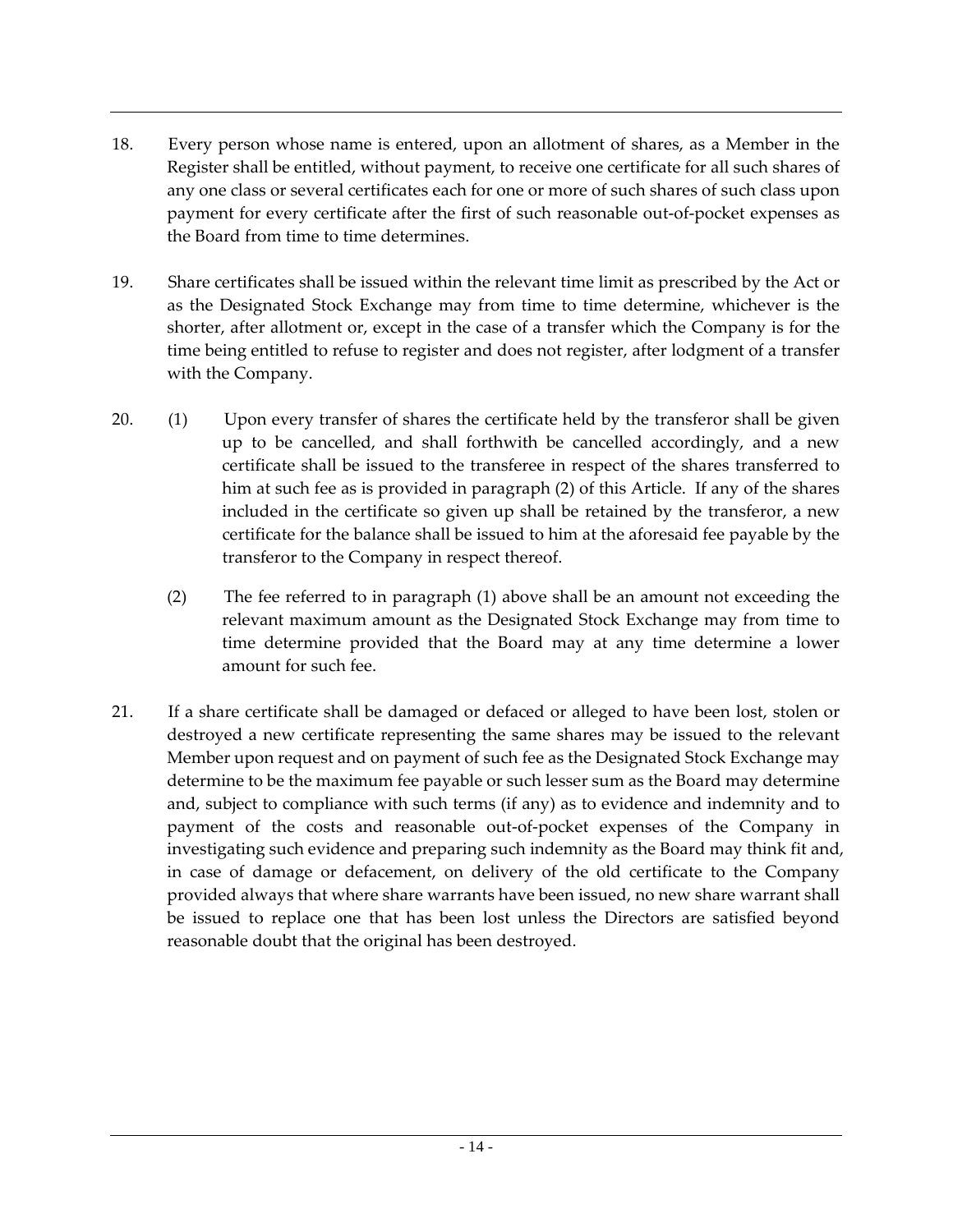- 22. The Company shall have a first and paramount lien on every share (not being a fully paid share) for all moneys (whether presently payable or not) called or payable at a fixed time in respect of that share. The Company shall also have a first and paramount lien on every share (not being a fully paid share) registered in the name of a Member (whether or not jointly with other Members) for all amounts of money presently payable by such Member or his estate to the Company whether the same shall have been incurred before or after notice to the Company of any equitable or other interest of any person other than such Member, and whether the period for the payment or discharge of the same shall have actually arrived or not, and notwithstanding that the same are joint debts or liabilities of such Member or his estate and any other person, whether a Member or not. The Company's lien on a share shall extend to all dividends or other moneys payable thereon or in respect thereof. The Board may at any time, generally or in any particular case, waive any lien that has arisen or declare any share exempt in whole or in part, from the provisions of this Article.
- 23. Subject to these Articles, the Company may sell in such manner as the Board determines any share on which the Company has a lien, but no sale shall be made unless some sum in respect of which the lien exists is presently payable, or the liability or engagement in respect of which such lien exists is liable to be presently fulfilled or discharged nor until the expiration of fourteen (14) clear days after a Notice in writing, stating and demanding payment of the sum presently payable, or specifying the liability or engagement and demanding fulfilment or discharge thereof and giving Notice of the intention to sell in default, has been served on the registered holder for the time being of the share or the person entitled thereto by reason of his death or bankruptcy.
- 24. The net proceeds of the sale shall be received by the Company and applied in or towards payment or discharge of the debt or liability in respect of which the lien exists, so far as the same is presently payable, and any residue shall (subject to a like lien for debts or liabilities not presently payable as existed upon the share prior to the sale) be paid to the person entitled to the share at the time of the sale. To give effect to any such sale the Board may authorise some person to transfer the shares sold to the purchaser thereof. The purchaser shall be registered as the holder of the shares so transferred and he shall not be bound to see to the application of the purchase money, nor shall his title to the shares be affected by any irregularity or invalidity in the proceedings relating to the sale.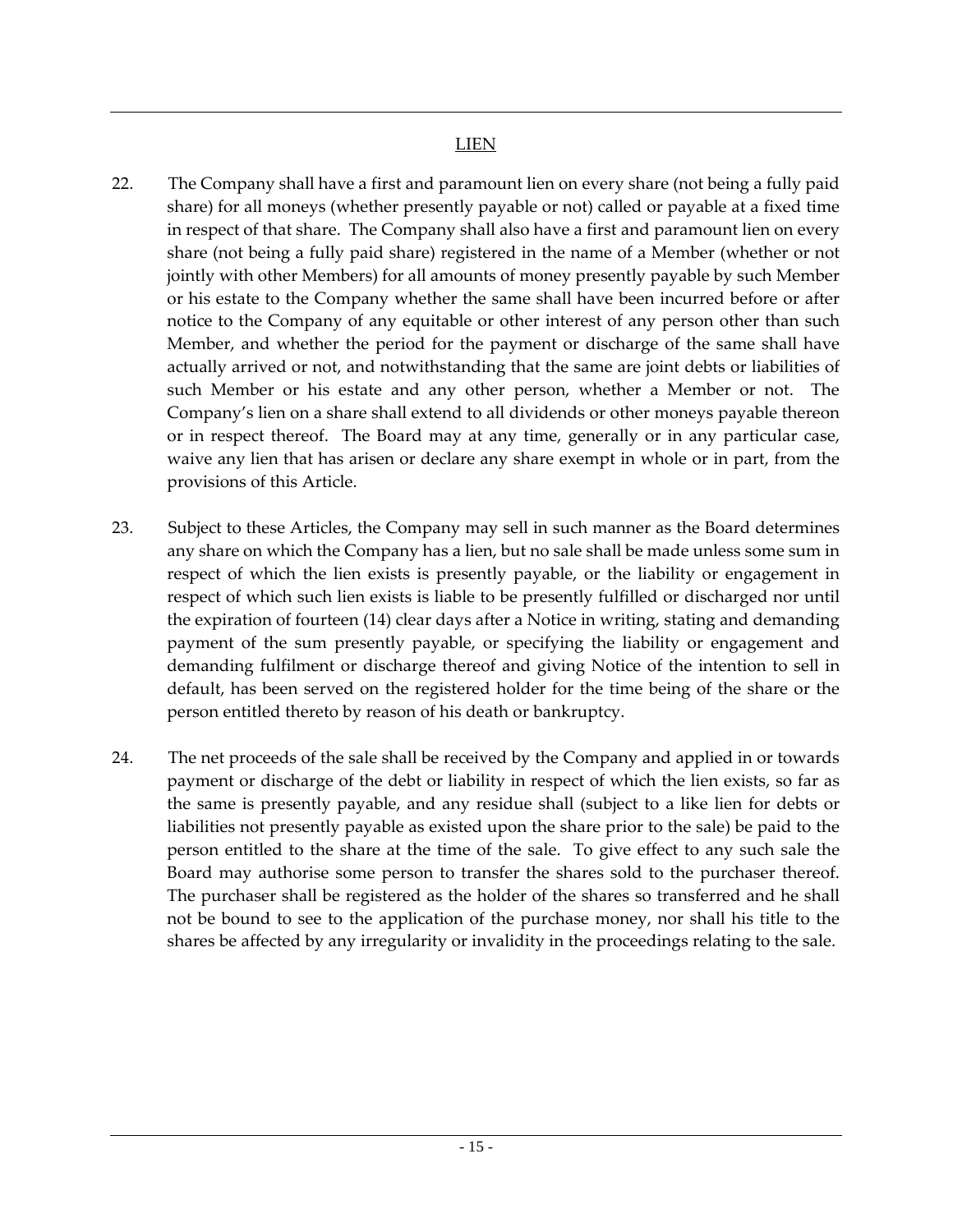## CALLS ON SHARES

- 25. Subject to these Articles and to the terms of allotment, the Board may from time to time make calls upon the Members in respect of any moneys unpaid on their shares (whether on account of the nominal value of the shares or by way of premium), and each Member shall (subject to being given at least fourteen (14) clear days' Notice specifying the time and place of payment) pay to the Company as required by such Notice the amount called on his shares. A call may be extended, postponed or revoked in whole or in part as the Board determines but no Member shall be entitled to any such extension, postponement or revocation except as a matter of grace and favour.
- 26. A call shall be deemed to have been made at the time when the resolution of the Board authorising the call was passed and may be made payable either in one lump sum or by instalments.
- 27. A person upon whom a call is made shall remain liable for calls made upon him notwithstanding the subsequent transfer of the shares in respect of which the call was made. The joint holders of a share shall be jointly and severally liable to pay all calls and instalments due in respect thereof or other moneys due in respect thereof.
- 28. If a sum called in respect of a share is not paid before or on the day appointed for payment thereof, the person from whom the sum is due shall pay interest on the amount unpaid from the day appointed for payment thereof to the time of actual payment at such rate (not exceeding twenty per cent. (20%) per annum) as the Board may determine, but the Board may in its absolute discretion waive payment of such interest wholly or in part.
- 29. No Member shall be entitled to receive any dividend or bonus or to be present and vote (save as proxy for another Member) at any general meeting either personally or by proxy, or be reckoned in a quorum, or exercise any other privilege as a Member until all calls or instalments due by him to the Company, whether alone or jointly with any other person, together with interest and expenses (if any) shall have been paid.
- 30. On the trial or hearing of any action or other proceedings for the recovery of any money due for any call, it shall be sufficient to prove that the name of the Member sued is entered in the Register as the holder, or one of the holders, of the shares in respect of which such debt accrued, that the resolution making the call is duly recorded in the minute book, and that notice of such call was duly given to the Member sued, in pursuance of these Articles; and it shall not be necessary to prove the appointment of the Directors who made such call, nor any other matters whatsoever, but the proof of the matters aforesaid shall be conclusive evidence of the debt.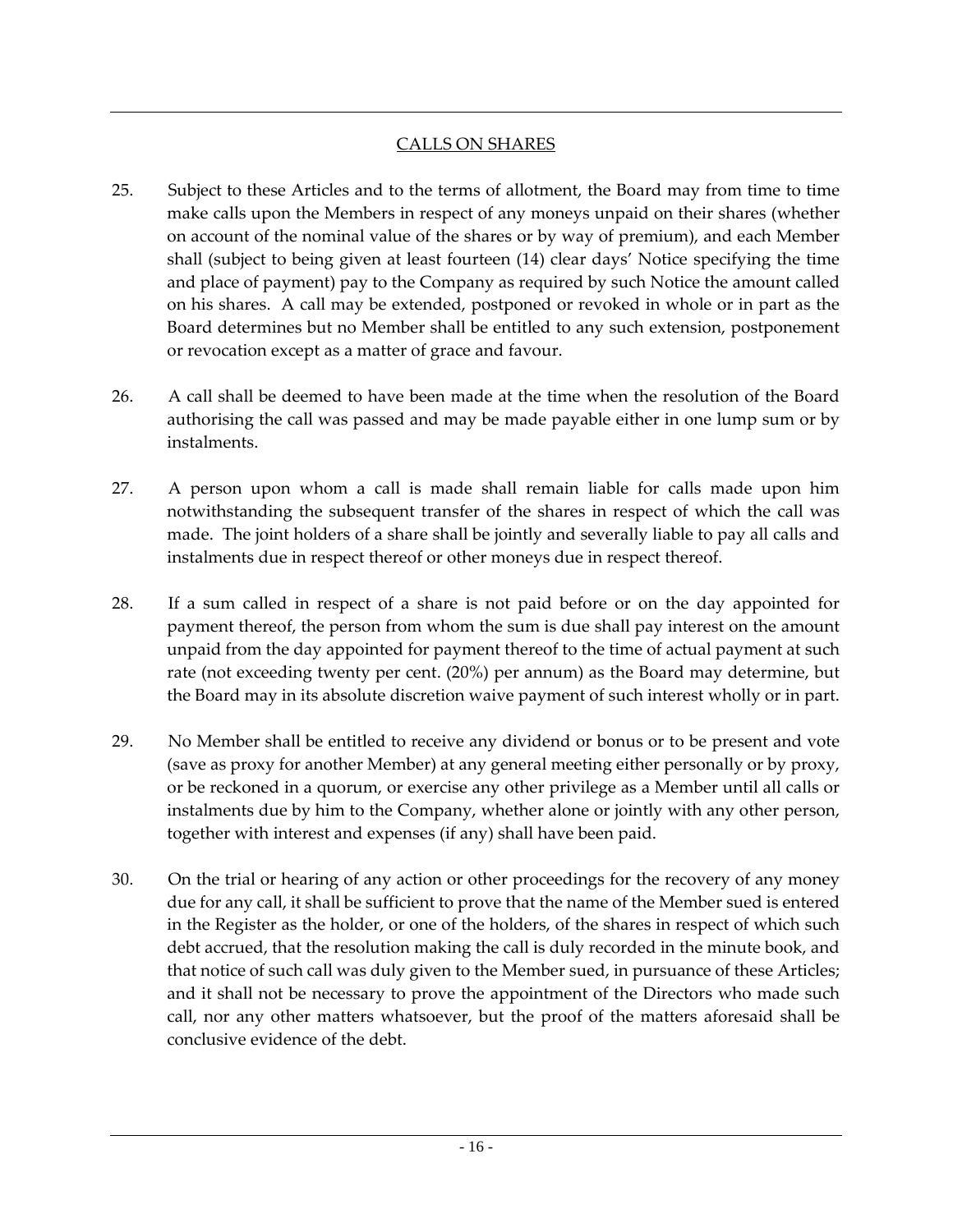- 31. Any amount payable in respect of a share upon allotment or at any fixed date, whether in respect of nominal value or premium or as an instalment of a call, shall be deemed to be a call duly made and payable on the date fixed for payment and if it is not paid the provisions of these Articles shall apply as if that amount had become due and payable by virtue of a call duly made and notified.
- 32. On the issue of shares the Board may differentiate between the allottees or holders as to the amount of calls to be paid and the times of payment.
- 33. The Board may, if it thinks fit, receive from any Member willing to advance the same, and either in money or money's worth, all or any part of the moneys uncalled and unpaid or instalments payable upon any shares held by him and upon all or any of the moneys so advanced (until the same would, but for such advance, become presently payable) pay interest at such rate (if any) as the Board may decide. The Board may at any time repay the amount so advanced upon giving to such Member not less than one (1) month's Notice of its intention in that behalf, unless before the expiration of such notice the amount so advanced shall have been called up on the shares in respect of which it was advanced. Such payment in advance shall not entitle the holder of such share or shares to participate in respect thereof in a dividend subsequently declared.

## FORFEITURE OF SHARES

- 34. (1) If a call remains unpaid after it has become due and payable, the Board may give to the person from whom it is due not less than fourteen (14) clear days' Notice:
	- (a) requiring payment of the amount unpaid together with any interest which may have accrued and which may still accrue up to the date of actual payment; and
	- (b) stating that if the Notice is not complied with the shares on which the call was made will be liable to be forfeited.
	- (2) If the requirements of any such Notice are not complied with, any share in respect of which such Notice has been given may at any time thereafter, before payment of all calls and interest due in respect thereof has been made, be forfeited by a resolution of the Board to that effect, and such forfeiture shall include all dividends and bonuses declared in respect of the forfeited share but not actually paid before the forfeiture.
- 35. When any share has been forfeited, Notice of the forfeiture shall be served upon the person who was before forfeiture the holder of the share. No forfeiture shall be invalidated by any omission or neglect to give such Notice.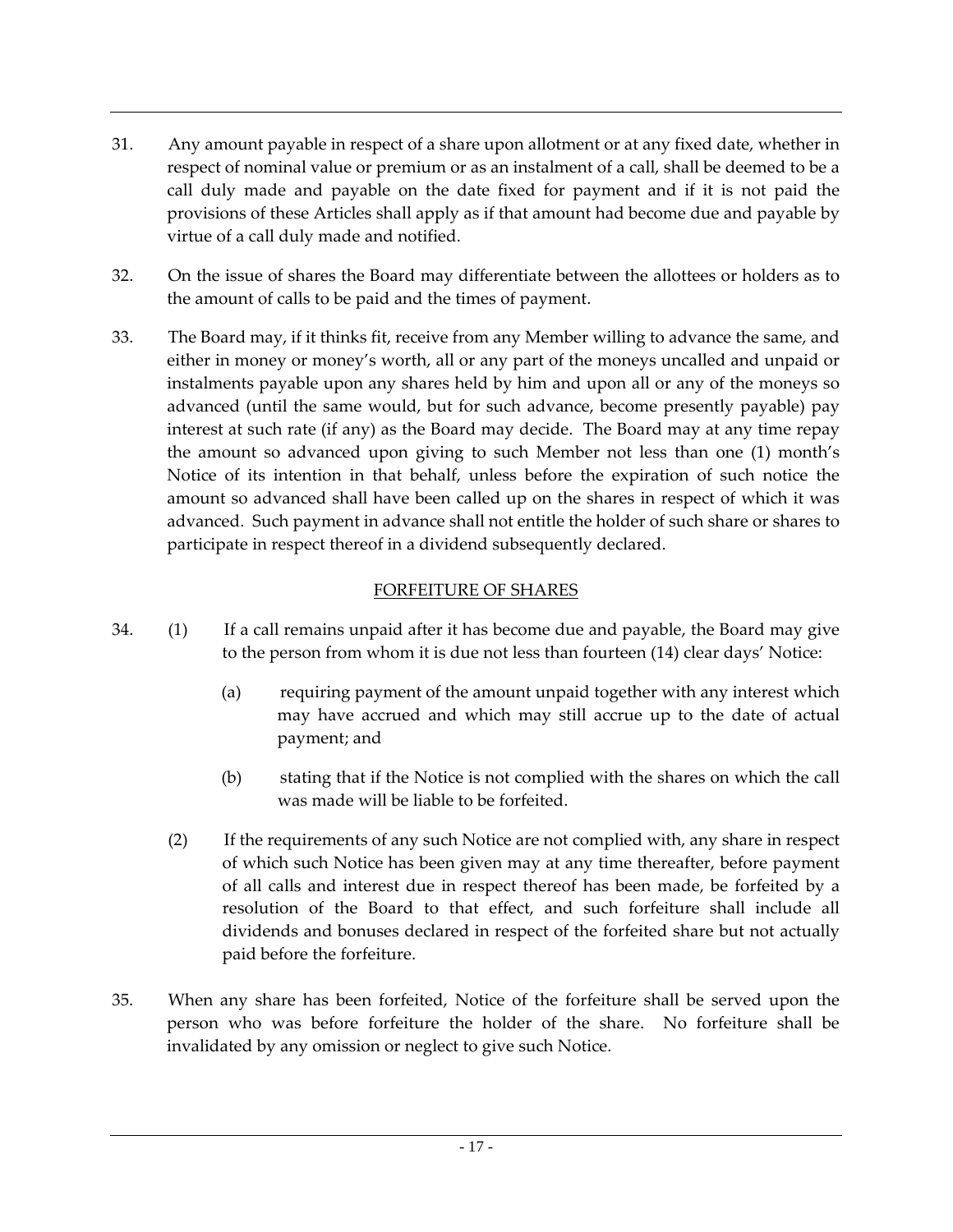- 36. The Board may accept the surrender of any share liable to be forfeited hereunder and, in such case, references in these Articles to forfeiture will include surrender.
- 37. Any share so forfeited shall be deemed the property of the Company and may be sold, re-allotted or otherwise disposed of to such person, upon such terms and in such manner as the Board determines, and at any time before a sale, re-allotment or disposition the forfeiture may be annulled by the Board on such terms as the Board determines.
- 38. A person whose shares have been forfeited shall cease to be a Member in respect of the forfeited shares but nevertheless shall remain liable to pay the Company all moneys which at the date of forfeiture were presently payable by him to the Company in respect of the shares, with (if the Directors shall in their discretion so require) interest thereon from the date of forfeiture until payment at such rate (not exceeding twenty per cent. (20%) per annum) as the Board determines. The Board may enforce payment thereof if it thinks fit, and without any deduction or allowance for the value of the forfeited shares, at the date of forfeiture, but his liability shall cease if and when the Company shall have received payment in full of all such moneys in respect of the shares. For the purposes of this Article any sum which, by the terms of issue of a share, is payable thereon at a fixed time which is subsequent to the date of forfeiture, whether on account of the nominal value of the share or by way of premium, shall notwithstanding that time has not yet arrived be deemed to be payable at the date of forfeiture, and the same shall become due and payable immediately upon the forfeiture, but interest thereon shall only be payable in respect of any period between the said fixed time and the date of actual payment.
- 39. A declaration by a Director or the Secretary that a share has been forfeited on a specified date shall be conclusive evidence of the facts therein stated as against all persons claiming to be entitled to the share, and such declaration shall (subject to the execution of an instrument of transfer by the Company if necessary) constitute a good title to the share, and the person to whom the share is disposed of shall be registered as the holder of the share and shall not be bound to see to the application of the consideration (if any), nor shall his title to the share be affected by any irregularity in or invalidity of the proceedings in reference to the forfeiture, sale or disposal of the share. When any share shall have been forfeited, notice of the declaration shall be given to the Member in whose name it stood immediately prior to the forfeiture, and an entry of the forfeiture, with the date thereof, shall forthwith be made in the register, but no forfeiture shall be in any manner invalidated by any omission or neglect to give such notice or make any such entry.
- 40. Notwithstanding any such forfeiture as aforesaid the Board may at any time, before any shares so forfeited shall have been sold, re-allotted or otherwise disposed of, permit the shares forfeited to be bought back upon the terms of payment of all calls and interest due upon and expenses incurred in respect of the share, and upon such further terms (if any) as it thinks fit.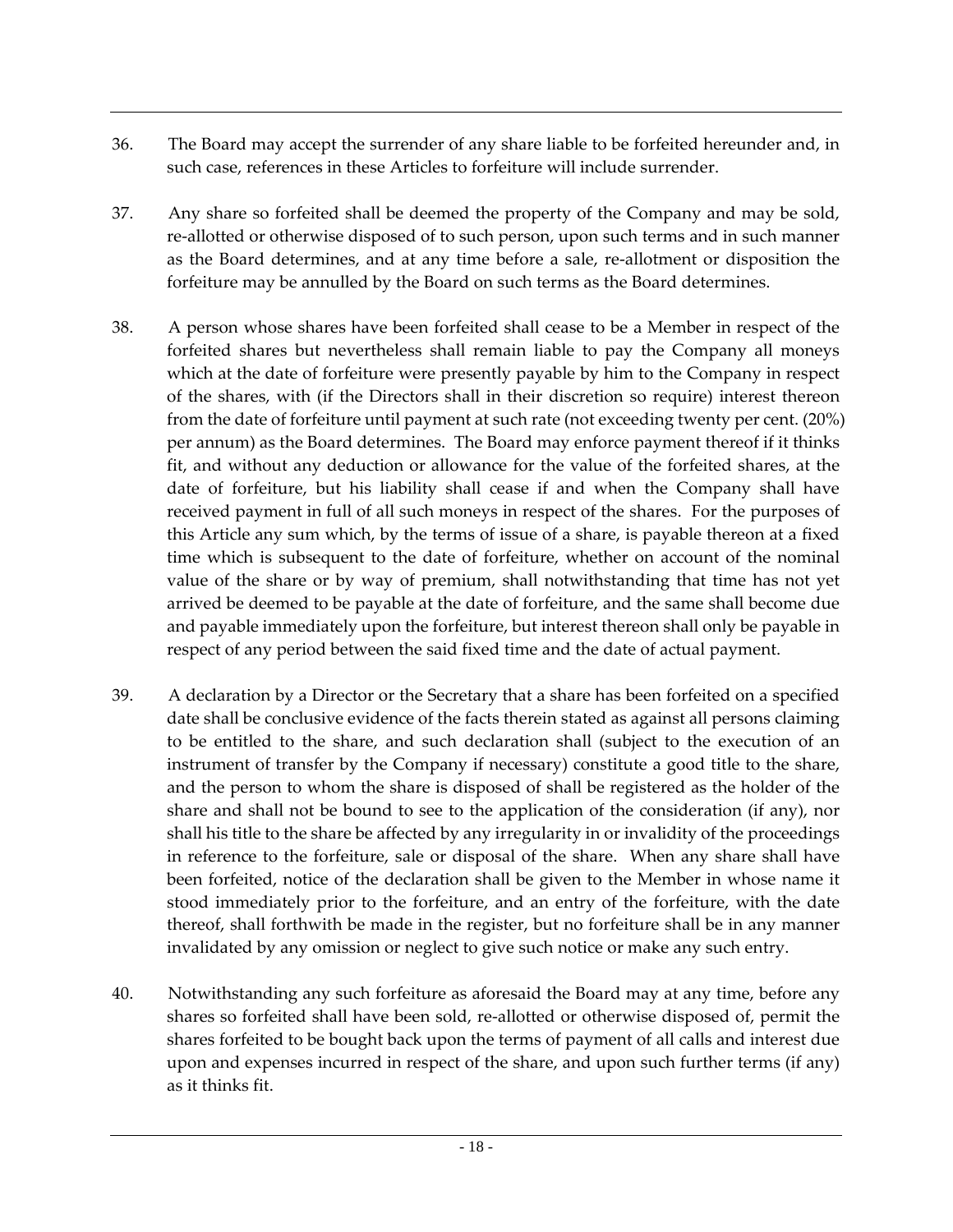- 41. The forfeiture of a share shall not prejudice the right of the Company to any call already made or instalment payable thereon.
- 42. The provisions of these Articles as to forfeiture shall apply in the case of non-payment of any sum which, by the terms of issue of a share, becomes payable at a fixed time, whether on account of the nominal value of the share or by way of premium, as if the same had been payable by virtue of a call duly made and notified.

## REGISTER OF MEMBERS

- 43. (1) The Company shall keep in one or more books a Register of its Members and shall enter therein the following particulars, that is to say:
	- (a) the name and address of each Member, the number and class of shares held by him and the amount paid or agreed to be considered as paid on such shares;
	- (b) the date on which each person was entered in the Register; and
	- (c) the date on which any person ceased to be a Member.
	- (2) The Company may keep an overseas or local or other branch register of Members resident in any place, and the Board may make and vary such regulations as it determines in respect of the keeping of any such register and maintaining a Registration Office in connection therewith.
- 44. The Register and branch register of Members, as the case may be, shall be open to inspection for at least two (2) hours during business hours by Members without charge or by any other person, upon a maximum payment of \$2.50 or such lesser sum specified by the Board, at the Office or such other place at which the Register is kept in accordance with the Act or, if appropriate, upon a maximum payment of \$1.00 or such lesser sum specified by the Board at the Registration Office. The Register including any overseas or local or other branch register of Members may, after notice has been given by advertisement in an appointed newspaper or any other newspapers in accordance with the requirements of any Designated Stock Exchange or by any electronic means in such manner as may be accepted by the Designated Stock Exchange to that effect, be closed at such times or for such periods not exceeding in the whole thirty (30) days in each year as the Board may determine and either generally or in respect of any class of shares.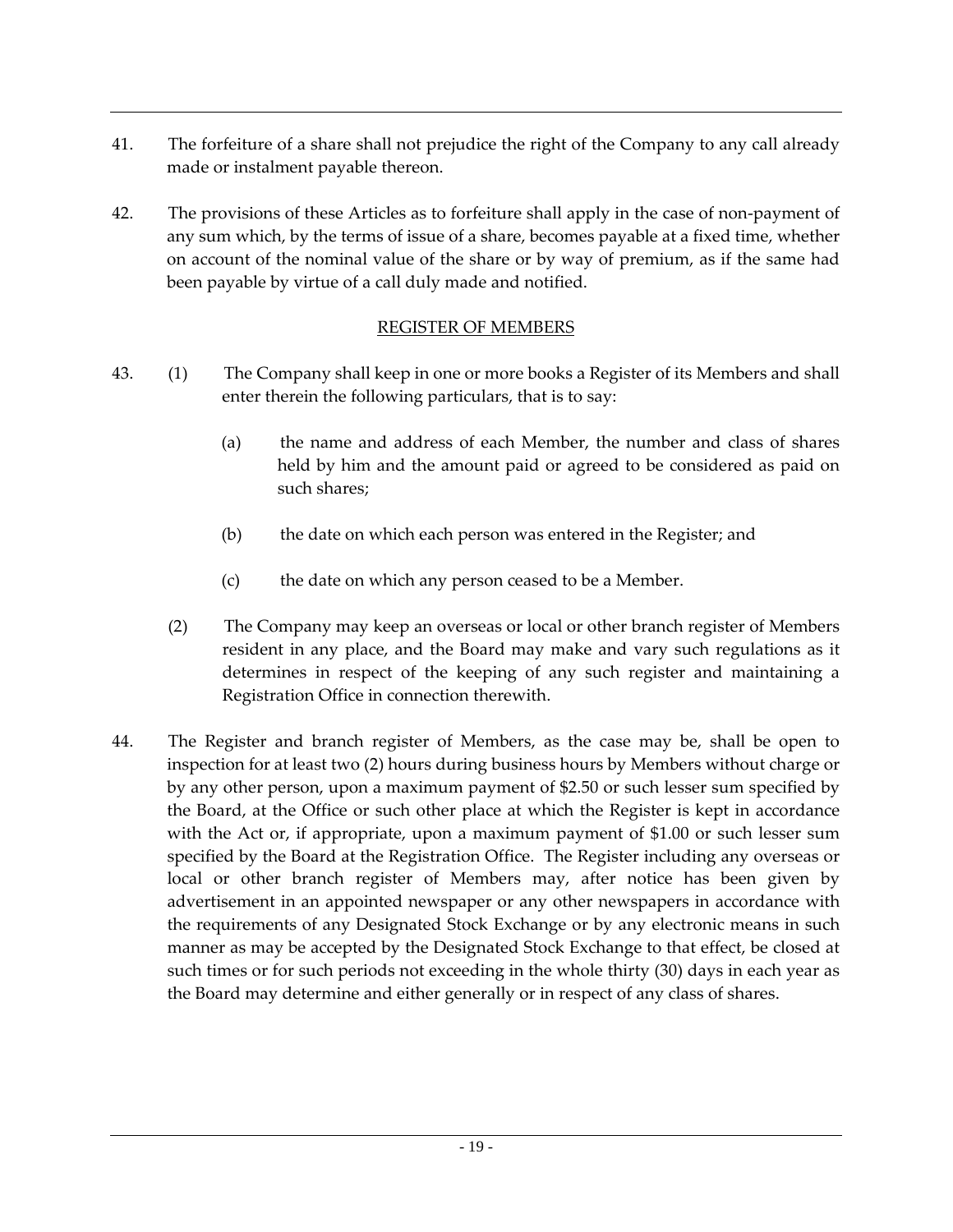## RECORD DATES

- 45. Subject to the Listing Rules, notwithstanding any other provision of these Articles the Company or the Directors may fix any date as the record date for:
	- (a) determining the Members entitled to receive any dividend, distribution, allotment or issue;
	- (b) determining the Members entitled to receive Notice of and to vote at any general meeting of the Company.

## TRANSFER OF SHARES

- 46. (1) Subject to these Articles, any Member may transfer all or any of his shares by an instrument of transfer in the usual or common form or in a form prescribed by the Designated Stock Exchange or in any other form approved by the Board and may be under hand or, if the transferor or transferee is a clearing house or its nominee(s), by hand or by machine imprinted signature or by such other manner of execution as the Board may approve from time to time.
	- (2) Notwithstanding the provisions of subparagraph (1) above, for so long as any shares are listed on the Designated Stock Exchange, titles to such listed shares may be evidenced and transferred in accordance with the laws applicable to and the Listing Rules that are or shall be applicable to such listed shares. The register of members of the Company in respect of its listed shares (whether the Register or a branch register) may be kept by recording the particulars required by Section 40 of the Act in a form otherwise than legible if such recording otherwise complies with the laws applicable to and the Listing Rules that are or shall be applicable to such listed shares.
- 47. The instrument of transfer shall be executed by or on behalf of the transferor and the transferee provided that the Board may dispense with the execution of the instrument of transfer by the transferee in any case which it thinks fit in its discretion to do so. Without prejudice to the last preceding Article, the Board may also resolve, either generally or in any particular case, upon request by either the transferor or transferee, to accept mechanically executed transfers. The transferor shall be deemed to remain the holder of the share until the name of the transferee is entered in the Register in respect thereof. Nothing in these Articles shall preclude the Board from recognising a renunciation of the allotment or provisional allotment of any share by the allottee in favour of some other person.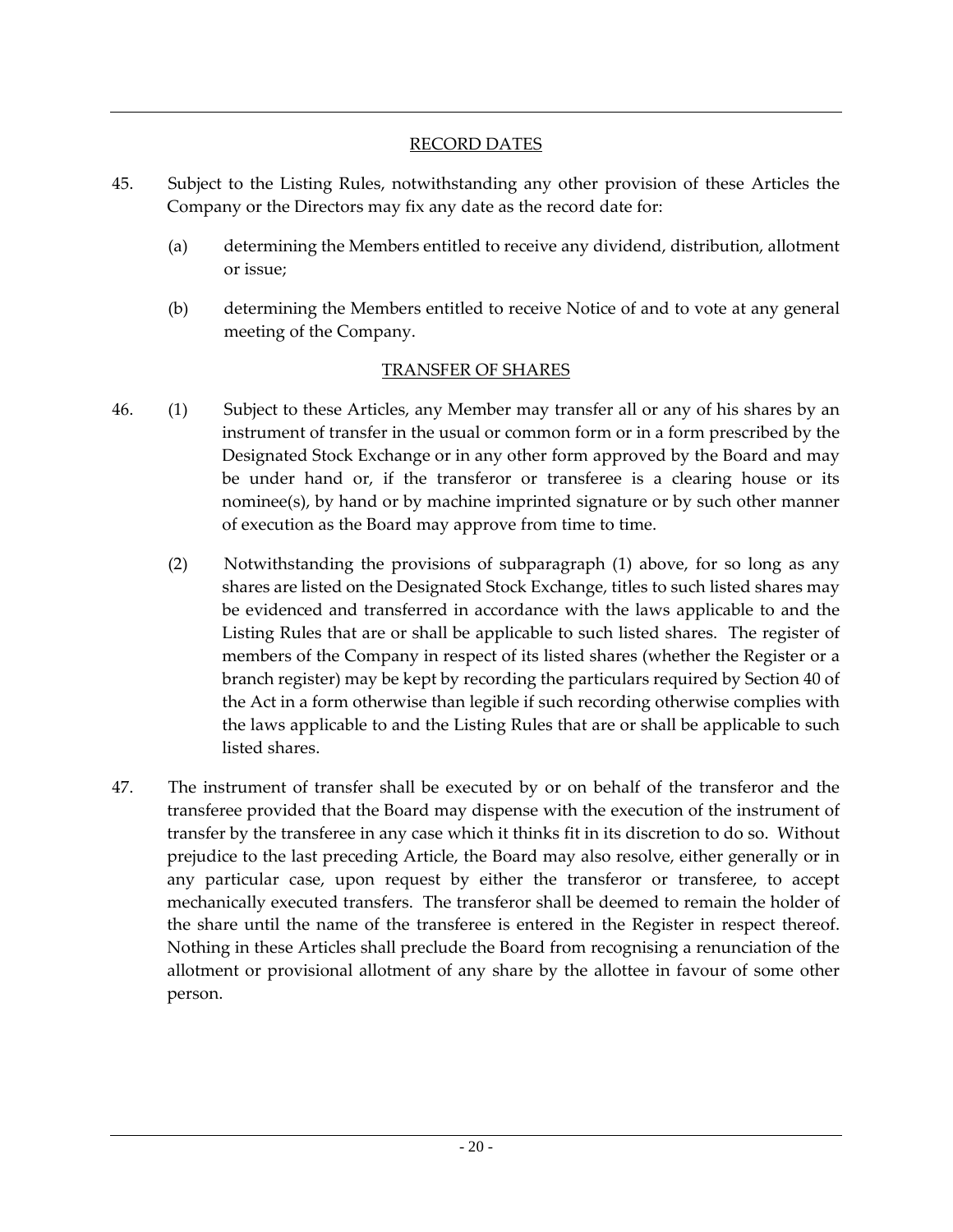- 48. (1) The Board may, in its absolute discretion, and without giving any reason therefor, refuse to register a transfer of any share (not being a fully paid up share) to a person of whom it does not approve, or any share issued under any share incentive scheme for employees upon which a restriction on transfer imposed thereby still subsists, and it may also, without prejudice to the foregoing generality, refuse to register a transfer of any share to more than four (4) joint holders or a transfer of any share (not being a fully paid up share) on which the Company has a lien.
	- (2) No transfer shall be made to an infant or to a person of unsound mind or under other legal disability.
	- (3) The Board in so far as permitted by any applicable law may, in its absolute discretion, at any time and from time to time transfer any share upon the Register to any branch register or any share on any branch register to the Register or any other branch register. In the event of any such transfer, the shareholder requesting such transfer shall bear the cost of effecting the transfer unless the Board otherwise determines.
	- (4) Unless the Board otherwise agrees (which agreement may be on such terms and subject to such conditions as the Board in its absolute discretion may from time to time determine, and which agreement the Board shall, without giving any reason therefore, be entitled in its absolute discretion to give or withhold), no shares upon the Register shall be transferred to any branch register nor shall shares on any branch register be transferred to the Register or any other branch register and all transfers and other documents of title shall be lodged for registration, and registered, in the case of any shares on a branch register, at the relevant Registration Office, and, in the case of any shares on the Register, at the Office or such other place at which the Register is kept in accordance with the Act.
- 49. Without limiting the generality of the last preceding Article, the Board may decline to recognise any instrument of transfer unless:-
	- (a) a fee of such maximum sum as the Designated Stock Exchange may determine to be payable or such lesser sum as the Board may from time to time require is paid to the Company in respect thereof;
	- (b) the instrument of transfer is in respect of only one class of share;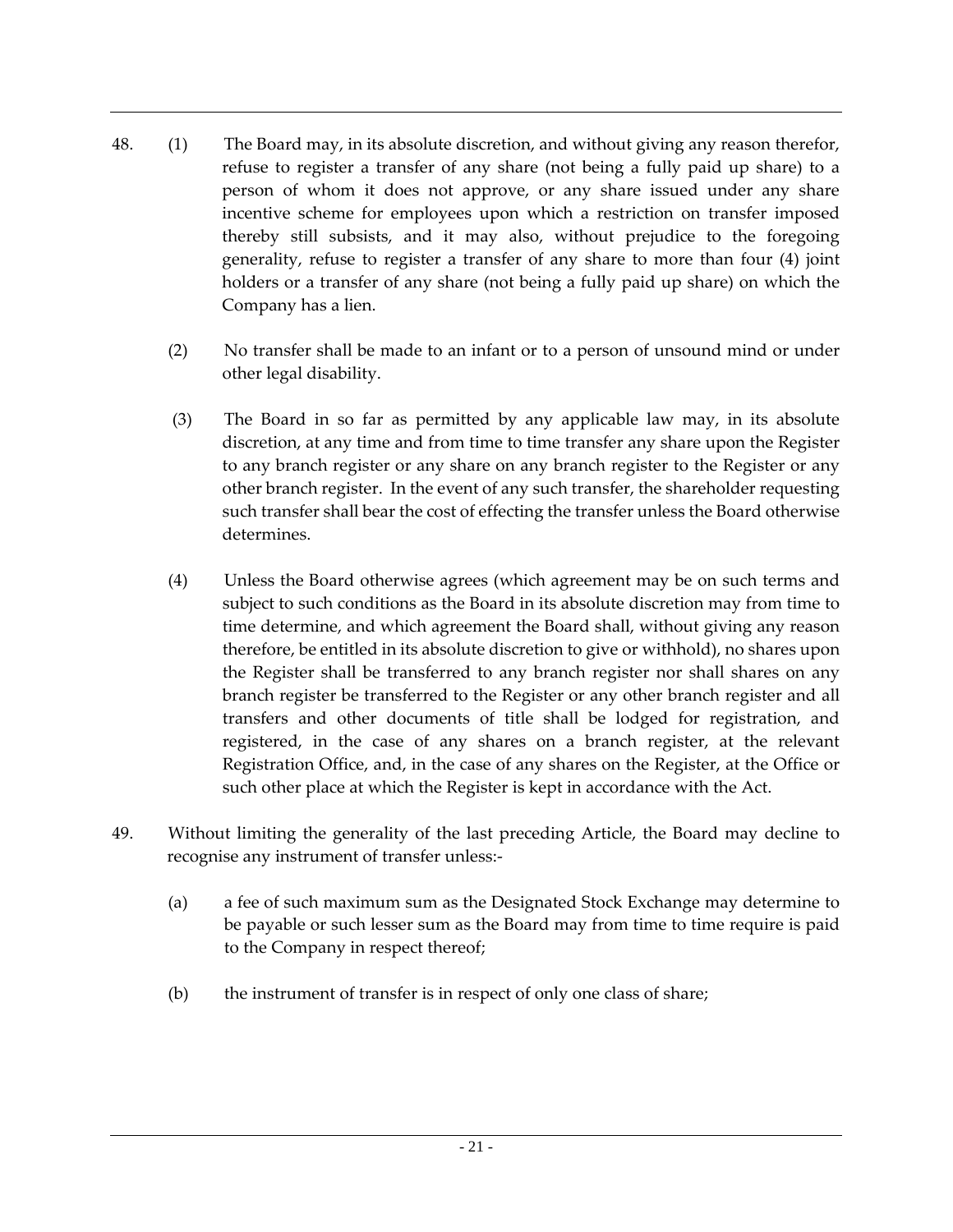- (c) the instrument of transfer is lodged at the Office or such other place at which the Register is kept in accordance with the Act or the Registration Office (as the case may be) accompanied by the relevant share certificate(s) and such other evidence as the Board may reasonably require to show the right of the transferor to make the transfer (and, if the instrument of transfer is executed by some other person on his behalf, the authority of that person so to do); and
- (d) if applicable, the instrument of transfer is duly and properly stamped.
- 50. If the Board refuses to register a transfer of any share, it shall, within two (2) months after the date on which the transfer was lodged with the Company, send to each of the transferor and transferee notice of the refusal.
- 51. The registration of transfers of shares or of any class of shares may, after notice has been given by announcement or by electronic communication or by advertisement in any newspapers or by any other means in accordance with the requirements of any Designated Stock Exchange to that effect be suspended at such times and for such periods (not exceeding in the whole thirty (30) days in any year) as the Board may determine. The period of thirty (30) days may be extended in respect of any year if approved by the Members by ordinary resolution.

## TRANSMISSION OF SHARES

- 52. If a Member dies, the survivor or survivors where the deceased was a joint holder, and his legal personal representatives where he was a sole or only surviving holder, will be the only persons recognised by the Company as having any title to his interest in the shares; but nothing in this Article will release the estate of a deceased Member (whether sole or joint) from any liability in respect of any share which had been solely or jointly held by him.
- 53. Any person becoming entitled to a share in consequence of the death or bankruptcy or winding-up of a Member may, upon such evidence as to his title being produced as may be required by the Board, elect either to become the holder of the share or to have some person nominated by him registered as the transferee thereof. If he elects to become the holder he shall notify the Company in writing either at the Registration Office or Office, as the case may be, to that effect. If he elects to have another person registered he shall execute a transfer of the share in favour of that person. The provisions of these Articles relating to the transfer and registration of transfers of shares shall apply to such notice or transfer as aforesaid as if the death or bankruptcy of the Member had not occurred and the notice or transfer were a transfer signed by such Member.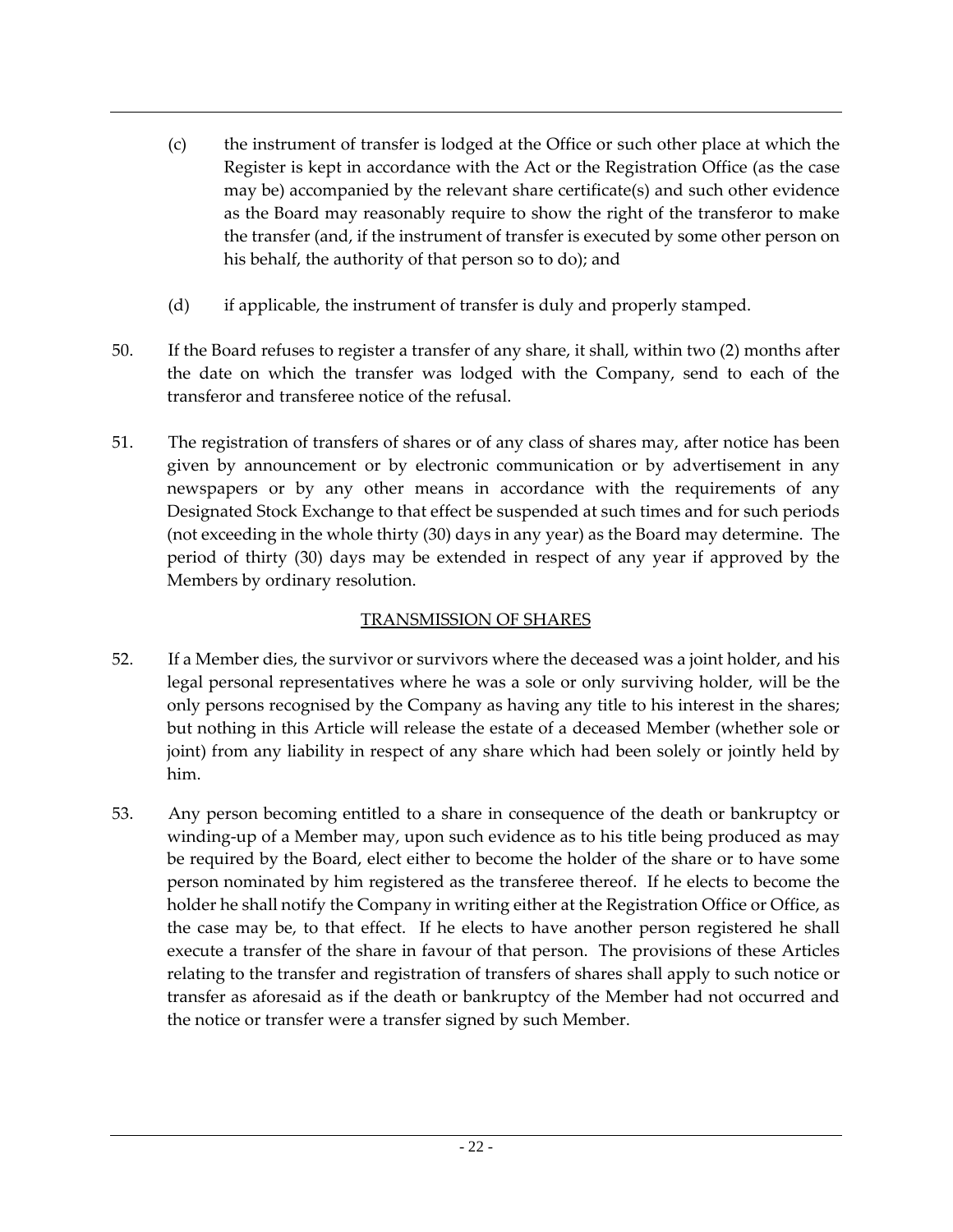54. A person becoming entitled to a share by reason of the death or bankruptcy or winding-up of a Member shall be entitled to the same dividends and other advantages to which he would be entitled if he were the registered holder of the share. However, the Board may, if it thinks fit, withhold the payment of any dividend payable or other advantages in respect of such share until such person shall become the registered holder of the share or shall have effectually transferred such share, but, subject to the requirements of Article 72(2) being met, such a person may vote at meetings.

## UNTRACEABLE MEMBERS

- 55. (1) Without prejudice to the rights of the Company under paragraph (2) of this Article, the Company may cease sending cheques for dividend entitlements or dividend warrants by post if such cheques or warrants have been left uncashed on two consecutive occasions. However, the Company may exercise the power to cease sending cheques for dividend entitlements or dividend warrants after the first occasion on which such a cheque or warrant is returned undelivered.
	- (2) The Company shall have the power to sell, in such manner as the Board thinks fit, any shares of a Member who is untraceable, but no such sale shall be made unless:
		- (a) all cheques or warrants in respect of dividends of the shares in question, being not less than three in total number, for any sum payable in cash to the holder of such shares in respect of them sent during the relevant period in the manner authorised by the Articles have remained uncashed;
		- (b) so far as it is aware at the end of the relevant period, the Company has not at any time during the relevant period received any indication of the existence of the Member who is the holder of such shares or of a person entitled to such shares by death, bankruptcy or operation of law; and
		- (c) the Company has given notice of its intention to sell such shares to, and caused advertisement both in daily newspaper and in a newspaper circulating in the area of the last known address of such Member or any person entitled to the share under Article 54 and where applicable, in each case in accordance with the requirements of, the Designated Stock Exchange, and a period of three (3) months or such shorter period as may be allowed by the Designated Stock Exchange has elapsed since the date of such advertisement.

For the purpose of the foregoing, the "relevant period" means the period commencing twelve (12) years before the date of publication of the advertisement referred to in paragraph (c) of this Article and ending at the expiry of the period referred to in that paragraph.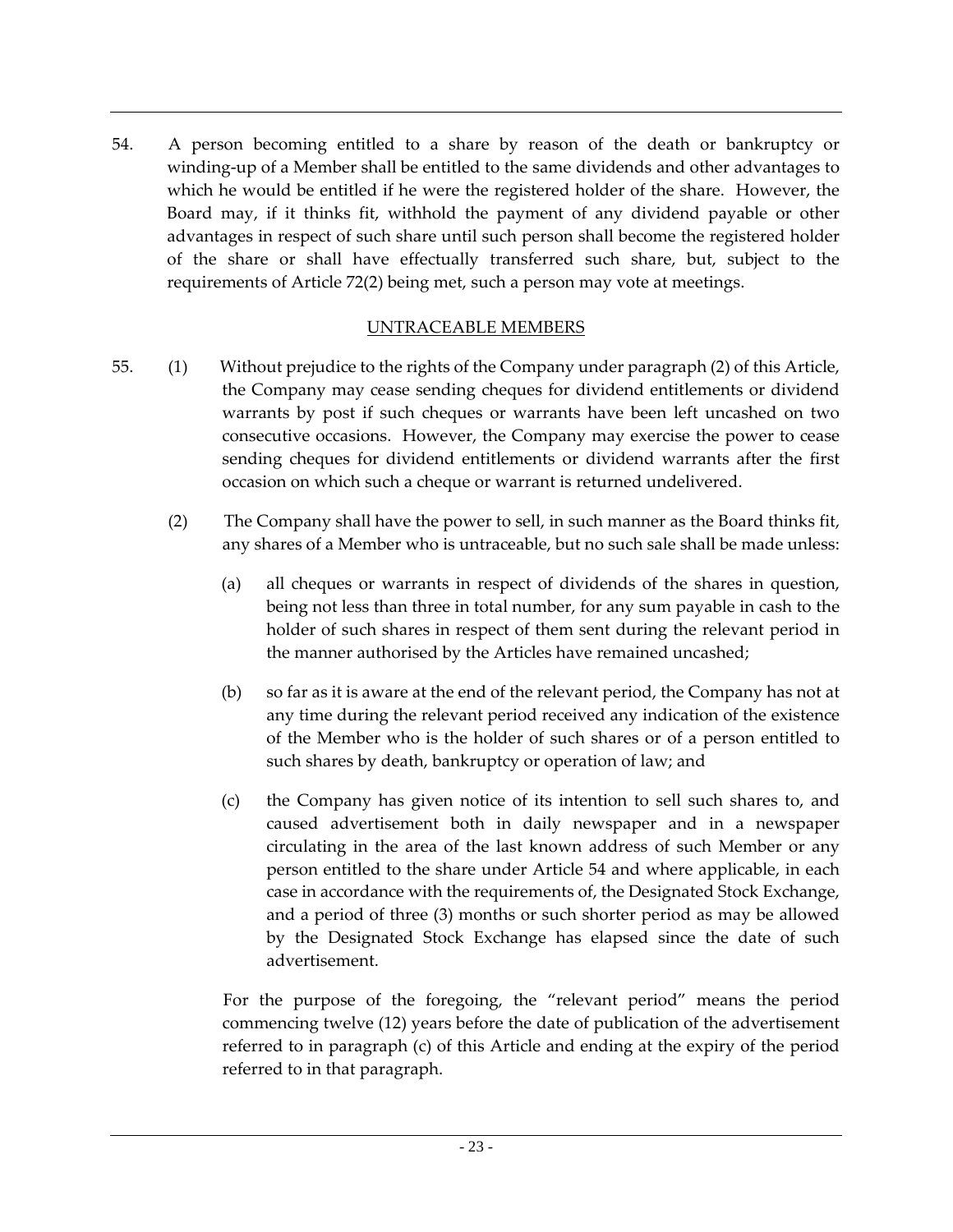(3) To give effect to any such sale the Board may authorise some person to transfer the said shares and an instrument of transfer signed or otherwise executed by or on behalf of such person shall be as effective as if it had been executed by the registered holder or the person entitled by transmission to such shares, and the purchaser shall not be bound to see to the application of the purchase money nor shall his title to the shares be affected by any irregularity or invalidity in the proceedings relating to the sale. The net proceeds of the sale will belong to the Company and upon receipt by the Company of such net proceeds it shall become indebted to the former Member for an amount equal to such net proceeds. No trust shall be created in respect of such debt and no interest shall be payable in respect of it and the Company shall not be required to account for any money earned from the net proceeds which may be employed in the business of the Company or as it thinks fit. Any sale under this Article shall be valid and effective notwithstanding that the Member holding the shares sold is dead, bankrupt or otherwise under any legal disability or incapacity.

## GENERAL MEETINGS

- 56. An annual general meeting of the Company shall be held in each financial year and such annual general meeting must be held within six (6) months after the end of the Company's financial year (unless a longer period would not infringe the Listing Rules, if any).
- 57. Each general meeting, other than an annual general meeting, shall be called an extraordinary general meeting. All general meetings (including an annual general meeting, any adjourned meeting or postponed meeting) may be held as a physical meeting in any part of the world and at one or more locations as provided in Article 64A, as a hybrid meeting or as an electronic meeting, as may be determined by the Board in its absolute discretion.
- 58. The Board may whenever it thinks fit call extraordinary general meetings. Any one or more Members holding at the date of deposit of the requisition one-tenth or more of the paid up capital of the Company carrying the right of voting at general meetings of the Company shall at all times have the right, by written requisition to the Board or the Secretary of the Company, to require an extraordinary general meeting to be called by the Board for the transaction of any business specified in such requisition and to add resolutions to a meeting agenda; and such meeting shall be held within two (2) months after the deposit of such requisition. If within twenty-one (21) days of such deposit the Board fails to proceed to convene such meeting the requisitionist(s) himself (themselves) may convene a physical meeting at only one location which will be the Principal Meeting Place, and all reasonable expenses incurred by the requisitionist(s) as a result of the failure of the Board shall be reimbursed to the requisitionist(s) by the Company.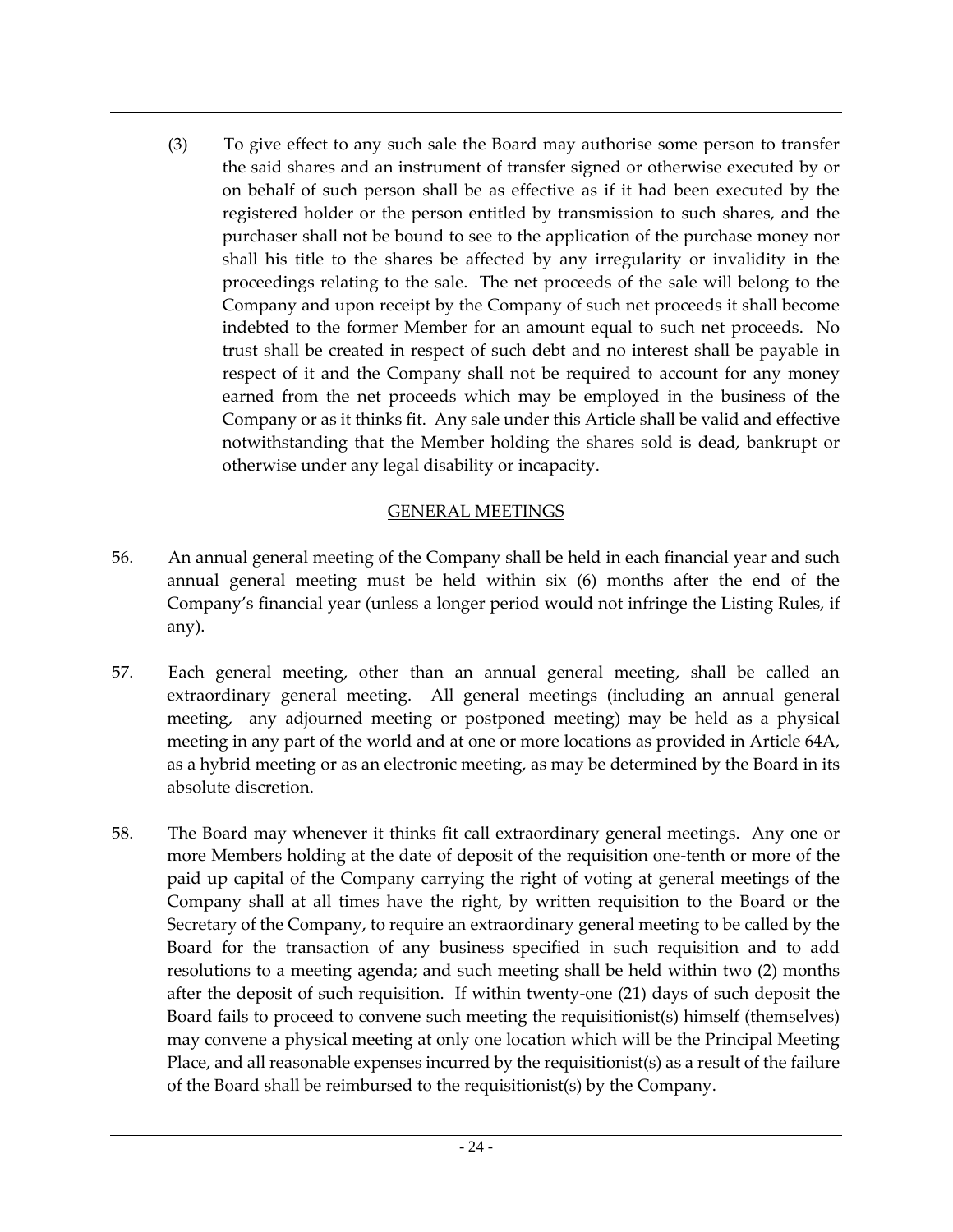#### NOTICE OF GENERAL MEETINGS

- 59. (1) An annual general meeting must be called by Notice of not less than twenty-one (21) clear days. All other general meetings (including an extraordinary general meeting) must be called by Notice of not less than fourteen (14) clear days but if permitted by the Listing Rules, a general meeting may be called by shorter notice, subject to the Act, if it is so agreed:
	- (a) in the case of a meeting called as an annual general meeting, by all the Members entitled to attend and vote thereat; and
	- (b) in the case of any other meeting, by a majority in number of the Members having the right to attend and vote at the meeting, being a majority together representing not less than ninety-five per cent. (95%) of the total voting rights at the meeting of all the Members.
	- (2) The Notice shall specify (a) the time and date of the meeting, (b) save for an electronic meeting, the place of the meeting and if there is more than one meeting location as determined by the Board pursuant to Article 64A, the principal place of the meeting (the "**Principal Meeting Place**"), (c) if the general meeting is to be a hybrid meeting or an electronic meeting, the Notice shall include a statement to that effect and with details of the electronic facilities for attendance and participation by electronic means at the meeting or where such details will be made available by the Company prior to the meeting, and (d) particulars of resolutions to be considered at the meeting. The Notice convening an annual general meeting shall specify the meeting as such. Notice of every general meeting shall be given to all Members other than to such Members as, under the provisions of these Articles or the terms of issue of the shares they hold, are not entitled to receive such Notices from the Company, to all persons entitled to a share in consequence of the death or bankruptcy or winding-up of a Member and to each of the Directors and the Auditors.
- 60. The accidental omission to give Notice of a meeting or (in cases where instruments of proxy are sent out with the Notice) to send such instrument of proxy to, or the non-receipt of such Notice or such instrument of proxy by, any person entitled to receive such Notice shall not invalidate any resolution passed or the proceedings at that meeting.

# PROCEEDINGS AT GENERAL MEETINGS

61. (1) All business shall be deemed special that is transacted at an extraordinary general meeting, and also all business that is transacted at an annual general meeting, with the exception of: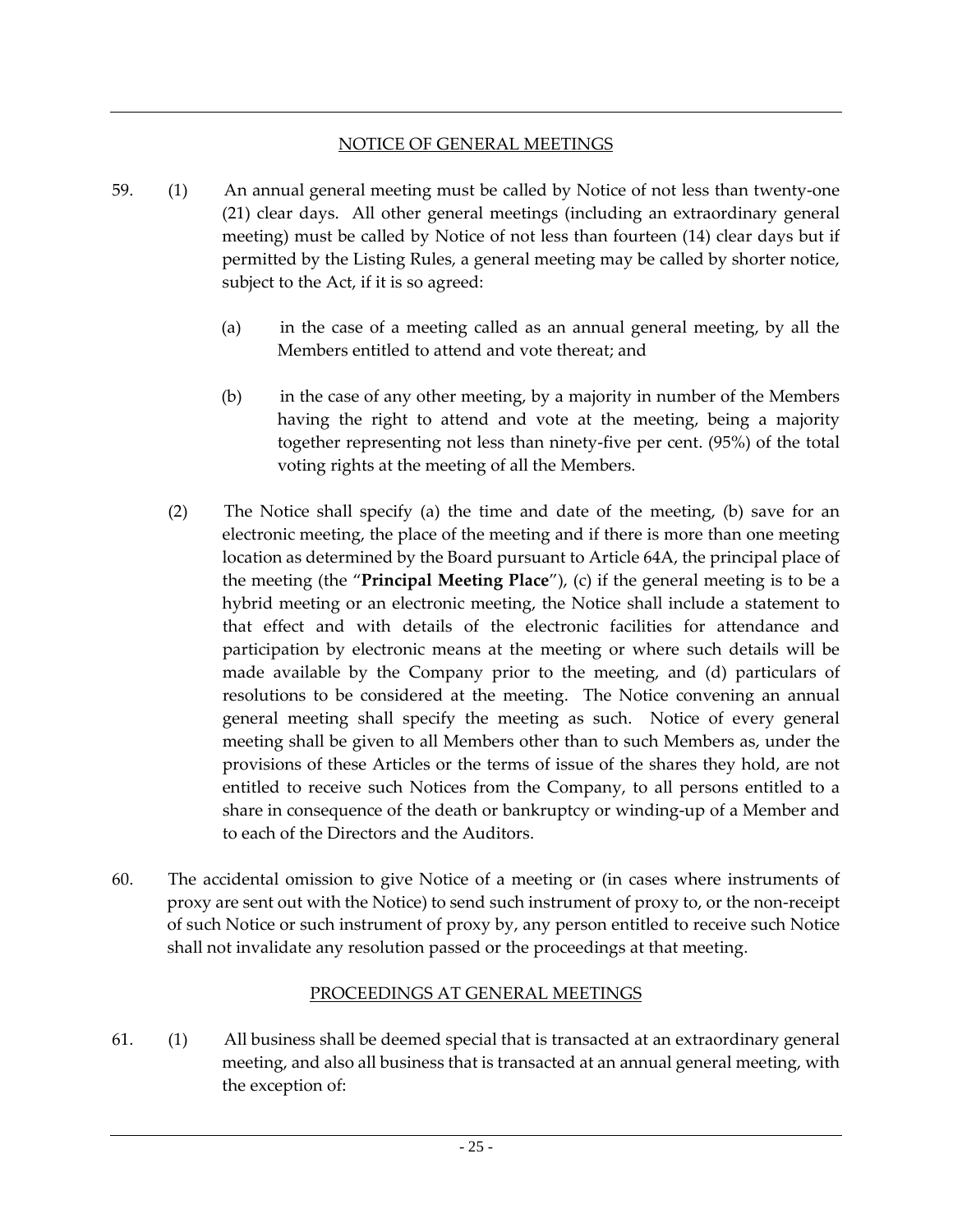- (a) the declaration and sanctioning of dividends;
- (b) consideration and adoption of the accounts and balance sheet and the reports of the Directors and Auditors and other documents required to be annexed to the balance sheet;
- (c) the election of Directors whether by rotation or otherwise in the place of those retiring;
- (d) appointment of Auditors (where special notice of the intention for such appointment is not required by the Act) and other officers; and
- (e) the fixing of the remuneration of the Auditors, and the voting of remuneration or extra remuneration to the Directors.
- (2) No business other than the appointment of a chairman of a meeting shall be transacted at any general meeting unless a quorum is present at the commencement of the business. Two (2) Members entitled to vote and present in person or by proxy or, for quorum purposes only, two persons appointed by the clearing house as authorised representative or proxy shall form a quorum for all purposes.
- 62. If within thirty (30) minutes (or such longer time not exceeding one hour as the chairman of the meeting may determine to wait) after the time appointed for the meeting a quorum is not present, the meeting, if convened on the requisition of Members, shall be dissolved. In any other case it shall stand adjourned to the same day in the next week at the same time and (where applicable) same place(s) or to such time and (where applicable) such place(s) and in such form and manner referred to in Article 57 as the chairman of the meeting (or in default, the Board) may absolutely determine. If at such adjourned meeting a quorum is not present within half an hour from the time appointed for holding the meeting, the meeting shall be dissolved.
- 63. The chairman of the Company or if there is more than one chairman, any one of them as may be agreed amongst themselves or failing such agreement, any one of them elected by all the Directors present shall preside as chairman at a general meeting. If at any meeting no chairman, is present within fifteen (15) minutes after the time appointed for holding the meeting, or is willing to act as chairman, the deputy chairman of the Company or if there is more than one deputy chairman, any one of them as may be agreed amongst themselves or failing such agreement, any one of them elected by all the Directors present shall preside as chairman. If no chairman or deputy chairman is present or is willing to act as chairman of the meeting, the Directors present shall choose one of their number to act, or if one Director only is present he shall preside as chairman if willing to act. If no Director is present, or if each of the Directors present declines to take the chair, or if the chairman chosen shall retire from the chair, the Members present in person or by proxy and entitled to vote shall elect one of their number to be chairman of the meeting.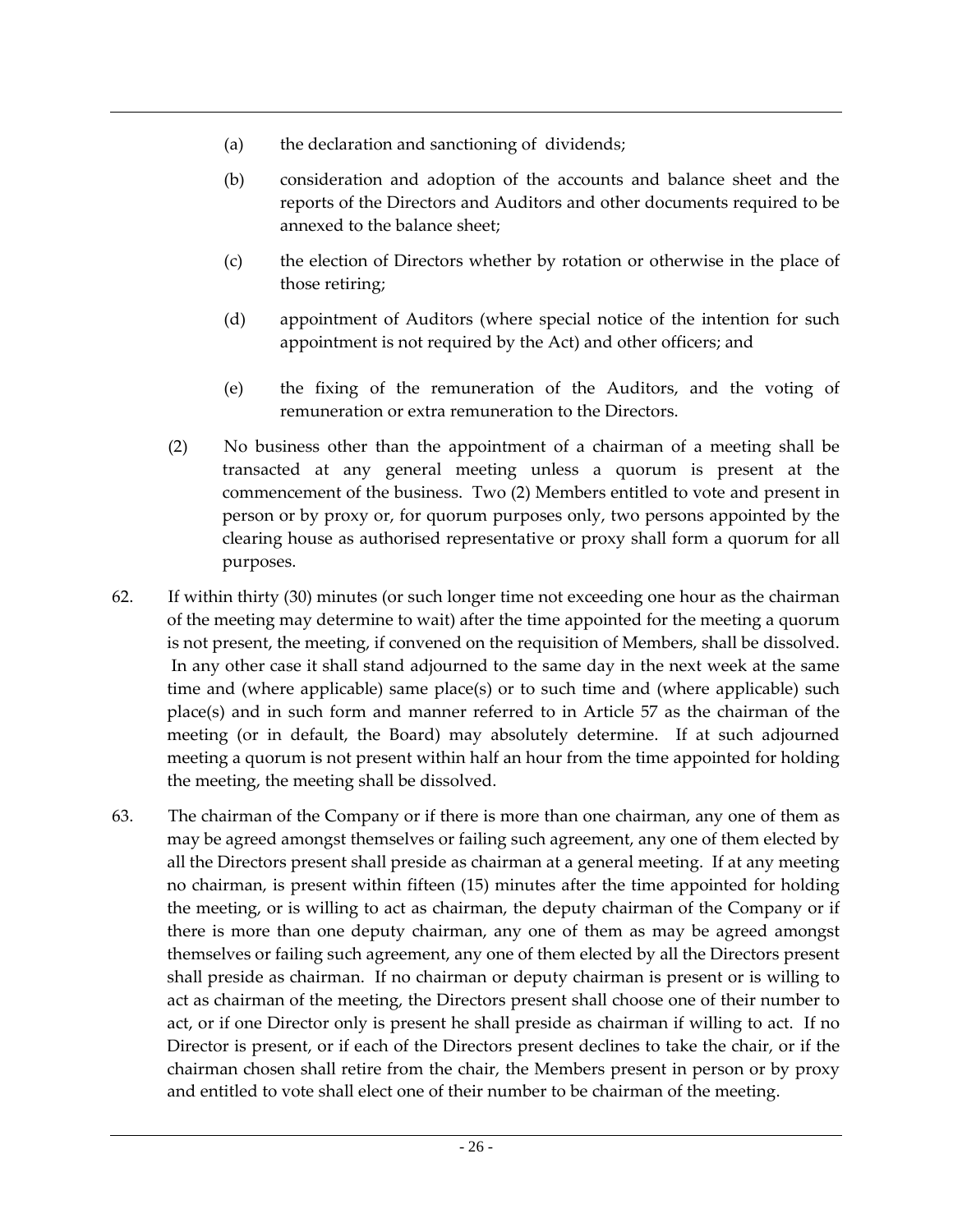- 64. Subject to Article 64C, the chairman may, with the consent of any meeting at which a quorum is present (and shall if so directed by the meeting), adjourn the meeting from time to time (or indefinitely) and/or from place to place(s) and/or from one form to another (a physical meeting, a hybrid meeting or an electronic meeting) as the meeting shall determine, but no business shall be transacted at any adjourned meeting other than the business which might lawfully have been transacted at the meeting had the adjournment not taken place. When a meeting is adjourned for fourteen (14) days or more, at least seven (7) clear days' Notice of the adjourned meeting shall be given specifying the details set out in Article 59(2) but it shall not be necessary to specify in such Notice the nature of the business to be transacted at the adjourned meeting and the general nature of the business to be transacted. Save as aforesaid, it shall be unnecessary to give Notice of an adjournment.
- 64A. (1) The Board may, at its absolute discretion, arrange for persons entitled to attend a general meeting to do so by simultaneous attendance and participation by means of electronic facilities at such location or locations ("**Meeting Location(s)**") determined by the Board at its absolute discretion. Any Member or any proxy attending and participating in such way or any Member or proxy attending and participating in an electronic meeting or a hybrid meeting by means of electronic facilities is deemed to be present at and shall be counted in the quorum of the meeting.
	- (2) All general meetings are subject to the following and, where appropriate, all references to a "Member" or "Members" in this sub-paragraph (2) shall include a proxy or proxies respectively:
		- (a) where a Member is attending a Meeting Location and/or in the case of a hybrid meeting, the meeting shall be treated as having commenced if it has commenced at the Principal Meeting Place;
		- (b) Members present in person or by proxy at a Meeting Location and/or Members attending and participating in an electronic meeting or a hybrid meeting by means of electronic facilities shall be counted in the quorum for and entitled to vote at the meeting in question, and that meeting shall be duly constituted and its proceedings valid provided that the chairman of the meeting is satisfied that adequate electronic facilities are available throughout the meeting to ensure that Members at all Meeting Locations and Members participating in an electronic meeting or a hybrid meeting by means of electronic facilities are able to participate in the business for which the meeting has been convened;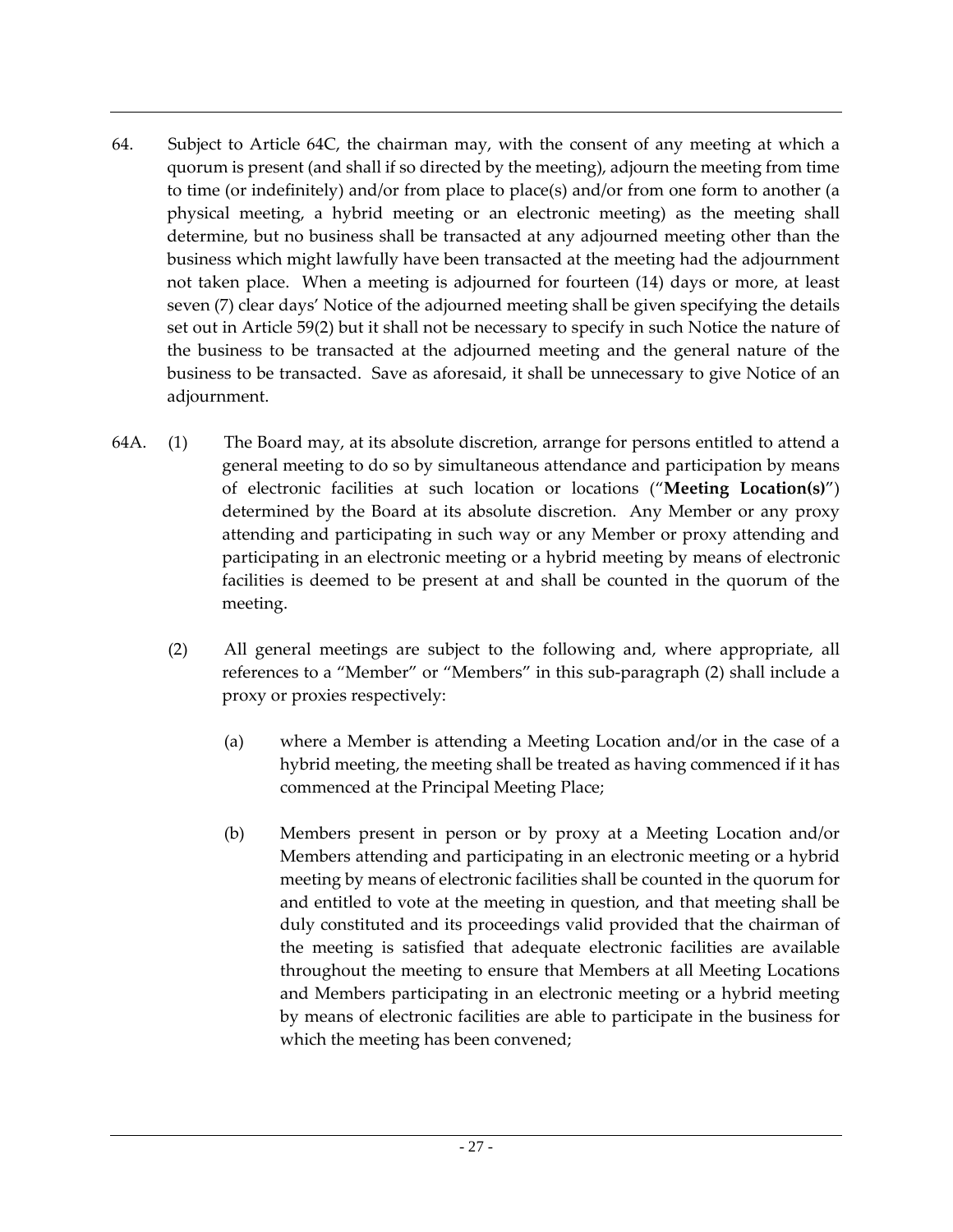- (c) where Members attend a meeting by being present at one of the Meeting Locations and/or where Members participating in an electronic meeting or a hybrid meeting by means of electronic facilities, a failure (for any reason) of the electronic facilities or communication equipment, or any other failure in the arrangements for enabling those in a Meeting Location other than the Principal Meeting Place to participate in the business for which the meeting has been convened or in the case of an electronic meeting or a hybrid meeting, the inability of one or more Members or proxies to access, or continue to access, the electronic facilities despite adequate electronic facilities having been made available by the Company, shall not affect the validity of the meeting or the resolutions passed, or any business conducted there or any action taken pursuant to such business provided that there is a quorum present throughout the meeting; and
- (d) if any of the Meeting Locations is not in the same jurisdiction as the Principal Meeting Place and/or in the case of a hybrid meeting, the provisions of these Articles concerning the service and giving of Notice for the meeting, and the time for lodging proxies, shall apply by reference to the Principal Meeting Place; and in the case of an electronic meeting, the time for lodging proxies shall be as stated in the Notice for the meeting.
- 64B. The Board and, at any general meeting, the chairman of the meeting may from time to time make arrangements for managing attendance and/or participation and/or voting at the Principal Meeting Place, any Meeting Location(s) and/or participation in an electronic meeting or a hybrid meeting by means of electronic facilities (whether involving the issue of tickets or some other means of identification, passcode, seat reservation, electronic voting or otherwise) as it shall in its absolute discretion consider appropriate, and may from time to time change any such arrangements, provided that a Member who, pursuant to such arrangements, is not entitled to attend, in person or by proxy, at any Meeting Location shall be entitled so to attend at one of the other Meeting Locations; and the entitlement of any Member so to attend the meeting or adjourned meeting or postponed meeting at such Meeting Location or Meeting Locations shall be subject to any such arrangement as may be for the time being in force and by the Notice of meeting or adjourned meeting or postponed meeting stated to apply to the meeting.
- 64C. If it appears to the chairman of the general meeting that:
	- (a) the electronic facilities at the Principal Meeting Place or at such other Meeting Location(s) at which the meeting may be attended have become inadequate for the purposes referred to in Article 64A(1) or are otherwise not sufficient to allow the meeting to be conducted substantially in accordance with the provisions set out in the Notice of the meeting; or
	- (b) in the case of an electronic meeting or a hybrid meeting, electronic facilities being made available by the Company have become inadequate; or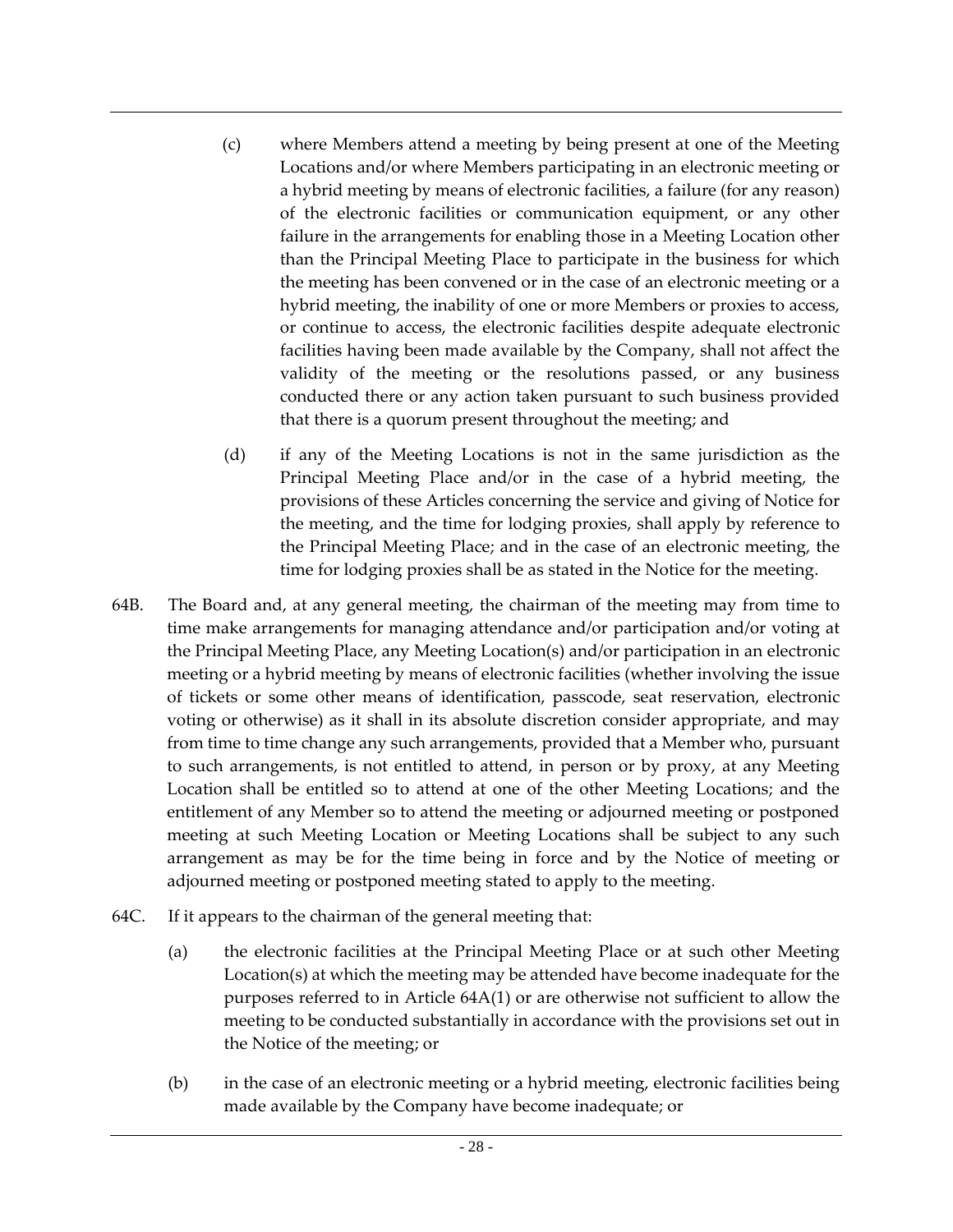- (c) it is not possible to ascertain the view of those present or to give all persons entitled to do so a reasonable opportunity to communicate and/or vote at the meeting; or
- (d) there is violence or the threat of violence, unruly behaviour or other disruption occurring at the meeting or it is not possible to secure the proper and orderly conduct of the meeting;

then, without prejudice to any other power which the chairman of the meeting may have under these Articles or at common law, the chairman may, at his/her absolute discretion, without the consent of the meeting, and before or after the meeting has started and irrespective of whether a quorum is present, interrupt or adjourn the meeting (including adjournment for indefinite period). All business conducted at the meeting up to the time of such adjournment shall be valid.

- 64D. The Board and, at any general meeting, the chairman of the meeting may make any arrangement and impose any requirement or restriction the Board or the chairman of the meeting, as the case may be, considers appropriate to ensure the security and orderly conduct of a meeting (including, without limitation, requirements for evidence of identity to be produced by those attending the meeting, the searching of their personal property and the restriction of items that may be taken into the meeting place, determining the number and frequency of and the time allowed for questions that may be raised at a meeting). Members shall also comply with all requirements or restrictions imposed by the owner of the premises at which the meeting is held. Any decision made under this Article shall be final and conclusive and a person who refuses to comply with any such arrangements, requirements or restrictions may be refused entry to the meeting or ejected (physically or electronically) from the meeting.
- 64E. If, after the sending of Notice of a general meeting but before the meeting is held, or after the adjournment of a meeting but before the adjourned meeting is held (whether or not Notice of the adjourned meeting is required), the Directors, in their absolute discretion, consider that it is inappropriate, impracticable, unreasonable or undesirable for any reason to hold the general meeting on the date or at the time or place or by means of electronic facilities specified in the Notice calling the meeting, they may change or postpone the meeting to another date, time and/or place and/or change the electronic facilities and/or change the form of the meeting (a physical meeting, an electronic meeting or a hybrid meeting) without approval from the Members. Without prejudice to the generality of the foregoing, the Directors shall have the power to provide in every Notice calling a general meeting the circumstances in which a postponement of the relevant general meeting may occur automatically without further notice, including without limitation where a number 8 or higher typhoon signal, black rainstorm warning or other similar event is in force at any time on the day of the meeting. This Article shall be subject to the following: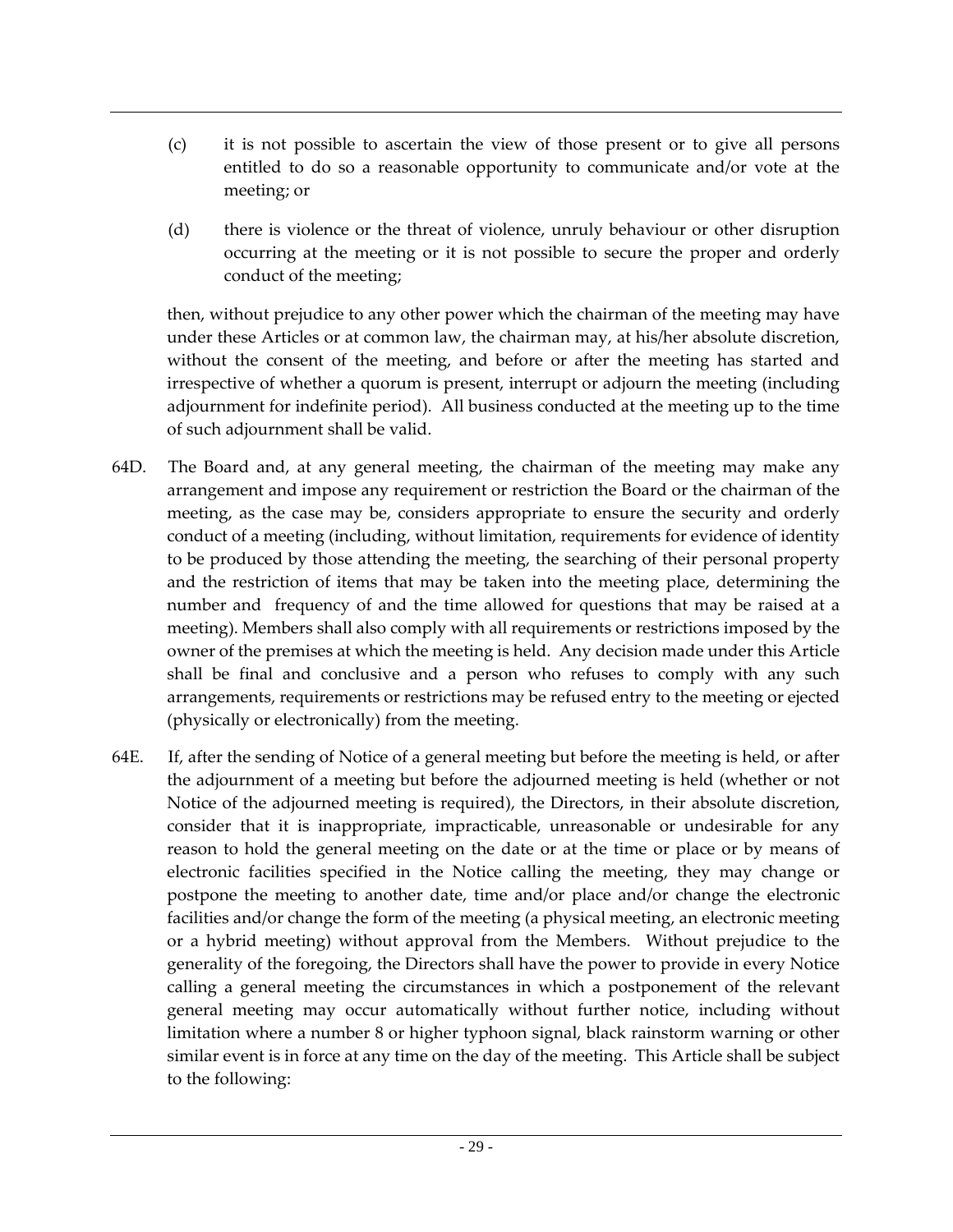- (a) when a meeting is so postponed, the Company shall endeavour to post a Notice of such postponement on the Company's website as soon as practicable (provided that failure to post such a Notice shall not affect the automatic postponement of a meeting);
- (b) when only the form of the meeting or electronic facilities specified in the Notice are changed, the Board shall notify the Members of details of such change in such manner as the Board may determine;
- (c) when a meeting is postponed or changed in accordance with this Article, subject to and without prejudice to Article 64, unless already specified in the original Notice of the meeting, the Board shall fix the date, time, place (if applicable) and electronic facilities (if applicable) for the postponed or changed meeting and shall notify the Members of such details in such manner as the Board may determine; further all proxy forms shall be valid (unless revoked or replaced by a new proxy) if they are received as required by these Articles not less than 48 hours before the time of the postponed meeting; and
- (d) Notice of the business to be transacted at the postponed or changed meeting shall not be required, nor shall any accompanying documents be required to be recirculated, provided that the business to be transacted at the postponed or changed meeting is the same as that set out in the original Notice of general meeting circulated to the Members.
- 64F. All persons seeking to attend and participate in an electronic meeting or a hybrid meeting shall be responsible for maintaining adequate facilities to enable them to do so. Subject to Article 64C, any inability of a person or persons to attend or participate in a general meeting by way of electronic facilities shall not invalidate the proceedings of and/or resolutions passed at that meeting.
- 64G. Without prejudice to other provisions in Article 64, a physical meeting may also be held by means of such telephone, electronic or other communication facilities as permit all persons participating in the meeting to communicate with each other simultaneously and instantaneously, and participation in such a meeting shall constitute presence in person at such meeting.
- 65. If an amendment is proposed to any resolution under consideration but is in good faith ruled out of order by the chairman of the meeting, the proceedings on the substantive resolution shall not be invalidated by any error in such ruling. In the case of a resolution duly proposed as a special resolution, no amendment thereto (other than a mere clerical amendment to correct a patent error) may in any event be considered or voted upon.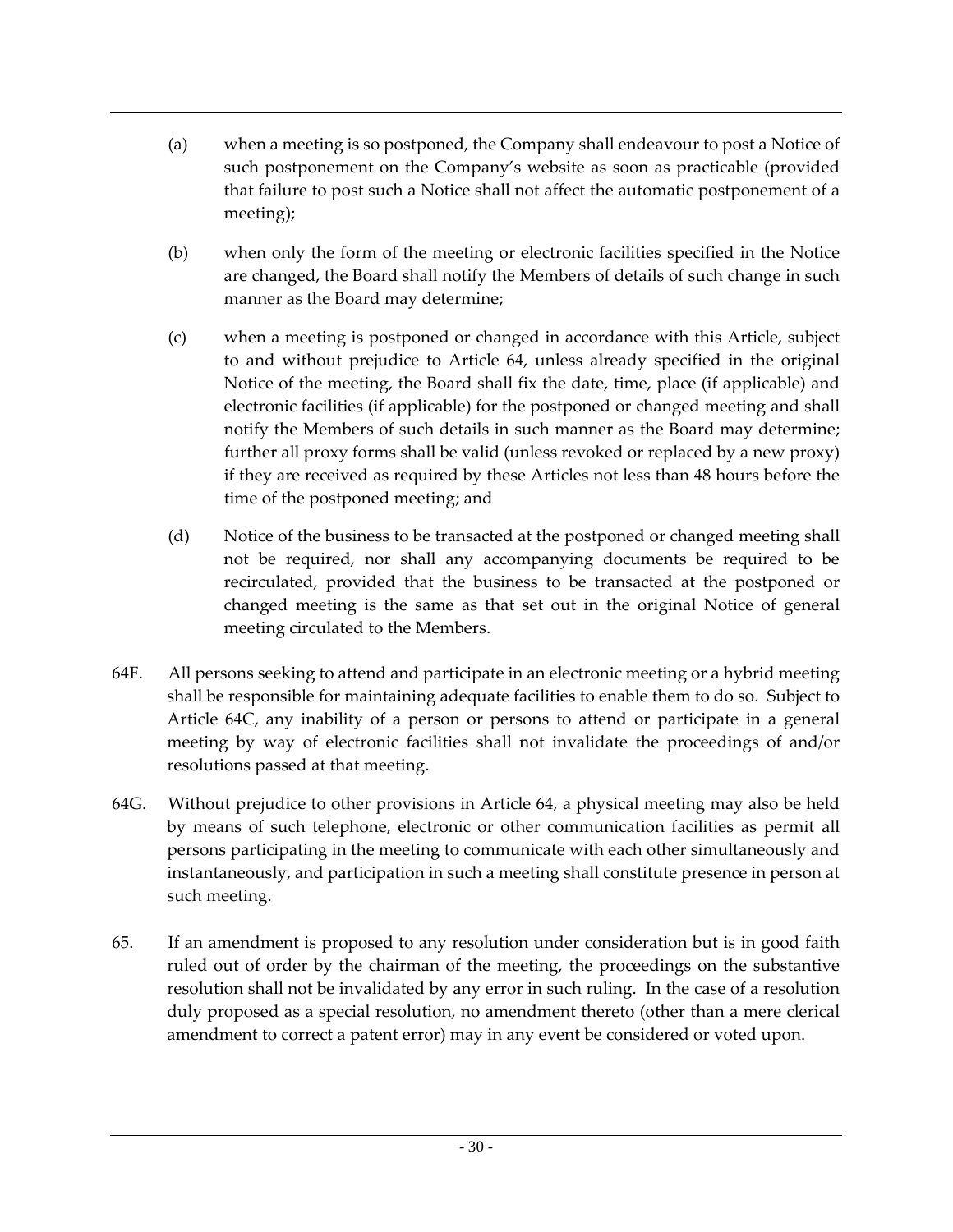## VOTING

- 66. (1) Subject to any special rights or restrictions as to voting for the time being attached to any shares by or in accordance with these Articles, at any general meeting on a poll every Member present in person or by proxy shall have one vote for every fully paid share of which he is the holder but so that no amount paid up or credited as paid up on a share in advance of calls or instalments is treated for the foregoing purposes as paid up on the share. A resolution put to the vote of a meeting shall be decided by way of a poll save that in the case of a physical meeting, the chairman of the meeting may in good faith, allow a resolution which relates purely to a procedural or administrative matter to be voted on by a show of hands in which case every Member present in person or by proxy(ies) shall have one vote provided that where more than one proxy is appointed by a Member which is a clearing house (or its nominee(s)), each such proxy shall have one vote on a show of hands. For purposes of this Article, procedural and administrative matters are those that (i) are not on the agenda of the general meeting or in any supplementary circular that may be issued by the Company to its Members; and (ii) relate to the chairman's duties to maintain the orderly conduct of the meeting and/or allow the business of the meeting to be properly and effectively dealt with, whilst allowing all Members a reasonable opportunity to express their views. Votes (whether on a show of hands or by way of poll) may be cast by such means, electronic or otherwise, as the Directors or the chairman of the meeting may determine.
	- (2) In the case of a physical meeting where a show of hands is allowed, before or on the declaration of the result of the show of hands, a poll may be demanded:
		- (a) by at least three Members present in person or by proxy for the time being entitled to vote at the meeting; or
		- (b) by a Member or Members present in person or by proxy and representing not less than one-tenth of the total voting rights of all Members having the right to vote at the meeting; or
		- (c) by a Member or Members present in person or by proxy and holding shares in the Company conferring a right to vote at the meeting being shares on which an aggregate sum has been paid up equal to not less than one-tenth of the total sum paid up on all shares conferring that right.

A demand by a person as proxy for a Member shall be deemed to be the same as a demand by the Member.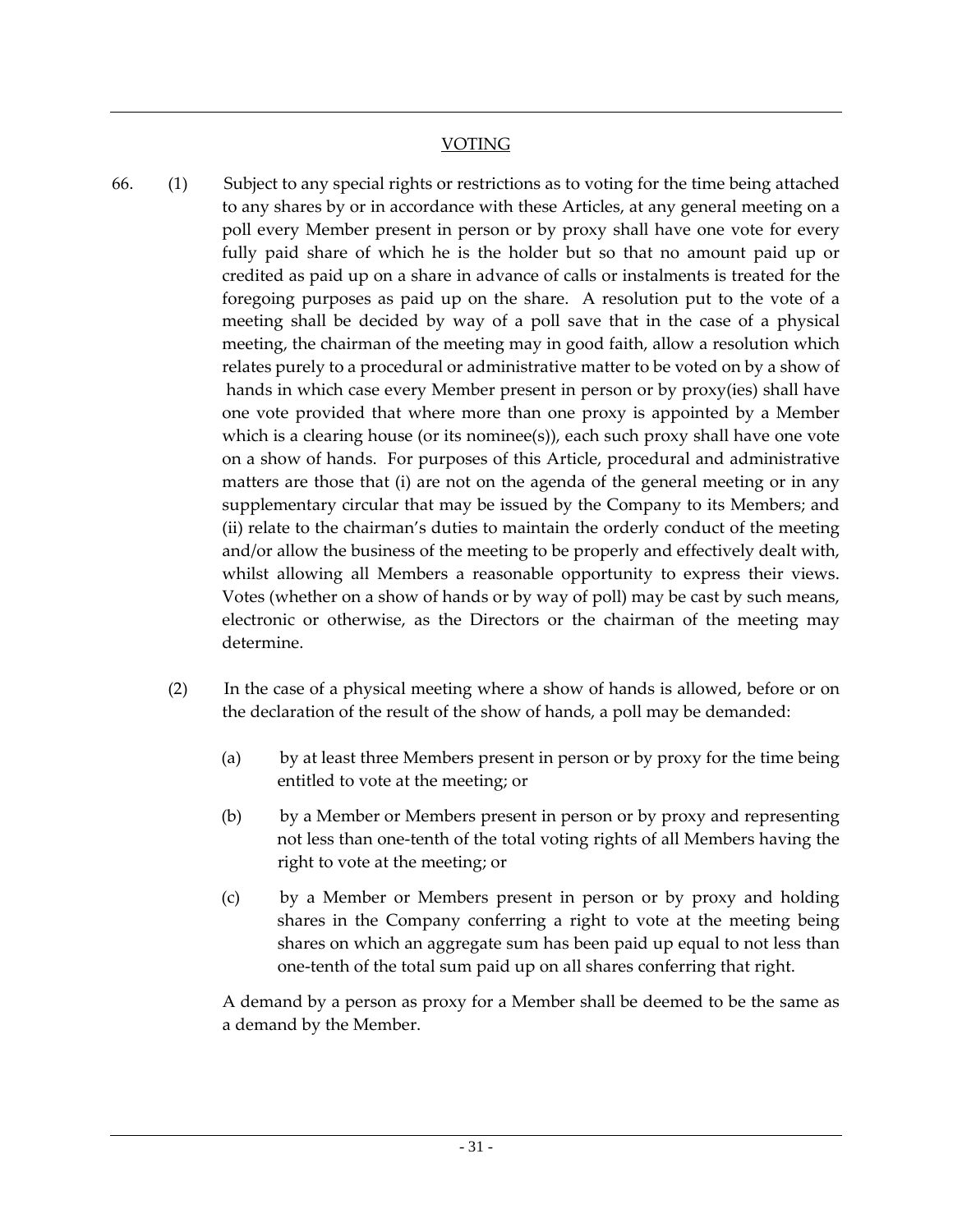- 67. Where a resolution is voted on by a show of hands, a declaration by the chairman that a resolution has been carried, or carried unanimously, or by a particular majority, or not carried by a particular majority, or lost, and an entry to that effect made in the minute book of the Company, shall be conclusive evidence of the facts without proof of the number or proportion of the votes recorded for or against the resolution. The result of the poll shall be deemed to be the resolution of the meeting. The Company shall only be required to disclose the voting figures on a poll if such disclosure is required by the Listing Rules.
- 68. On a poll votes may be given either personally or by proxy.
- 69. A person entitled to more than one vote on a poll need not use all his votes or cast all the votes he uses in the same way.
- 70. All questions submitted to a meeting shall be decided by a simple majority of votes except where a greater majority is required by these Articles or by the Act. In the case of an equality of votes, the chairman of such meeting shall be entitled to a second or casting vote in addition to any other vote he may have.
- 71. Where there are joint holders of any share any one of such joint holders may vote, either in person or by proxy, in respect of such share as if he were solely entitled thereto, but if more than one of such joint holders be present at any meeting, the vote of the senior holder who tenders a vote, whether in person or by proxy, shall be accepted to the exclusion of the votes of the other joint holders, and for this purpose seniority shall be determined by the order in which the names stand in the Register in respect of the joint holding. Several executors or administrators of a deceased Member in whose name any share stands shall for the purposes of this Article be deemed joint holders thereof.
- 72. (1) A Member who is a patient for any purpose relating to mental health or in respect of whom an order has been made by any court having jurisdiction for the protection or management of the affairs of persons incapable of managing their own affairs may vote, by his receiver, committee, *curator bonis* or other person in the nature of a receiver, committee or *curator bonis* appointed by such court, and such receiver, committee, *curator bonis* or other person may vote by proxy, and may otherwise act and be treated as if he were the registered holder of such shares for the purposes of general meetings, provided that such evidence as the Board may require of the authority of the person claiming to vote shall have been deposited at the Office, head office or Registration Office, as appropriate, not less than forty-eight (48) hours before the time appointed for holding the meeting, or adjourned meeting, or postponed meeting, as the case may be.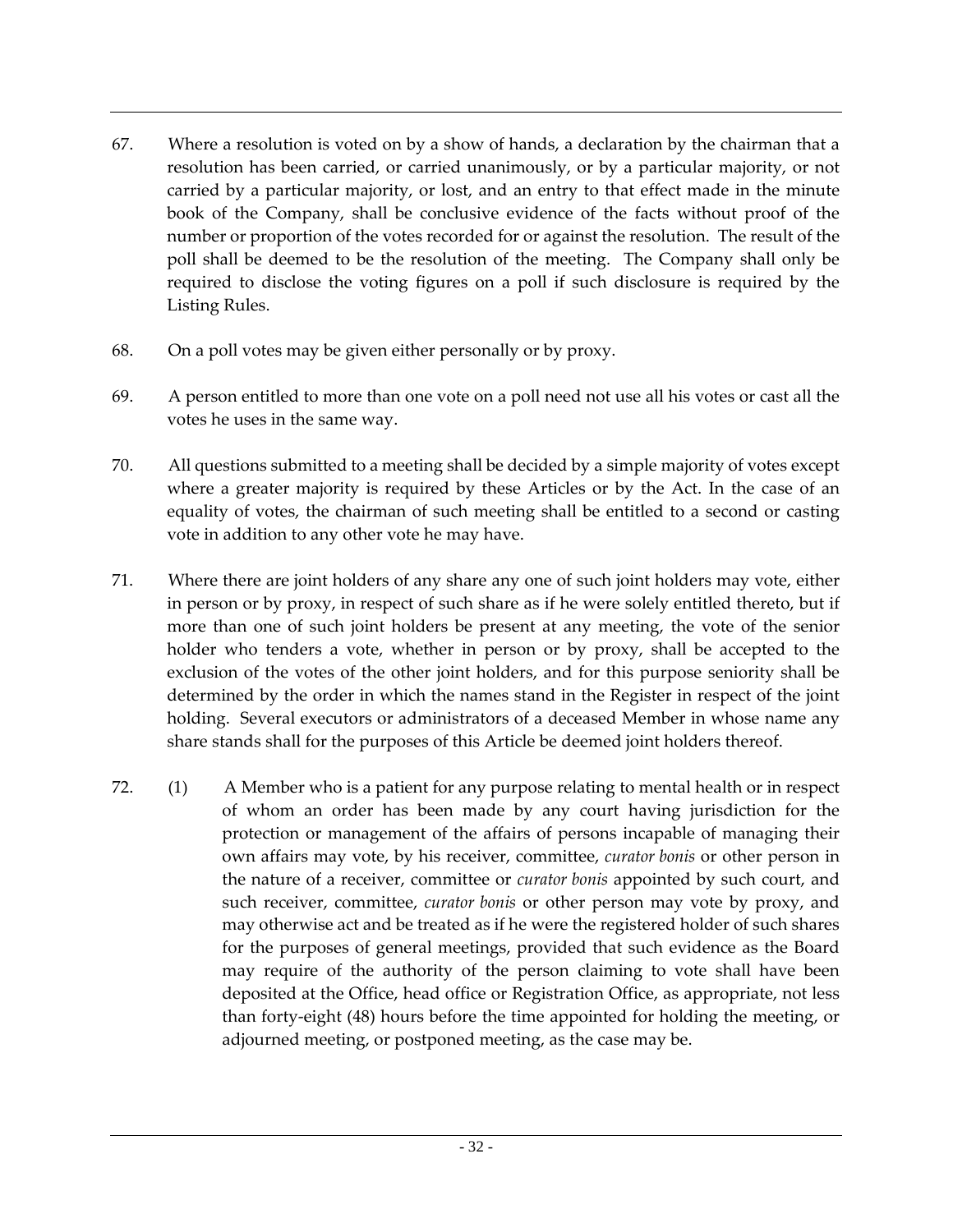- (2) Any person entitled under Article 53 to be registered as the holder of any shares may vote at any general meeting in respect thereof in the same manner as if he were the registered holder of such shares, provided that forty-eight (48) hours at least before the time of the holding of the meeting or adjourned meeting or postponed meeting, as the case may be, at which he proposes to vote, he shall satisfy the Board of his entitlement to such shares, or the Board shall have previously admitted his right to vote at such meeting in respect thereof.
- 73. (1) No Member shall, unless the Board otherwise determines, be entitled to attend and vote and to be reckoned in a quorum at any general meeting unless he is duly registered and all calls or other sums presently payable by him in respect of shares in the Company have been paid.
	- (2) All Members have the right to (a) speak at a general meeting; and (b) vote at a general meeting except where a Member is required, by the Listing Rules, to abstain from voting to approve the matter under consideration.
	- (3) Where the Company has knowledge that any Member is, under the Listing Rules, required to abstain from voting on any particular resolution of the Company or restricted to voting only for or only against any particular resolution of the Company, any votes cast by or on behalf of such Member in contravention of such requirement or restriction shall not be counted.
- 74. If:
	- (a) any objection shall be raised to the qualification of any voter; or
	- (b) any votes have been counted which ought not to have been counted or which might have been rejected; or
	- (c) any votes are not counted which ought to have been counted;

the objection or error shall not vitiate the decision of the meeting or adjourned meeting or postponed meeting on any resolution unless the same is raised or pointed out at the meeting or, as the case may be, the adjourned meeting or postponed meeting at which the vote objected to is given or tendered or at which the error occurs. Any objection or error shall be referred to the chairman of the meeting and shall only vitiate the decision of the meeting on any resolution if the chairman decides that the same may have affected the decision of the meeting. The decision of the chairman on such matters shall be final and conclusive.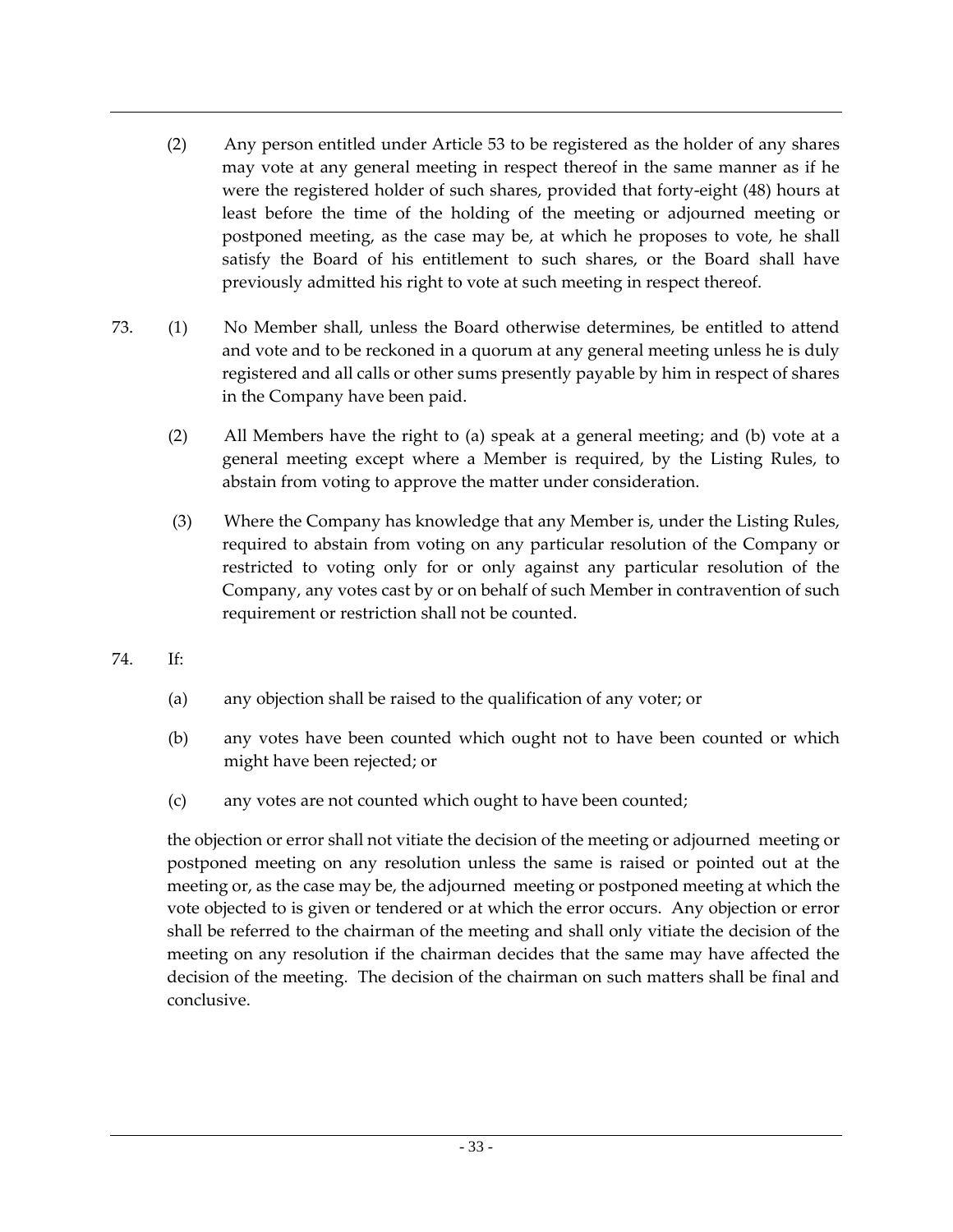### **PROXIES**

- 75. Any Member entitled to attend and vote at a meeting of the Company shall be entitled to appoint another person as his proxy to attend and vote instead of him. A Member who is the holder of two or more shares may appoint more than one proxy to represent him and vote on his behalf at a general meeting of the Company or at a class meeting. A proxy need not be a Member. In addition, a proxy or proxies representing either a Member who is an individual or a Member which is a corporation shall be entitled to exercise the same powers on behalf of the Member which he or they represent as such Member could exercise.
- 76. The instrument appointing a proxy shall be in writing under the hand of the appointor or of his attorney duly authorised in writing or, if the appointor is a corporation, either under its seal or under the hand of an officer, attorney or other person authorised to sign the same. In the case of an instrument of proxy purporting to be signed on behalf of a corporation by an officer thereof it shall be assumed, unless the contrary appears, that such officer was duly authorised to sign such instrument of proxy on behalf of the corporation without further evidence of the facts.
- 77. (1) The Company may, at its absolute discretion, provide an electronic address for the receipt of any document or information relating to proxies for a general meeting (including any instrument of proxy or invitation to appoint a proxy, any document necessary to show the validity of, or otherwise relating to, an appointment of proxy (whether or not required under these Articles) and notice of termination of the authority of a proxy). If such an electronic address is provided, the Company shall be deemed to have agreed that any such document or information (relating to proxies as aforesaid) may be sent by electronic means to that address, subject as hereafter provided and subject to any other limitations or conditions specified by the Company when providing the address. Without limitation, the Company may from time to time determine that any such electronic address may be used generally for such matters or specifically for particular meetings or purposes and, if so, the Company may provide different electronic addresses for different purposes. The Company may also impose any conditions on the transmission of and its receipt of such electronic communications including, for the avoidance of doubt, imposing any security or encryption arrangements as may be specified by the Company. If any document or information required to be sent to the Company under this Article is sent to the Company by electronic means, such document or information is not treated as validly delivered to or deposited with the Company if the same is not received by the Company at its designated electronic address provided in accordance with this Article or if no electronic address is so designated by the Company for the receipt of such document or information.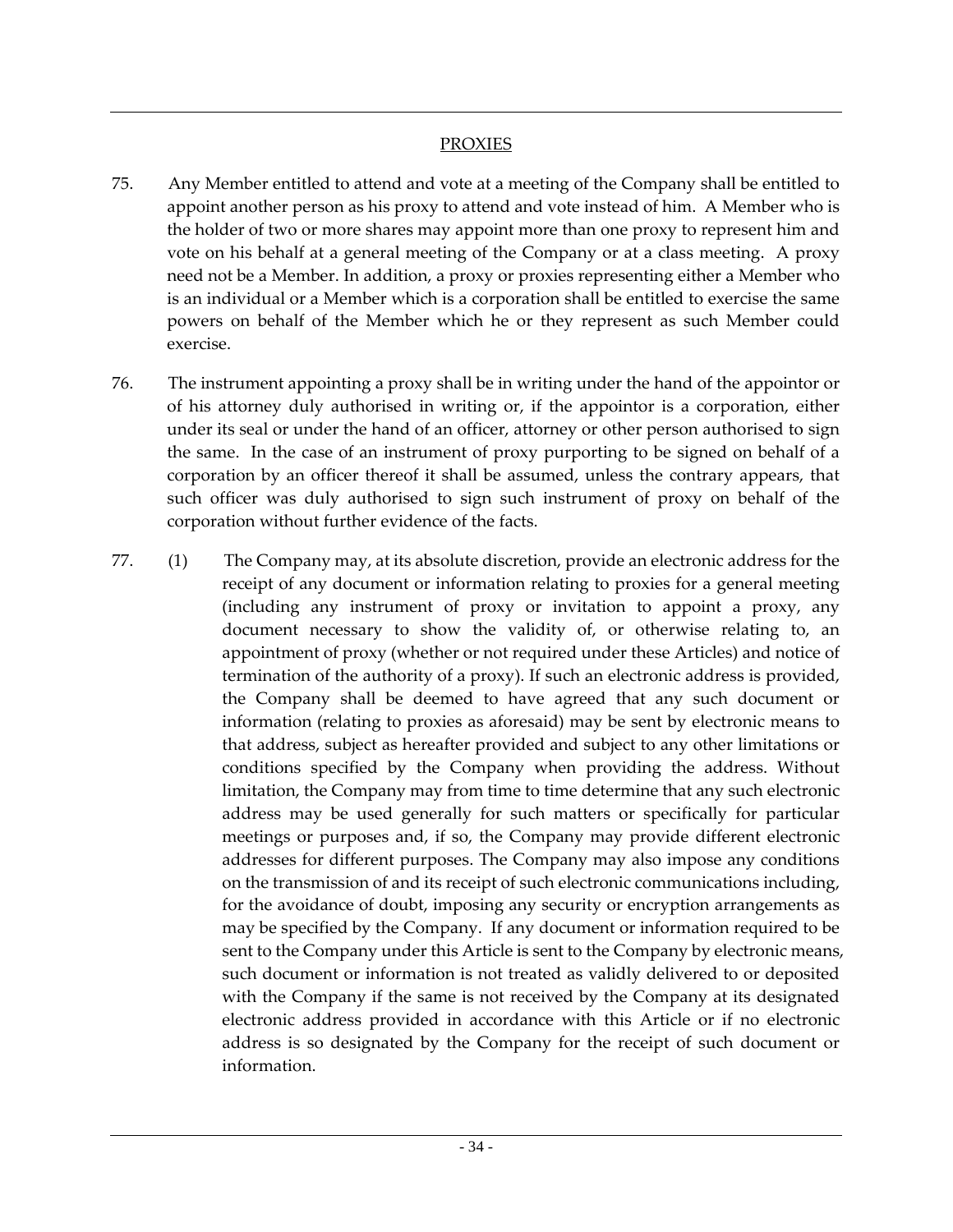- (2) The instrument appointing a proxy and (if required by the Board) the power of attorney or other authority (if any) under which it is signed, or a certified copy of such power or authority, shall be delivered to such place or one of such places (if any) as may be specified for that purpose in or by way of note to or in any document accompanying the Notice convening the meeting (or, if no place is so specified at the Registration Office or the Office, as may be appropriate), or if the Company has provided an electronic address in accordance with the preceding paragraph, shall be received at the electronic address specified, not less than forty-eight (48) hours before the time appointed for holding the meeting or adjourned meeting or postponed meeting at which the person named in the instrument proposes to vote. No instrument appointing a proxy shall be valid after the expiration of twelve (12) months from the date named in it as the date of its execution, except at an adjourned meeting or postponed meeting in cases where the meeting was originally held within twelve (12) months from such date. Delivery of an instrument appointing a proxy shall not preclude a Member from attending and voting at the meeting convened and in such event, the instrument appointing a proxy shall be deemed to be revoked.
- 78. Instruments of proxy shall be in any common form or in such other form as the Board may approve (provided that this shall not preclude the use of the two-way form) and the Board may, if it thinks fit, send out with the Notice of any meeting forms of instrument of proxy for use at the meeting. The instrument of proxy shall be deemed to confer authority to vote on any amendment of a resolution put to the meeting for which it is given as the proxy thinks fit. The instrument of proxy shall, unless the contrary is stated therein, be valid as well for any adjournment or postponement of the meeting as for the meeting to which it relates. The Board may decide, either generally or in any particular case, to treat a proxy appointment as valid notwithstanding that the appointment or any of the information required under these Articles has not been received in accordance with the requirements of these Articles. Subject to aforesaid, if the proxy appointment and any of the information required under these Articles is not received in the manner set out in these Articles, the appointee shall not be entitled to vote in respect of the shares in question.
- 79. A vote given in accordance with the terms of an instrument of proxy shall be valid notwithstanding the previous death or insanity of the principal, or revocation of the instrument of proxy or of the authority under which it was executed, provided that no intimation in writing of such death, insanity or revocation shall have been received by the Company at the Office or the Registration Office (or such other place as may be specified for the delivery of instruments of proxy in the Notice convening the meeting or other document sent therewith) two (2) hours at least before the commencement of the meeting or adjourned meeting or postponed meeting, at which the instrument of proxy is used.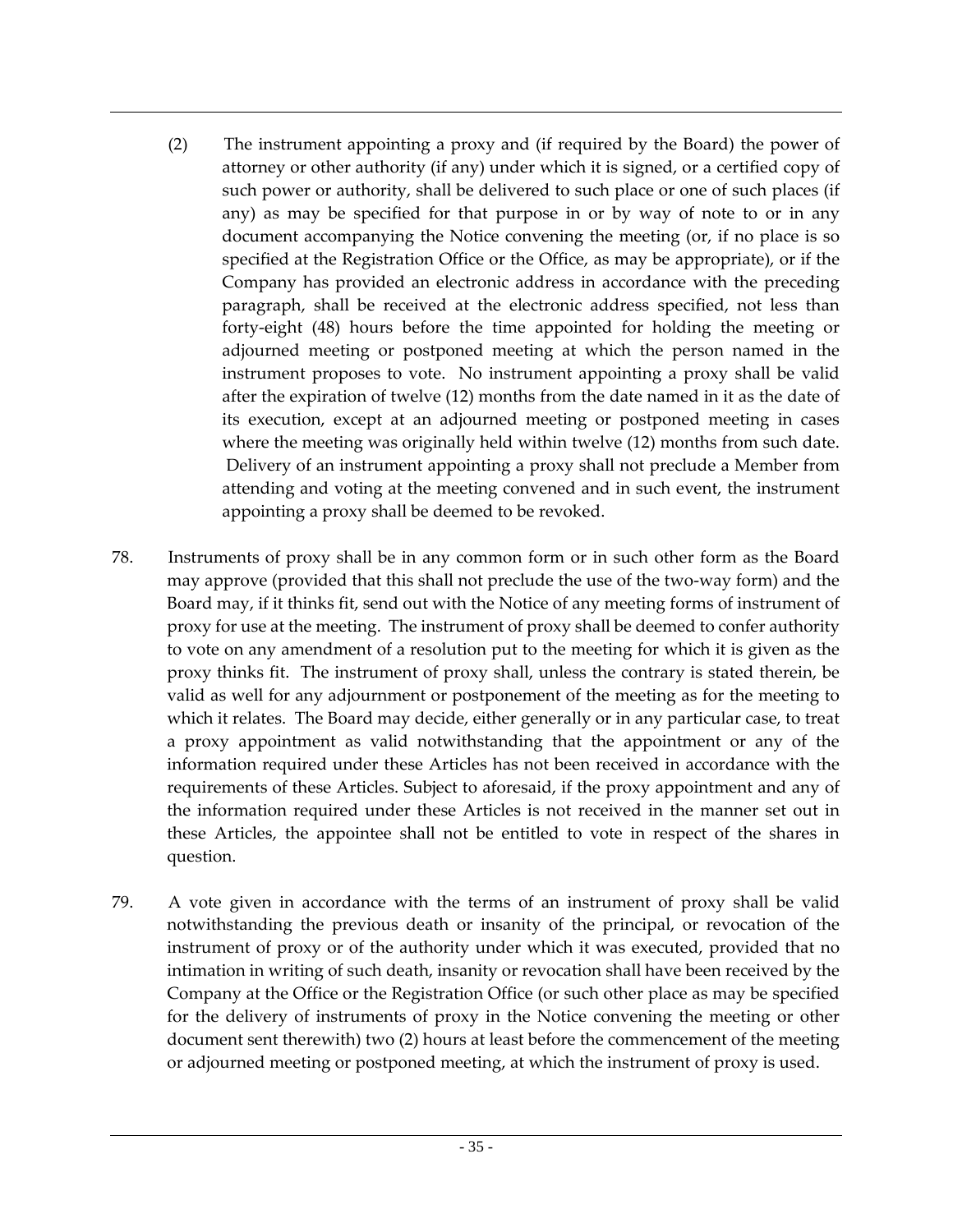80. Anything which under these Articles a Member may do by proxy he may likewise do by his duly appointed attorney and the provisions of these Articles relating to proxies and instruments appointing proxies shall apply *mutatis mutandis* in relation to any such attorney and the instrument under which such attorney is appointed.

#### CORPORATIONS ACTING BY REPRESENTATIVES

- 81. (1) Any corporation which is a Member may by resolution of its directors or other governing body authorise such person as it thinks fit to act as its representative at any meeting of the Company or at any meeting of any class of Members. The person so authorised shall be entitled to exercise the same powers on behalf of such corporation as the corporation could exercise if it were an individual Member and such corporation shall for the purposes of these Articles be deemed to be present in person at any such meeting if a person so authorised is present thereat.
	- (2) If a clearing house (or its nominee(s)), being a corporation, is a Member, it may authorise such persons as it thinks fit to act as its representatives at any meeting of the Company or at any meeting of any class of Members provided that, if more than one person is so authorised, the authorisation shall specify the number and class of shares in respect of which each such representative is so authorised. Each person so authorised under the provisions of this Article shall be deemed to have been duly authorised without further evidence of the facts and be entitled to exercise the same rights and powers on behalf of the clearing house (or its nominee(s)) as if such person was the registered holder of the shares of the Company held by the clearing house (or its nominee(s)) including, where a show of hands is allowed, the right to vote individually on a show of hands.
	- (3) Any reference in these Articles to a duly authorised representative of a Member being a corporation shall mean a representative authorised under the provisions of this Article.

## WRITTEN RESOLUTIONS OF MEMBERS

82. A resolution in writing signed (in such manner as to indicate, expressly or impliedly, unconditional approval) by or on behalf of all persons for the time being entitled to receive Notice of and to attend and vote at general meetings of the Company shall, for the purposes of these Articles, be treated as a resolution duly passed at a general meeting of the Company and, where relevant, as a special resolution so passed. Any such resolution shall be deemed to have been passed at a meeting held on the date on which it was signed by the last Member to sign, and where the resolution states a date as being the date of his signature thereof by any Member the statement shall be prima facie evidence that it was signed by him on that date. Such a resolution may consist of several documents in the like form, each signed by one or more relevant Members.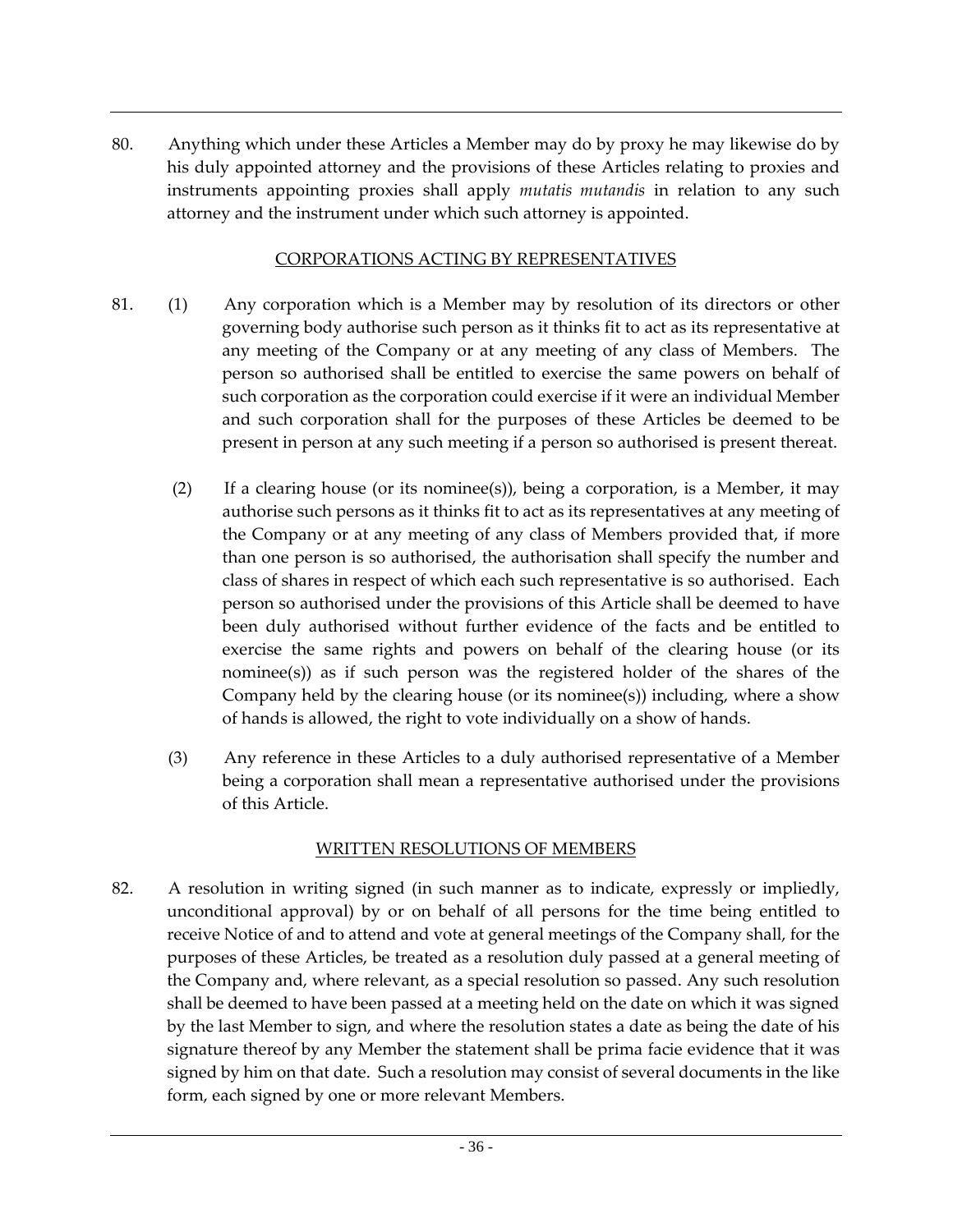### BOARD OF DIRECTORS

- 83. (1) Unless otherwise determined by the Company in general meeting, the number of Directors shall not be less than two (2). There shall be no maximum number of Directors unless otherwise determined from time to time by the Members in general meeting. The Directors shall be elected or appointed in the first place by the subscribers to the Memorandum of Association or by a majority of them and thereafter in accordance with Article 84 called for such purpose and who shall hold office for such term as the Members may determine or, in the absence of such determination, in accordance with Article 84 or until their successors are elected or appointed or their office is otherwise vacated.
	- (2) Subject to the Articles and the Act, the Company may by ordinary resolution elect any person to be a Director either to fill a casual vacancy on the Board, or as an addition to the existing Board.
	- (3) The Directors shall have the power from time to time and at any time to appoint any person as a Director either to fill a casual vacancy on the Board or as an addition to the existing Board. Any Director so appointed shall hold office until the next following annual general meeting of the Company and shall then be eligible for re-election.
	- (4) Neither a Director nor an alternate Director shall be required to hold any shares of the Company by way of qualification and a Director or alternate Director (as the case may be) who is not a Member shall be entitled to receive Notice of and to attend and speak at any general meeting of the Company and of all classes of shares of the Company.
	- (5) The Members may, at any general meeting convened and held in accordance with these Articles, by ordinary resolution remove a Director at any time before the expiration of his period of office notwithstanding anything to the contrary in these Articles or in any agreement between the Company and such Director (but without prejudice to any claim for damages under any such agreement).
	- (6) A vacancy on the Board created by the removal of a Director under the provisions of subparagraph (5) above may be filled by the election or appointment by ordinary resolution of the Members at the meeting at which such Director is removed.
	- (7) The Company may from time to time in general meeting by ordinary resolution increase or reduce the number of Directors but so that the number of Directors shall never be less than two (2).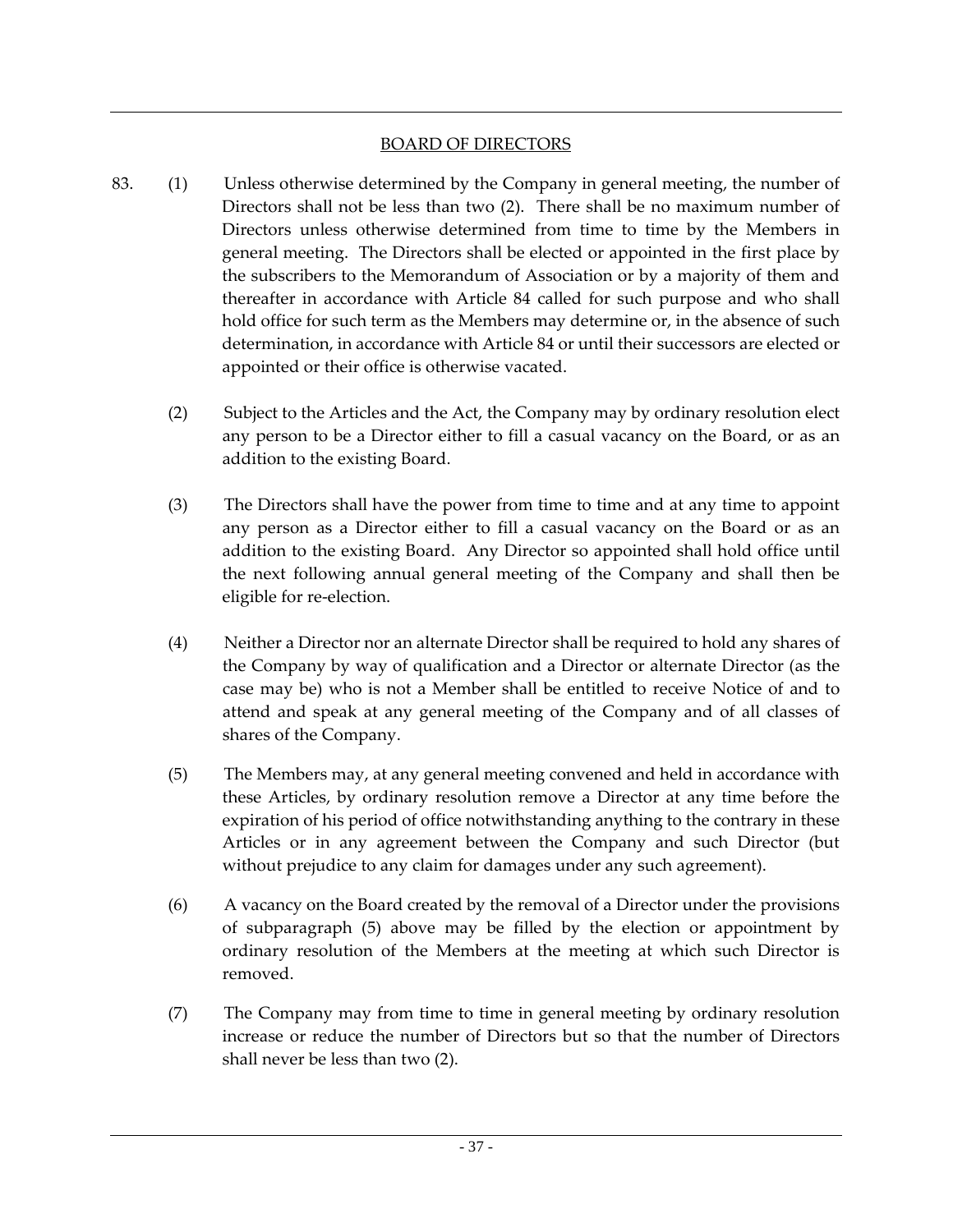#### RETIREMENT OF DIRECTORS

- 84. (1) Notwithstanding any other provisions in the Articles, at each annual general meeting one-third of the Directors for the time being (or, if their number is not a multiple of three (3), the number nearest to but not less than one-third) shall retire from office by rotation provided that every Director shall be subject to retirement at an annual general meeting at least once every three years.
	- (2) A retiring Director shall be eligible for re-election and shall continue to act as a Director throughout the meeting at which he retires. The Directors to retire by rotation shall include (so far as necessary to ascertain the number of directors to retire by rotation) any Director who wishes to retire and not to offer himself for re-election. Any further Directors so to retire shall be those of the other Directors subject to retirement by rotation who have been longest in office since their last re-election or appointment and so that as between persons who became or were last re-elected Directors on the same day those to retire shall (unless they otherwise agree among themselves) be determined by lot. Any Director appointed by the Board pursuant to Article 83(3) shall not be taken into account in determining which particular Directors or the number of Directors who are to retire by rotation.
- 85. No person other than a Director retiring at the meeting shall, unless recommended by the Directors for election, be eligible for election as a Director at any general meeting unless a Notice signed by a Member (other than the person to be proposed) duly qualified to attend and vote at the meeting for which such notice is given of his intention to propose such person for election and also a Notice signed by the person to be proposed of his willingness to be elected shall have been lodged at the head office or at the Registration Office provided that the minimum length of the period, during which such Notice(s) are given, shall be at least seven (7) days and that (if the Notices are submitted after the despatch of the notice of the general meeting appointed for such election) the period for lodgment of such Notice(s) shall commence on the day after the despatch of the notice of the general meeting appointed for such election and end no later than seven (7) days prior to the date of such general meeting.

## DISQUALIFICATION OF DIRECTORS

- 86. The office of a Director shall be vacated if the Director:
	- (1) resigns his office by notice in writing delivered to the Company at the Office or tendered at a meeting of the Board;
	- (2) becomes of unsound mind or dies;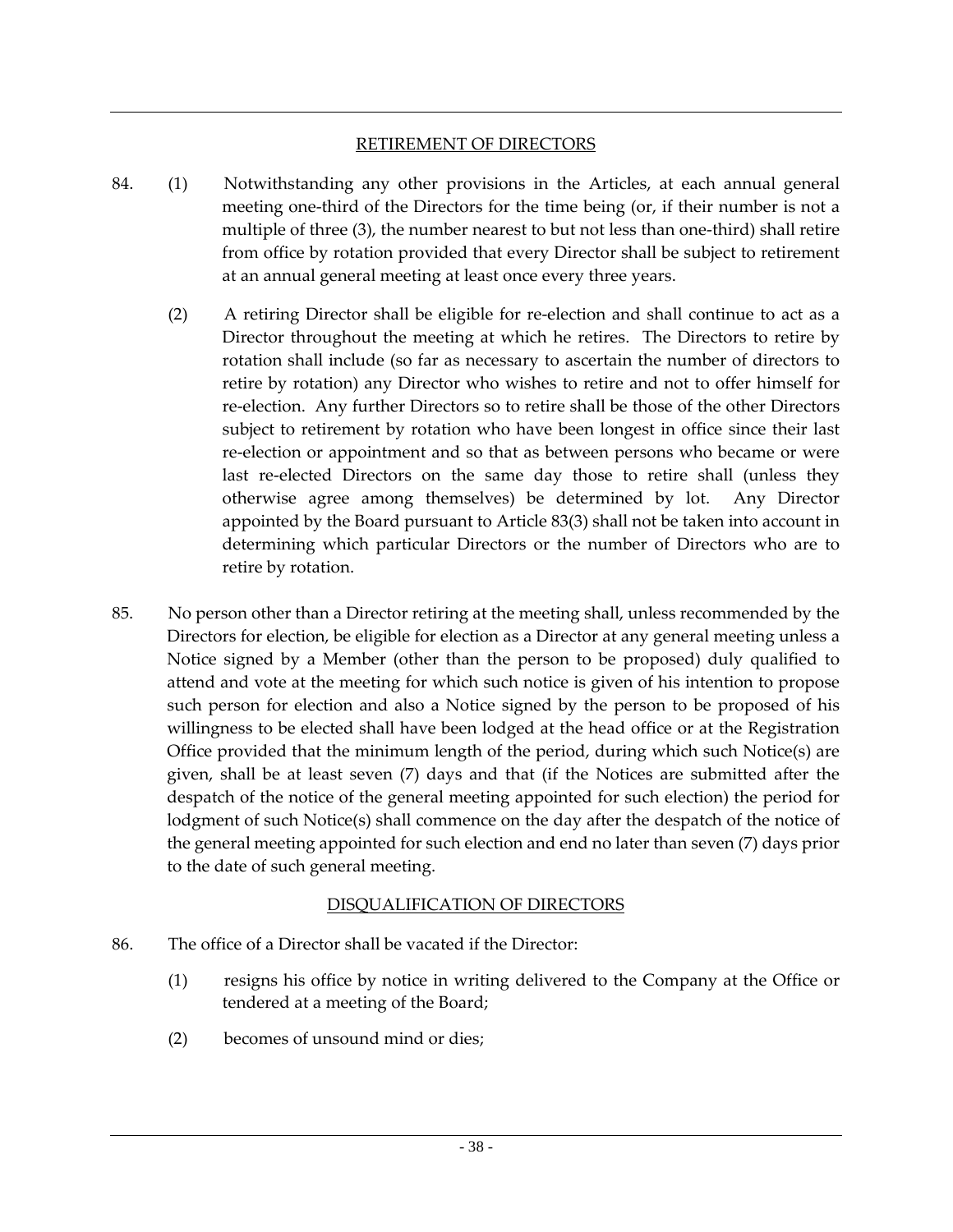- (3) without special leave of absence from the Board, is absent from meetings of the Board for six consecutive months, and his alternate Director, if any, shall not during such period have attended in his stead and the Board resolves that his office be vacated;
- (4) becomes bankrupt or has a receiving order made against him or suspends payment or compounds with his creditors;
- (5) is prohibited by law from being a Director; or
- (6) ceases to be a Director by virtue of any provision of the Statutes or is removed from office pursuant to these Articles.

### EXECUTIVE DIRECTORS

- 87. The Board may from time to time appoint any one or more of its body to be a managing director, joint managing director or deputy managing director or to hold any other employment or executive office with the Company for such period (subject to their continuance as Directors) and upon such terms as the Board may determine and the Board may revoke or terminate any of such appointments. Any such revocation or termination as aforesaid shall be without prejudice to any claim for damages that such Director may have against the Company or the Company may have against such Director. A Director appointed to an office under this Article shall be subject to the same provisions as to removal as the other Directors of the Company, and he shall (subject to the provisions of any contract between him and the Company) ipso facto and immediately cease to hold such office if he shall cease to hold the office of Director for any cause
- 88. Notwithstanding Articles 93, 94, 95 and 96, an executive director appointed to an office under Article 87 hereof shall receive such remuneration (whether by way of salary, commission, participation in profits or otherwise or by all or any of those modes) and such other benefits (including pension and/or gratuity and/or other benefits on retirement) and allowances as the Board may from time to time determine, and either in addition to or in lieu of his remuneration as a Director.

## ALTERNATE DIRECTORS

89. Any Director may at any time by Notice delivered to the Office or head office or at a meeting of the Directors appoint any person (including another Director) to be his alternate Director. Any person so appointed shall have all the rights and powers of the Director or Directors for whom such person is appointed in the alternative provided that such person shall not be counted more than once in determining whether or not a quorum is present. An alternate Director may be removed at any time by the body which appointed him and, subject thereto, the office of alternate Director shall continue until the happening of any event which, if he were a Director, would cause him to vacate such office or if his appointer ceases for any reason to be a Director. Any appointment or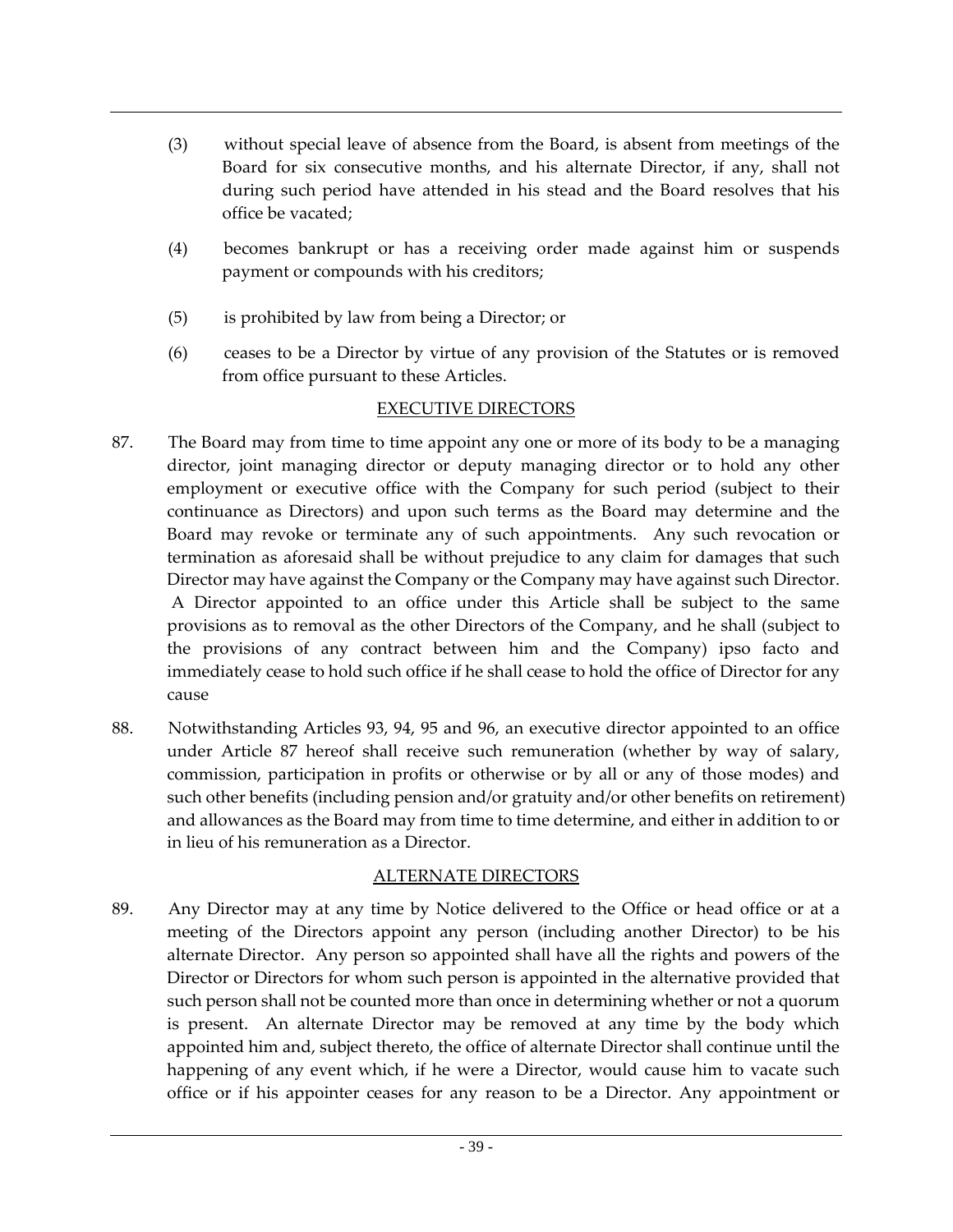removal of an alternate Director shall be effected by Notice signed by the appointor and delivered to the Office or head office or tendered at a meeting of the Board. An alternate Director may also be a Director in his own right and may act as alternate to more than one Director. An alternate Director shall, if his appointor so requests, be entitled to receive notices of meetings of the Board or of committees of the Board to the same extent as, but in lieu of, the Director appointing him and shall be entitled to such extent to attend and vote as a Director at any such meeting at which the Director appointing him is not personally present and generally at such meeting to exercise and discharge all the functions, powers and duties of his appointor as a Director and for the purposes of the proceedings at such meeting the provisions of these Articles shall apply as if he were a Director save that as an alternate for more than one Director his voting rights shall be cumulative.

- 90. An alternate Director shall only be a Director for the purposes of the Act and shall only be subject to the provisions of the Act insofar as they relate to the duties and obligations of a Director when performing the functions of the Director for whom he is appointed in the alternative and shall alone be responsible to the Company for his acts and defaults and shall not be deemed to be the agent of or for the Director appointing him. An alternate Director shall be entitled to contract and be interested in and benefit from contracts or arrangements or transactions and to be repaid expenses and to be indemnified by the Company to the same extent *mutatis mutandis* as if he were a Director but he shall not be entitled to receive from the Company any fee in his capacity as an alternate Director except only such part, if any, of the remuneration otherwise payable to his appointor as such appointor may by Notice to the Company from time to time direct.
- 91. Every person acting as an alternate Director shall have one vote for each Director for whom he acts as alternate (in addition to his own vote if he is also a Director). If his appointor is for the time being absent from Hong Kong or otherwise not available or unable to act, the signature of an alternate Director to any resolution in writing of the Board or a committee of the Board of which his appointor is a member shall, unless the notice of his appointment provides to the contrary, be as effective as the signature of his appointor.
- 92. An alternate Director shall ipso facto cease to be an alternate Director if his appointor ceases for any reason to be a Director, however, such alternate Director or any other person may be re-appointed by the Directors to serve as an alternate Director PROVIDED always that, if at any meeting any Director retires but is re-elected at the same meeting, any appointment of such alternate Director pursuant to these Articles which was in force immediately before his retirement shall remain in force as though he had not retired.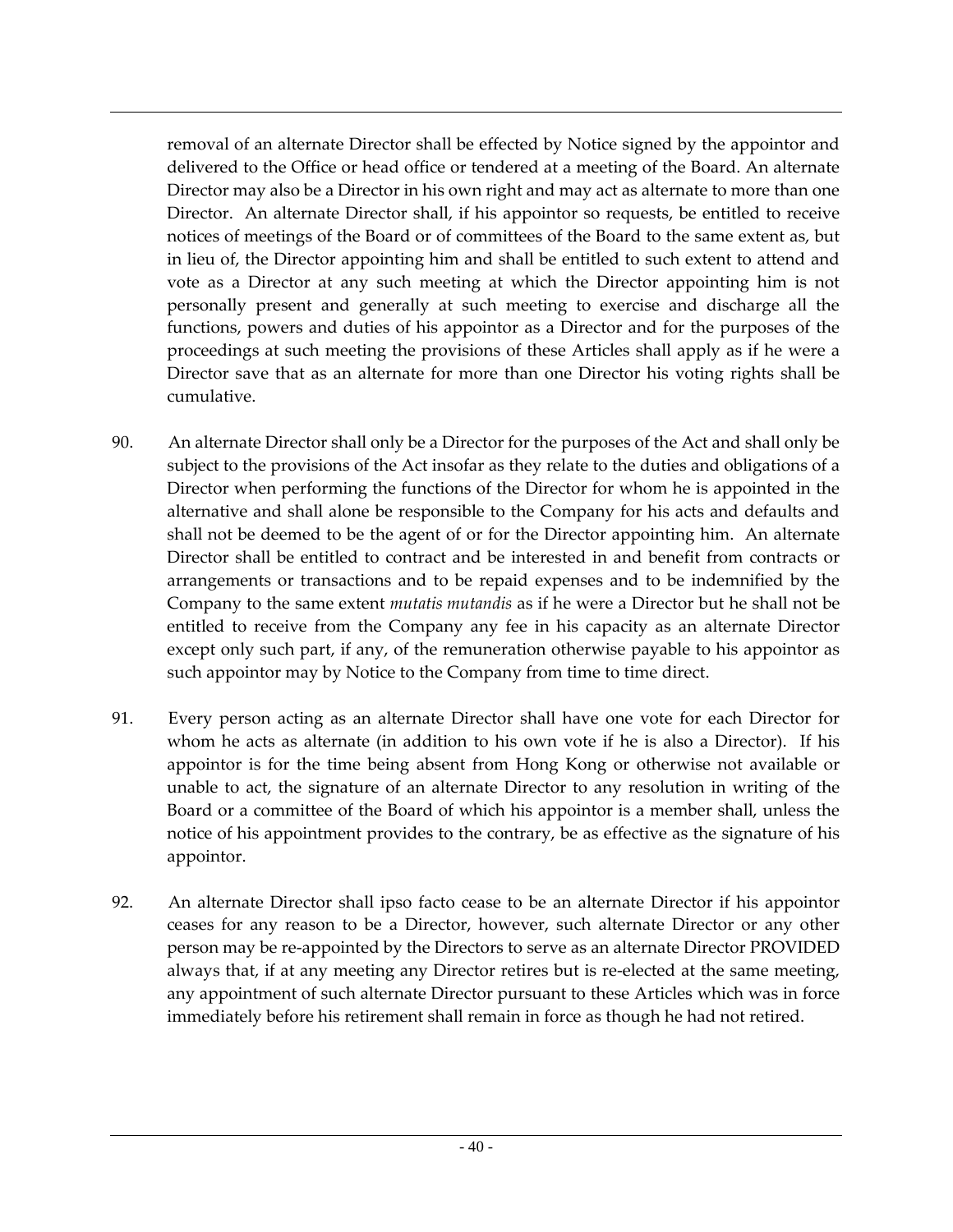### DIRECTORS' FEES AND EXPENSES

- 93. The ordinary remuneration of the Directors shall from time to time be determined by the Company in general meeting and shall (unless otherwise directed by the resolution by which it is voted) be divided amongst the Board in such proportions and in such manner as the Board may agree or, failing agreement, equally, except that any Director who shall hold office for part only of the period in respect of which such remuneration is payable shall be entitled only to rank in such division for a proportion of remuneration related to the period during which he has held office. Such remuneration shall be deemed to accrue from day to day.
- 94. Each Director shall be entitled to be repaid or prepaid all travelling, hotel and incidental expenses reasonably incurred or expected to be incurred by him in attending meetings of the Board or committees of the Board or general meetings or separate meetings of any class of shares or of debentures of the Company or otherwise in connection with the discharge of his duties as a Director.
- 95. Any Director who, by request, goes or resides abroad for any purpose of the Company or who performs services which in the opinion of the Board go beyond the ordinary duties of a Director may be paid such extra remuneration (whether by way of salary, commission, participation in profits or otherwise) as the Board may determine and such extra remuneration shall be in addition to or in substitution for any ordinary remuneration provided for by or pursuant to any other Article.
- 96. The Board shall obtain the approval of the Company in general meeting before making any payment to any Director or past Director of the Company by way of compensation for loss of office, or as consideration for or in connection with his retirement from office (not being payment to which the Director is contractually entitled).

## DIRECTORS' INTERESTS

- 97. A Director may:
	- (a) hold any other office or place of profit with the Company (except that of Auditor) in conjunction with his office of Director for such period and upon such terms as the Board may determine. Any remuneration (whether by way of salary, commission, participation in profits or otherwise) paid to any Director in respect of any such other office or place of profit shall be in addition to any remuneration provided for by or pursuant to any other Article;
	- (b) act by himself or his firm in a professional capacity for the Company (otherwise than as Auditor) and he or his firm may be remunerated for professional services as if he were not a Director;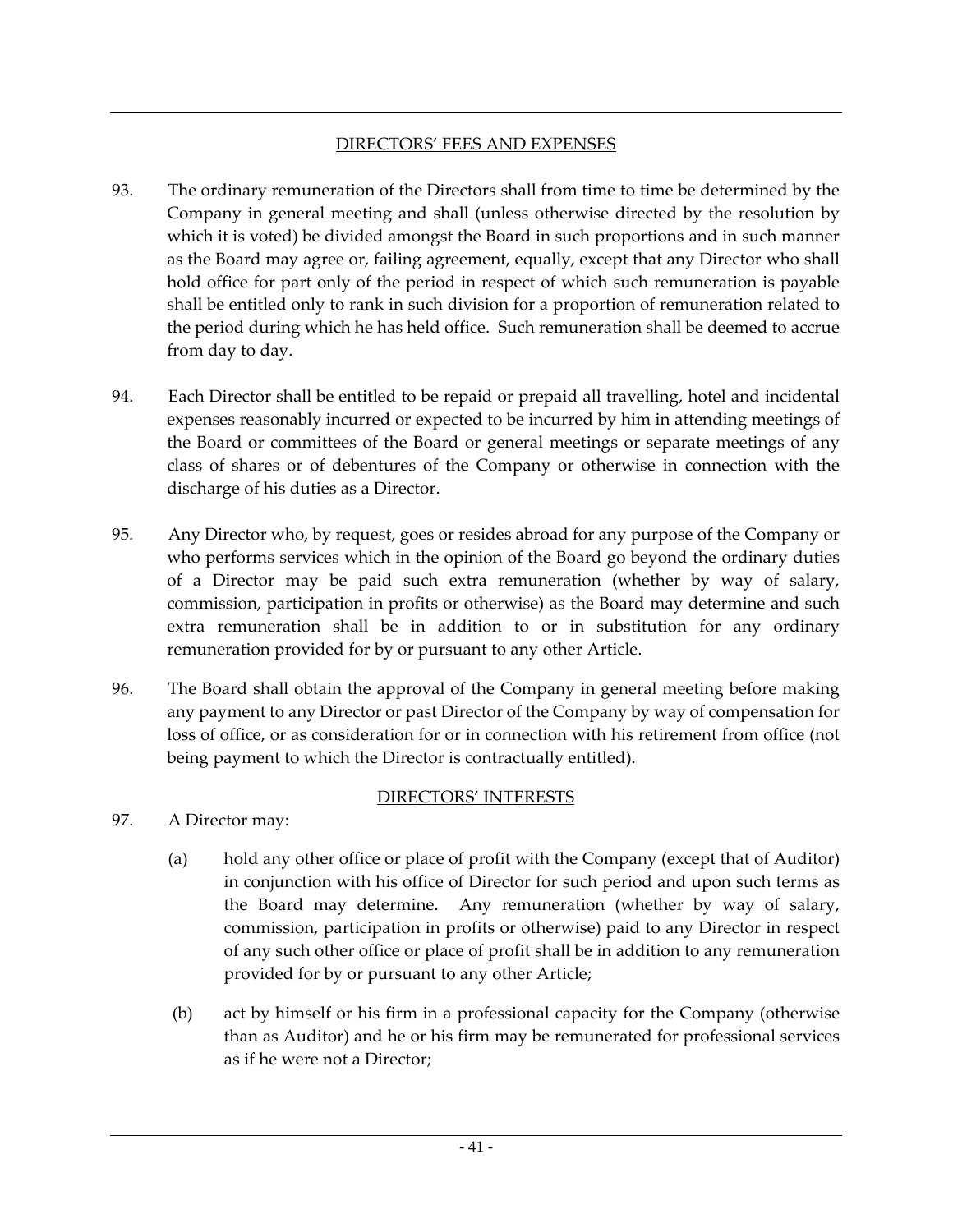- (c) continue to be or become a director, managing director, joint managing director, deputy managing director, executive director, manager or other officer or member of any other company promoted by the Company or in which the Company may be interested as a vendor, shareholder or otherwise and (unless otherwise agreed) no such Director shall be accountable for any remuneration, profits or other benefits received by him as a director, managing director, joint managing director, deputy managing director, executive director, manager or other officer or member of or from his interests in any such other company. Subject as otherwise provided by these Articles the Directors may exercise or cause to be exercised the voting powers conferred by the shares in any other company held or owned by the Company, or exercisable by them as Directors of such other company in such manner in all respects as they think fit (including the exercise thereof in favour of any resolution appointing themselves or any of them directors, managing directors, joint managing directors, deputy managing directors, executive directors, managers or other officers of such company) or voting or providing for the payment of remuneration to the director, managing director, joint managing director, deputy managing director, executive director, manager or other officers of such other company and any Director may vote in favour of the exercise of such voting rights in manner aforesaid notwithstanding that he may be, or about to be, appointed a director, managing director, joint managing director, deputy managing director, executive director, manager or other officer of such a company, and that as such he is or may become interested in the exercise of such voting rights in manner aforesaid.
- 98. Subject to the Act and to these Articles, no Director or proposed or intending Director shall be disqualified by his office from contracting with the Company, either with regard to his tenure of any office or place of profit or as vendor, purchaser or in any other manner whatsoever, nor shall any such contract or any other contract or arrangement in which any Director is in any way interested be liable to be avoided, nor shall any Director so contracting or being so interested be liable to account to the Company or the Members for any remuneration, profit or other benefits realised by any such contract or arrangement by reason of such Director holding that office or of the fiduciary relationship thereby established provided that such Director shall disclose the nature of his interest in any contract or arrangement in which he is interested in accordance with Article 99 herein.
- 99. A Director who to his knowledge is in any way, whether directly or indirectly, interested in a contract or arrangement or proposed contract or arrangement with the Company shall declare the nature of his interest at the meeting of the Board at which the question of entering into the contract or arrangement is first considered, if he knows his interest then exists, or in any other case at the first meeting of the Board after he knows that he is or has become so interested. For the purposes of this Article, a general Notice to the Board by a Director to the effect that: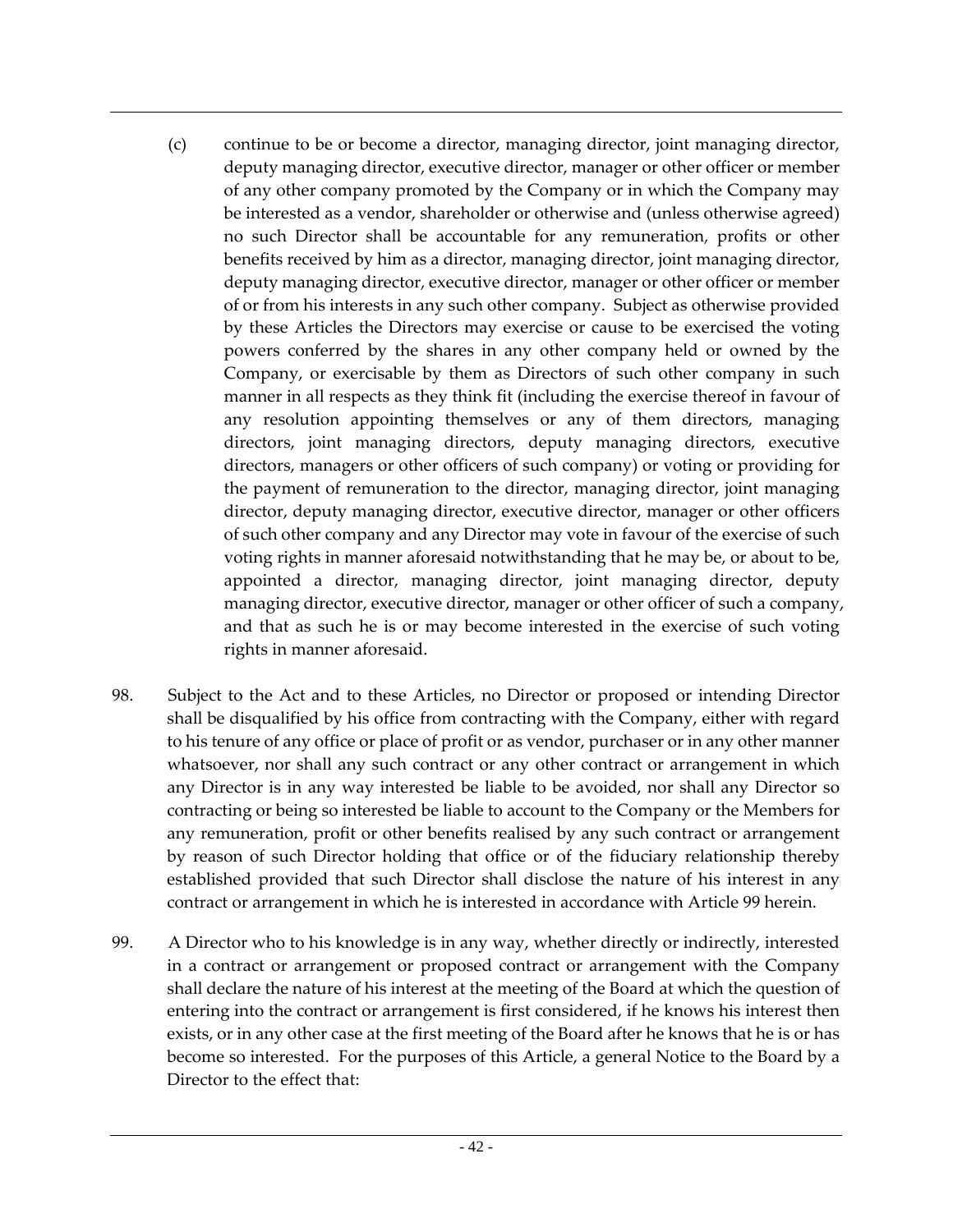- (a) he is a member or officer of a specified company or firm and is to be regarded as interested in any contract or arrangement which may after the date of the Notice be made with that company or firm; or
- (b) he is to be regarded as interested in any contract or arrangement which may after the date of the Notice be made with a specified person who is connected with him;

shall be deemed to be a sufficient declaration of interest under this Article in relation to any such contract or arrangement, provided that no such Notice shall be effective unless either it is given at a meeting of the Board or the Director takes reasonable steps to secure that it is brought up and read at the next Board meeting after it is given.

- 100. (1) A Director shall not vote (nor be counted in the quorum) on any resolution of the Board approving any contract or arrangement or any other proposal in which he or any of his close associates is materially interested, but this prohibition shall not apply to any of the following matters namely:
	- (i) the giving of any security or indemnity either:-
		- (a) to the Director or his close associate(s) in respect of money lent or obligations incurred or undertaken by him or any of them at the request of or for the benefit of the Company or any of its subsidiaries; or
		- (b) to a third party in respect of a debt or obligation of the Company or any of its subsidiaries for which the Director or his close associate(s) has himself/ themselves assumed responsibility in whole or in part and whether alone or jointly under a guarantee or indemnity or by the giving of security;
	- (ii) any proposal concerning an offer of shares or debentures or other securities of or by the Company or any other company which the Company may promote or be interested in for subscription or purchase where the Director or his close associate(s) is/are or is/are to be interested as a participant in the underwriting or sub-underwriting of the offer;
	- (iii) any proposal or arrangement concerning the benefit of employees of the Company or its subsidiaries including:
		- (a) the adoption, modification or operation of any employees' share scheme or any share incentive or share option scheme under which the Director or his close associate(s) may benefit; or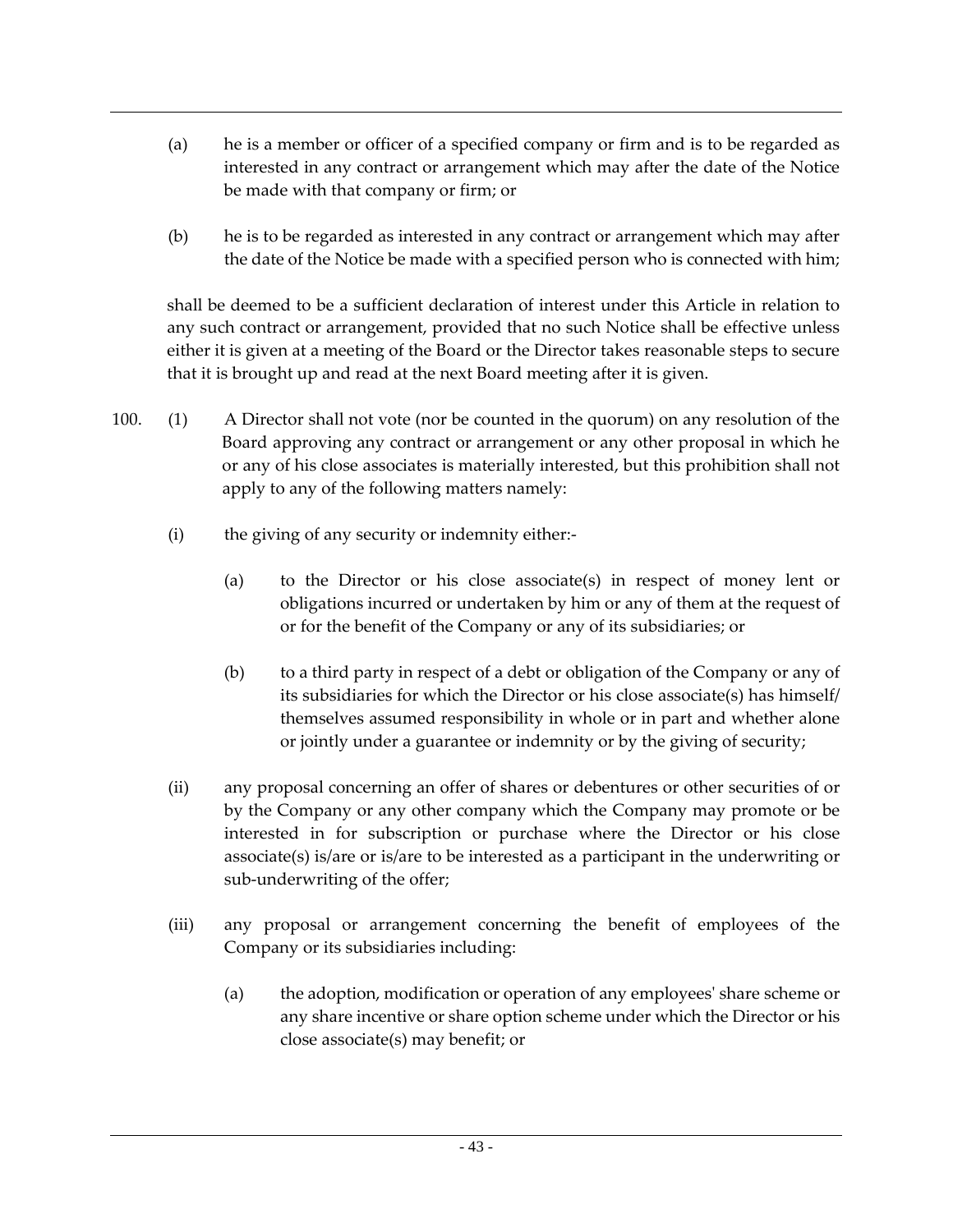- (b) the adoption, modification or operation of a pension fund or retirement, death or disability benefits scheme which relates to the Director, his close associate(s) and employee(s) of the Company or any of its subsidiaries and does not provide in respect of any Director, or his close associate(s), as such any privilege or advantage not generally accorded to the class of persons to which such scheme or fund relates;
- (iv) any contract or arrangement in which the Director or his close associate(s) is/are interested in the same manner as other holders of shares or debentures or other securities of the Company by virtue only of his/their interest in shares or debentures or other securities of the Company.
- (2) If any question shall arise at any meeting of the Board as to the materiality of the interest of a Director (other than the chairman of the meeting) or as to the entitlement of any Director (other than such chairman) to vote and such question is not resolved by his voluntarily agreeing to abstain from voting, such question shall be referred to the chairman of the meeting and his ruling in relation to such other Director shall be final and conclusive except in a case where the nature or extent of the interest of the Director concerned as known to such Director has not been fairly disclosed to the Board. If any question as aforesaid shall arise in respect of the chairman of the meeting such question shall be decided by a resolution of the Board (for which purpose such chairman shall not vote thereon) and such resolution shall be final and conclusive except in a case where the nature or extent of the interest of such chairman as known to such chairman has not been fairly disclosed to the Board.

#### GENERAL POWERS OF THE DIRECTORS

101. (1) The business of the Company shall be managed and conducted by the Board, which may pay all expenses incurred in forming and registering the Company and may exercise all powers of the Company (whether relating to the management of the business of the Company or otherwise) which are not by the Statutes or by these Articles required to be exercised by the Company in general meeting, subject nevertheless to the provisions of the Statutes and of these Articles and to such regulations being not inconsistent with such provisions, as may be prescribed by the Company in general meeting, but no regulations made by the Company in general meeting shall invalidate any prior act of the Board which would have been valid if such regulations had not been made. The general powers given by this Article shall not be limited or restricted by any special authority or power given to the Board by any other Article.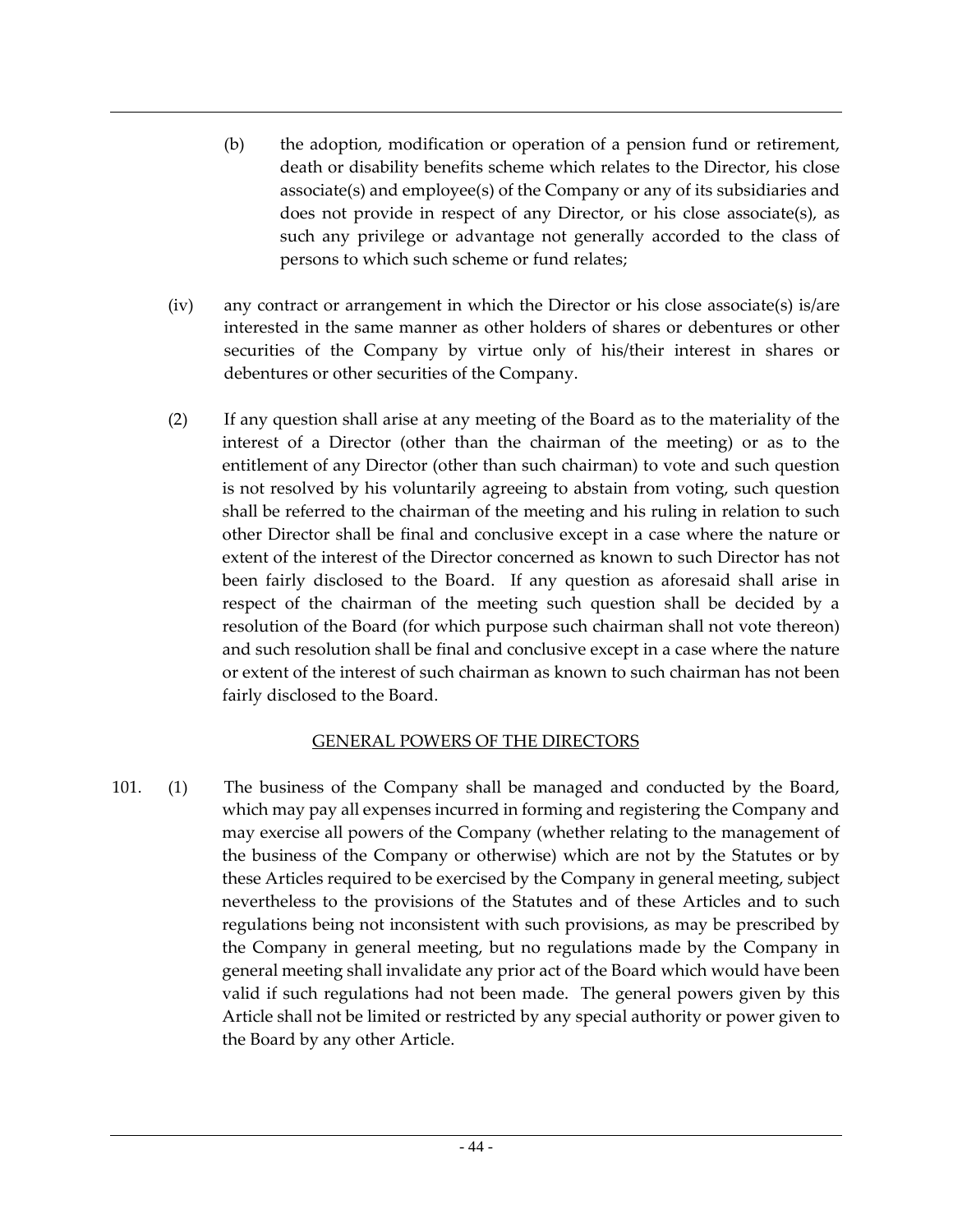- (2) Any person contracting or dealing with the Company in the ordinary course of business shall be entitled to rely on any written or oral contract or agreement or deed, document or instrument entered into or executed as the case may be by any two of the Directors acting jointly on behalf of the Company and the same shall be deemed to be validly entered into or executed by the Company as the case may be and shall, subject to any rule of law, be binding on the Company.
- (3) Without prejudice to the general powers conferred by these Articles it is hereby expressly declared that the Board shall have the following powers:
	- (a) to give to any person the right or option of requiring at a future date that an allotment shall be made to him of any share at par or at such premium as may be agreed;
	- (b) to give to any Directors, officers or servants of the Company an interest in any particular business or transaction or participation in the profits thereof or in the general profits of the Company either in addition to or in substitution for a salary or other remuneration; and
	- (c) to resolve that the Company be deregistered in the Cayman Islands and continued in a named jurisdiction outside the Cayman Islands subject to the provisions of the Act.
- (4) The Company shall not make any loan, directly or indirectly, to a Director or his close associate(s) if and to the extent it would be prohibited by the Companies Ordinance (Chapter 622 of the laws of Hong Kong) as if the Company were a company incorporated in Hong Kong.

Article 101(4) shall only have effect for so long as the shares of the Company are listed on The Stock Exchange of Hong Kong Limited.

102. The Board may establish any regional or local boards or agencies for managing any of the affairs of the Company in any place, and may appoint any persons to be members of such local boards, or any managers or agents, and may fix their remuneration (either by way of salary or by commission or by conferring the right to participation in the profits of the Company or by a combination of two or more of these modes) and pay the working expenses of any staff employed by them upon the business of the Company. The Board may delegate to any regional or local board, manager or agent any of the powers, authorities and discretions vested in or exercisable by the Board (other than its powers to make calls and forfeit shares), with power to sub-delegate, and may authorise the members of any of them to fill any vacancies therein and to act notwithstanding vacancies. Any such appointment or delegation may be made upon such terms and subject to such conditions as the Board may think fit, and the Board may remove any person appointed as aforesaid, and may revoke or vary such delegation, but no person dealing in good faith and without notice of any such revocation or variation shall be affected thereby.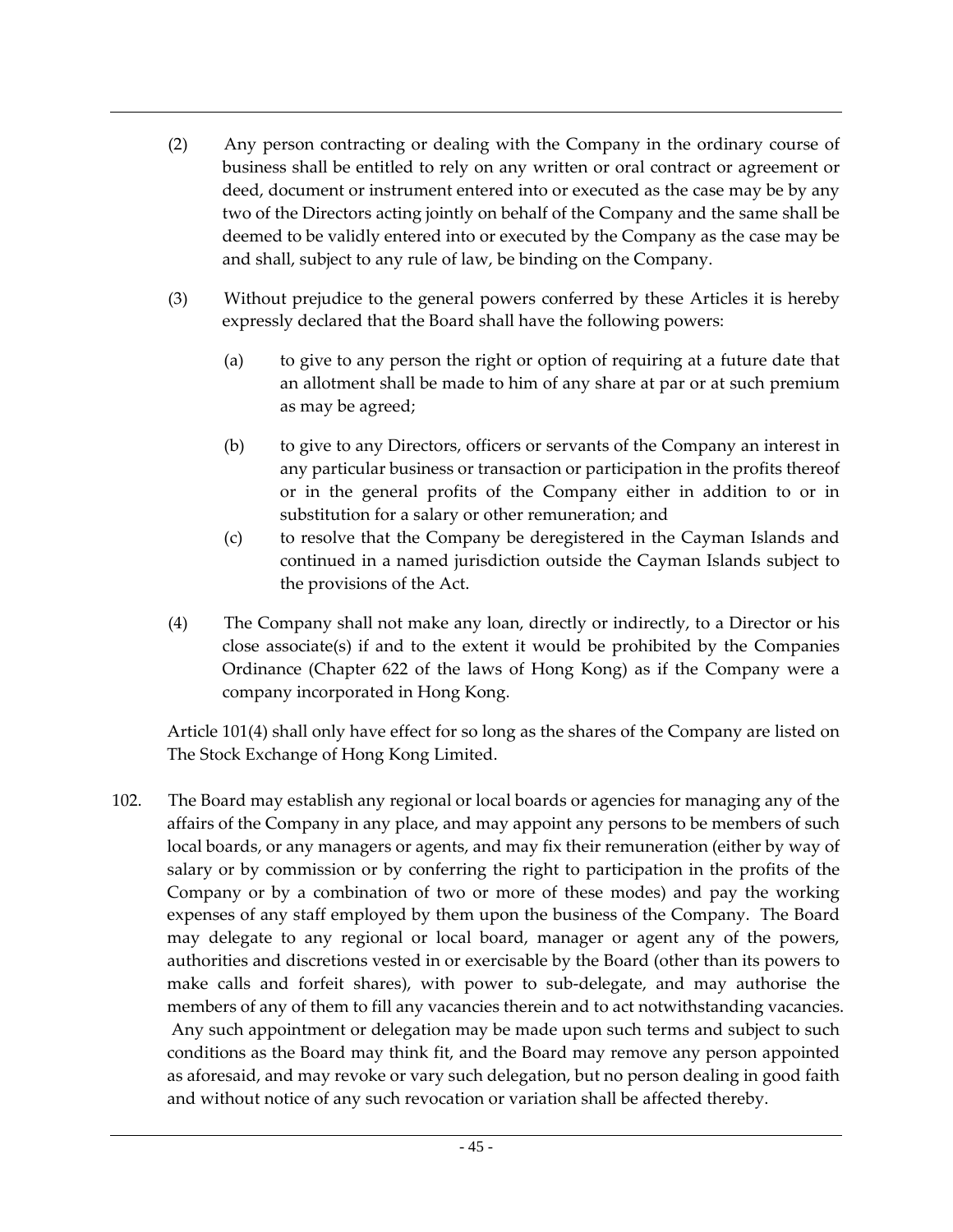- 103. The Board may by power of attorney appoint under the Seal any company, firm or person or any fluctuating body of persons, whether nominated directly or indirectly by the Board, to be the attorney or attorneys of the Company for such purposes and with such powers, authorities and discretions (not exceeding those vested in or exercisable by the Board under these Articles) and for such period and subject to such conditions as it may think fit, and any such power of attorney may contain such provisions for the protection and convenience of persons dealing with any such attorney as the Board may think fit, and may also authorise any such attorney to sub-delegate all or any of the powers, authorities and discretions vested in him. Such attorney or attorneys may, if so authorised under the Seal of the Company, execute any deed or instrument under their personal seal with the same effect as the affixation of the Company's Seal.
- 104. The Board may entrust to and confer upon a managing director, joint managing director, deputy managing director, an executive director or any Director any of the powers exercisable by it upon such terms and conditions and with such restrictions as it thinks fit, and either collaterally with, or to the exclusion of, its own powers, and may from time to time revoke or vary all or any of such powers but no person dealing in good faith and without notice of such revocation or variation shall be affected thereby.
- 105. All cheques, promissory notes, drafts, bills of exchange and other instruments, whether negotiable or transferable or not, and all receipts for moneys paid to the Company shall be signed, drawn, accepted, endorsed or otherwise executed, as the case may be, in such manner as the Board shall from time to time by resolution determine. The Company's banking accounts shall be kept with such banker or bankers as the Board shall from time to time determine.
- 106. (1) The Board may establish or concur or join with other companies (being subsidiary companies of the Company or companies with which it is associated in business) in establishing and making contributions out of the Company's moneys to any schemes or funds for providing pensions, sickness or compassionate allowances, life assurance or other benefits for employees (which expression as used in this and the following paragraph shall include any Director or ex-Director who may hold or have held any executive office or any office of profit under the Company or any of its subsidiary companies) and ex-employees of the Company and their dependants or any class or classes of such person.
	- (2) The Board may pay, enter into agreements to pay or make grants of revocable or irrevocable, and either subject or not subject to any terms or conditions, pensions or other benefits to employees and ex-employees and their dependants, or to any of such persons, including pensions or benefits additional to those, if any, to which such employees or ex-employees or their dependants are or may become entitled under any such scheme or fund as mentioned in the last preceding paragraph. Any such pension or benefit may, as the Board considers desirable, be granted to an employee either before and in anticipation of or upon or at any time after his actual retirement.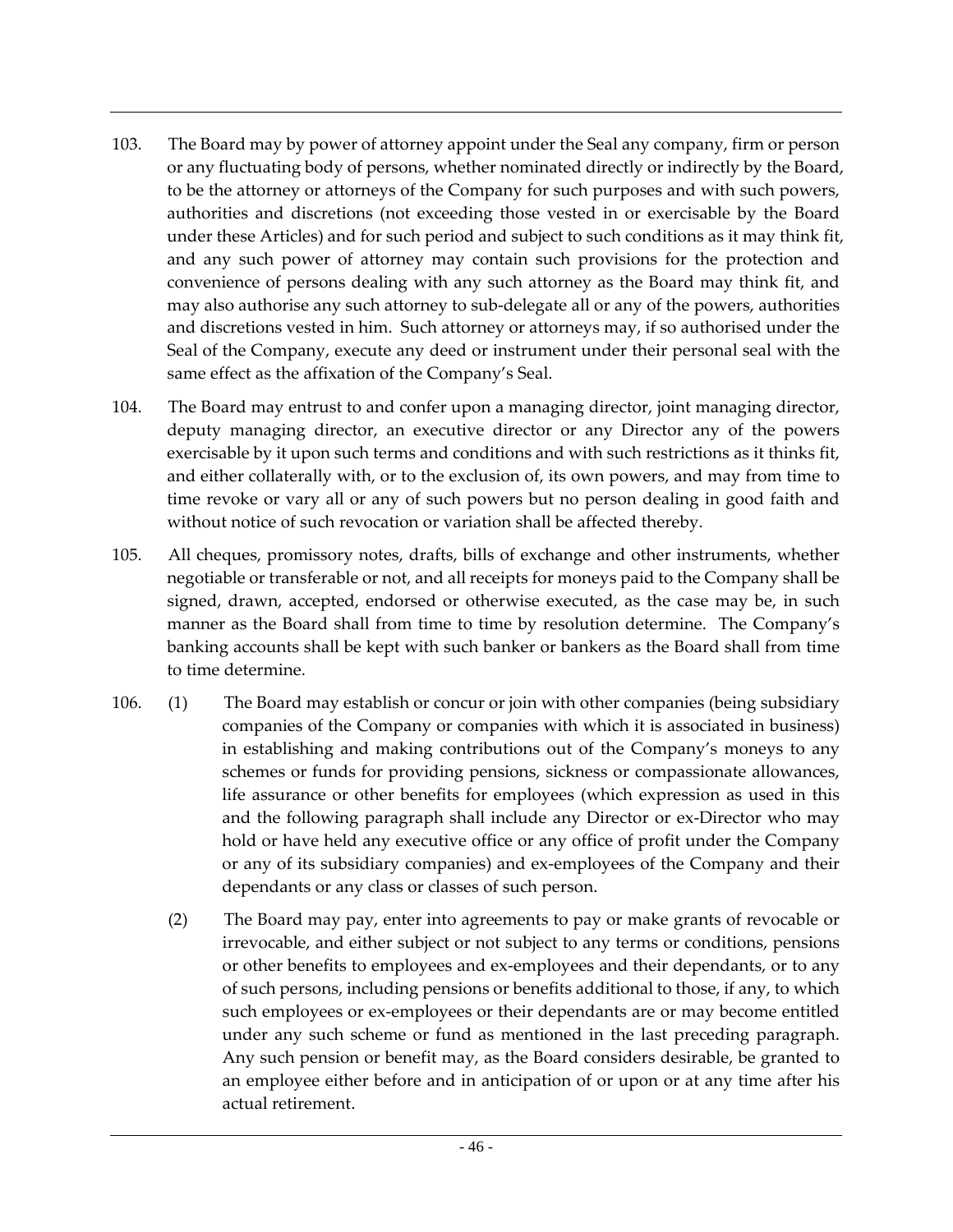## BORROWING POWERS

- 107. The Board may exercise all the powers of the Company to raise or borrow money and to mortgage or charge all or any part of the undertaking, property and assets (present and future) and uncalled capital of the Company and, subject to the Act, to issue debentures, bonds and other securities, whether outright or as collateral security for any debt, liability or obligation of the Company or of any third party.
- 108. Debentures, bonds and other securities may be made assignable free from any equities between the Company and the person to whom the same may be issued.
- 109. Any debentures, bonds or other securities may be issued at a discount (other than shares), premium or otherwise and with any special privileges as to redemption, surrender, drawings, allotment of shares, attending and voting at general meetings of the Company, appointment of Directors and otherwise.
- 110. (1) Where any uncalled capital of the Company is charged, all persons taking any subsequent charge thereon shall take the same subject to such prior charge, and shall not be entitled, by notice to the Members or otherwise, to obtain priority over such prior charge.
	- (2) The Board shall cause a proper register to be kept, in accordance with the provisions of the Act, of all charges specifically affecting the property of the Company and of any series of debentures issued by the Company and shall duly comply with the requirements of the Act in regard to the registration of charges and debentures therein specified and otherwise.

## PROCEEDINGS OF THE DIRECTORS

- 111. The Board may meet for the despatch of business, adjourn or postpone and otherwise regulate its meetings as it considers appropriate. Questions arising at any meeting shall be determined by a majority of votes. In the case of any equality of votes the chairman of the meeting shall have an additional or casting vote.
- 112. A meeting of the Board may be convened by the Secretary on request of a Director or by any Director. The Secretary shall convene a meeting of the Board whenever he shall be required so to do by any Director. Notice of a meeting of the Board shall be deemed to be duly given to a Director if it is given to such Director in writing or verbally (including in person or by telephone) or by electronic means to an electronic address from time to time notified to the Company by such Director or (if the recipient consents to it being made available on a website) by making it available on a website or by telephone or in such other manner as the Board may from time to time determine.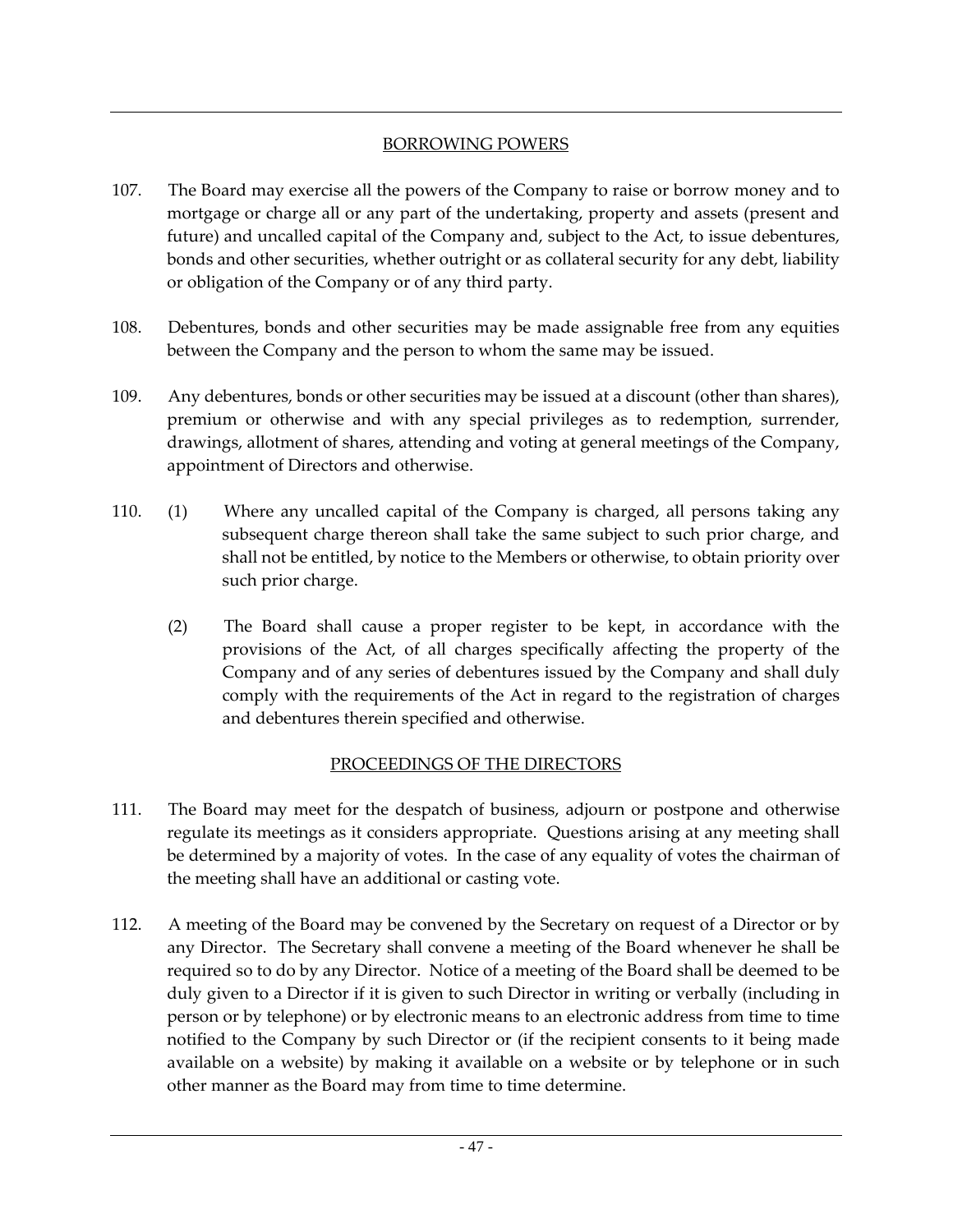- 113. (1) The quorum necessary for the transaction of the business of the Board may be fixed by the Board and, unless so fixed at any other number, shall be two (2). An alternate Director shall be counted in a quorum in the case of the absence of a Director for whom he is the alternate provided that he shall not be counted more than once for the purpose of determining whether or not a quorum is present.
	- (2) Directors may participate in any meeting of the Board by means of a conference telephone, electronic or other communications equipment through which all persons participating in the meeting can communicate with each other simultaneously and instantaneously and, for the purpose of counting a quorum, such participation shall constitute presence at a meeting as if those participating were present in person.
	- (3) Any Director who ceases to be a Director at a Board meeting may continue to be present and to act as a Director and be counted in the quorum until the termination of such Board meeting if no other Director objects and if otherwise a quorum of Directors would not be present.
- 114. The continuing Directors or a sole continuing Director may act notwithstanding any vacancy in the Board but, if and so long as the number of Directors is reduced below the minimum number fixed by or in accordance with these Articles, the continuing Directors or Director, notwithstanding that the number of Directors is below the number fixed by or in accordance with these Articles as the quorum or that there is only one continuing Director, may act for the purpose of filling vacancies in the Board or of summoning general meetings of the Company but not for any other purpose.
- 115. The Board may elect one or more chairman and one or more deputy chairman of its meetings and determine the period for which they are respectively to hold such office. If no chairman or deputy chairman is elected, or if at any meeting no chairman or deputy chairman is present within five (5) minutes after the time appointed for holding the same, the Directors present may choose one of their number to be chairman of the meeting.
- 116. A meeting of the Board at which a quorum is present shall be competent to exercise all the powers, authorities and discretions for the time being vested in or exercisable by the Board.
- 117. (1) The Board may delegate any of its powers, authorities and discretions to committees, consisting of such Director or Directors and other persons as it thinks fit, and they may, from time to time, revoke such delegation or revoke the appointment of and discharge any such committees either wholly or in part, and either as to persons or purposes. Any committee so formed shall, in the exercise of the powers, authorities and discretions so delegated, conform to any regulations which may be imposed on it by the Board.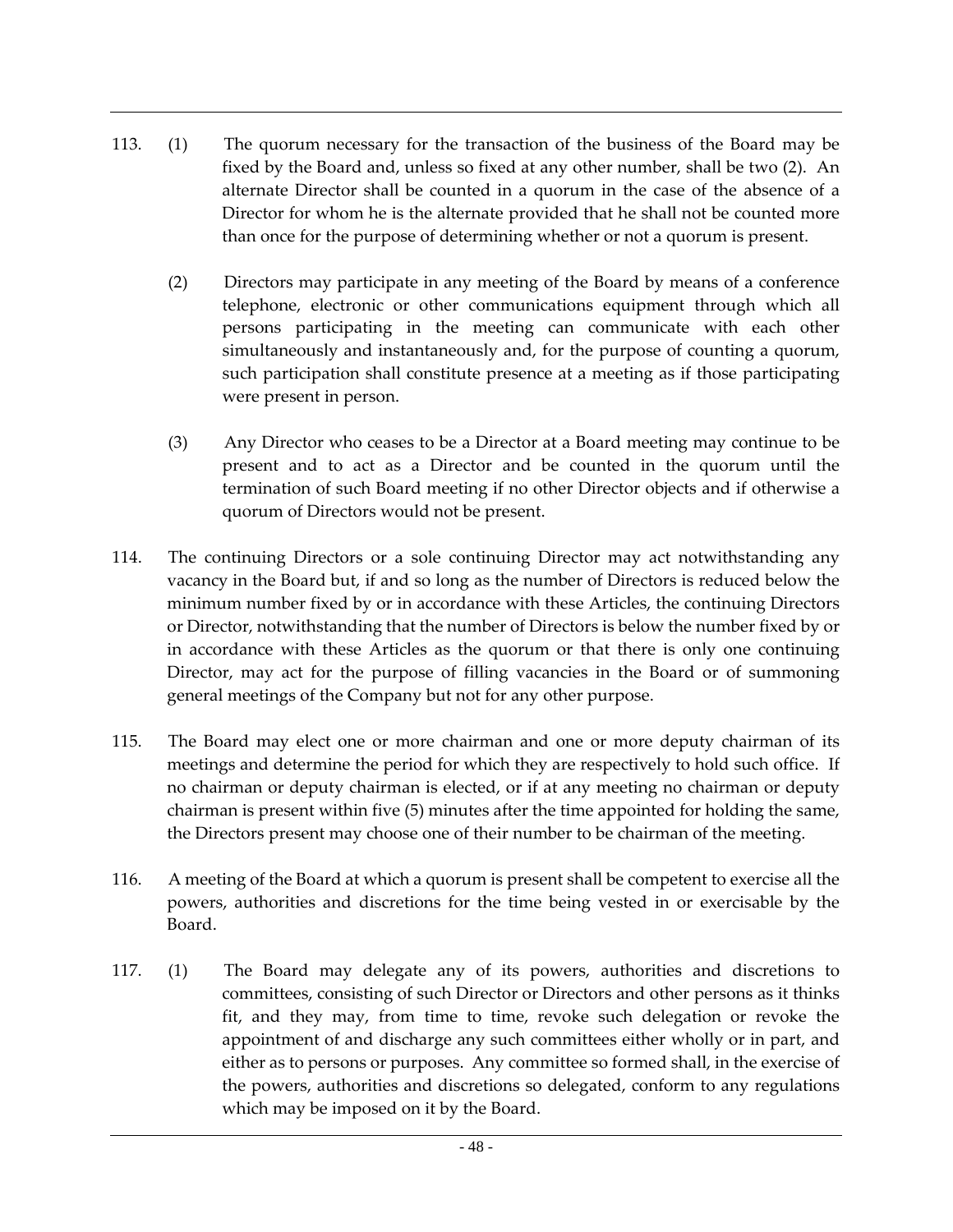- (2) All acts done by any such committee in conformity with such regulations, and in fulfilment of the purposes for which it was appointed, but not otherwise, shall have like force and effect as if done by the Board, and the Board shall have power, with the consent of the Company in general meeting, to remunerate the members of any such committee, and charge such remuneration to the current expenses of the Company.
- 118. The meetings and proceedings of any committee consisting of two or more members shall be governed by the provisions contained in these Articles for regulating the meetings and proceedings of the Board so far as the same are applicable and are not superseded by any regulations imposed by the Board under the last preceding Article.
- 119. A resolution in writing signed by all the Directors except such as are temporarily unable to act through ill-health or disability, and all the alternate Directors, if appropriate, whose appointors are temporarily unable to act as aforesaid shall (provided that such number is sufficient to constitute a quorum and further provided that a copy of such resolution has been given or the contents thereof communicated to all the Directors for the time being entitled to receive notices of Board meetings in the same manner as notices of meetings are required to be given by these Articles) be as valid and effectual as if a resolution had been passed at a meeting of the Board duly convened and held. A notification of consent to such resolution given by a Director in writing to the Board by any means (including by means of electronic communication) shall be deemed to be his/her signature to such resolution in writing for the purpose of this Article. Such resolution may be contained in one document or in several documents in like form each signed by one or more of the Directors or alternate Directors and for this purpose a facsimile signature of a Director or an alternate Director shall be treated as valid. Notwithstanding the foregoing, a resolution in writing shall not be passed in lieu of a meeting of the Board for the purposes of considering any matter or business in which a substantial shareholder of the Company or a Director has a conflict of interest and the Board has determined that such conflict of interest to be material.
- 120. All acts bona fide done by the Board or by any committee or by any person acting as a Director or members of a committee, shall, notwithstanding that it is afterwards discovered that there was some defect in the appointment of any member of the Board or such committee or person acting as aforesaid or that they or any of them were disqualified or had vacated office, be as valid as if every such person had been duly appointed and was qualified and had continued to be a Director or member of such committee.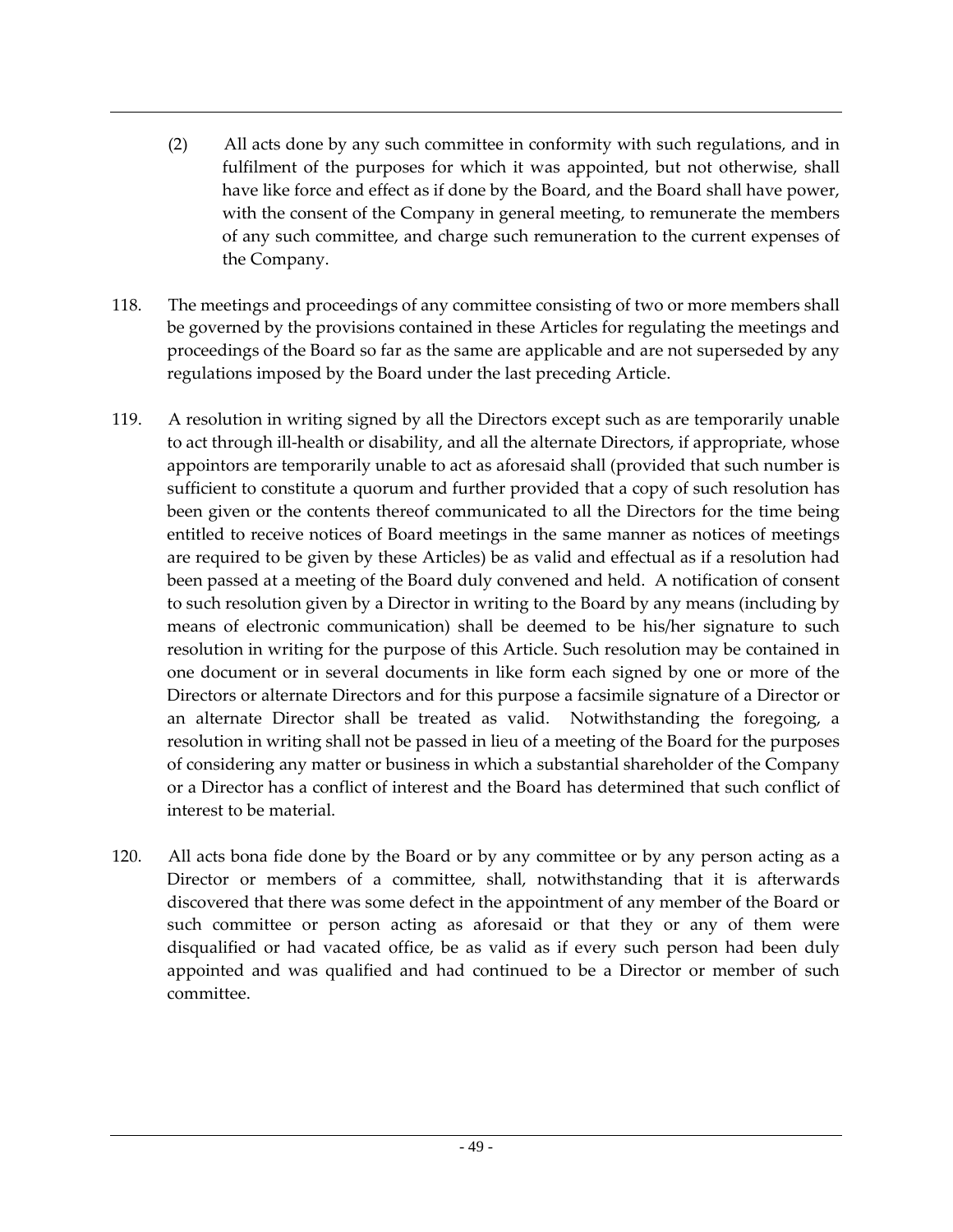## **MANAGERS**

- 121. The Board may from time to time appoint a general manager, a manager or managers of the Company and may fix his or their remuneration either by way of salary or commission or by conferring the right to participation in the profits of the Company or by a combination of two or more of these modes and pay the working expenses of any of the staff of the general manager, manager or managers who may be employed by him or them upon the business of the Company.
- 122. The appointment of such general manager, manager or managers may be for such period as the Board may decide, and the Board may confer upon him or them all or any of the powers of the Board as they may think fit.
- 123. The Board may enter into such agreement or agreements with any such general manager, manager or managers upon such terms and conditions in all respects as the Board may in their absolute discretion think fit, including a power for such general manager, manager or managers to appoint an assistant manager or managers or other employees whatsoever under them for the purpose of carrying on the business of the Company.

## **OFFICERS**

- 124. (1) The officers of the Company shall consist of at least one chairman, the Directors and Secretary and such additional officers (who may or may not be Directors) as the Board may from time to time determine, all of whom shall be deemed to be officers for the purposes of the Act and these Articles.
	- (2) The Directors shall, as soon as may be after each appointment or election of Directors, elect amongst the Directors a chairman and if more than one (1) Director is proposed for this office, the Directors may elect more than one chairman in such manner as the Directors may determine.
	- (3) The officers shall receive such remuneration as the Directors may from time to time determine.
- 125. (1) The Secretary and additional officers, if any, shall be appointed by the Board and shall hold office on such terms and for such period as the Board may determine. If thought fit, two (2) or more persons may be appointed as joint Secretaries. The Board may also appoint from time to time on such terms as it thinks fit one or more assistant or deputy Secretaries.
	- (2) The Secretary shall attend all meetings of the Members and shall keep correct minutes of such meetings and enter the same in the proper books provided for the purpose. He shall perform such other duties as are prescribed by the Act or these Articles or as may be prescribed by the Board.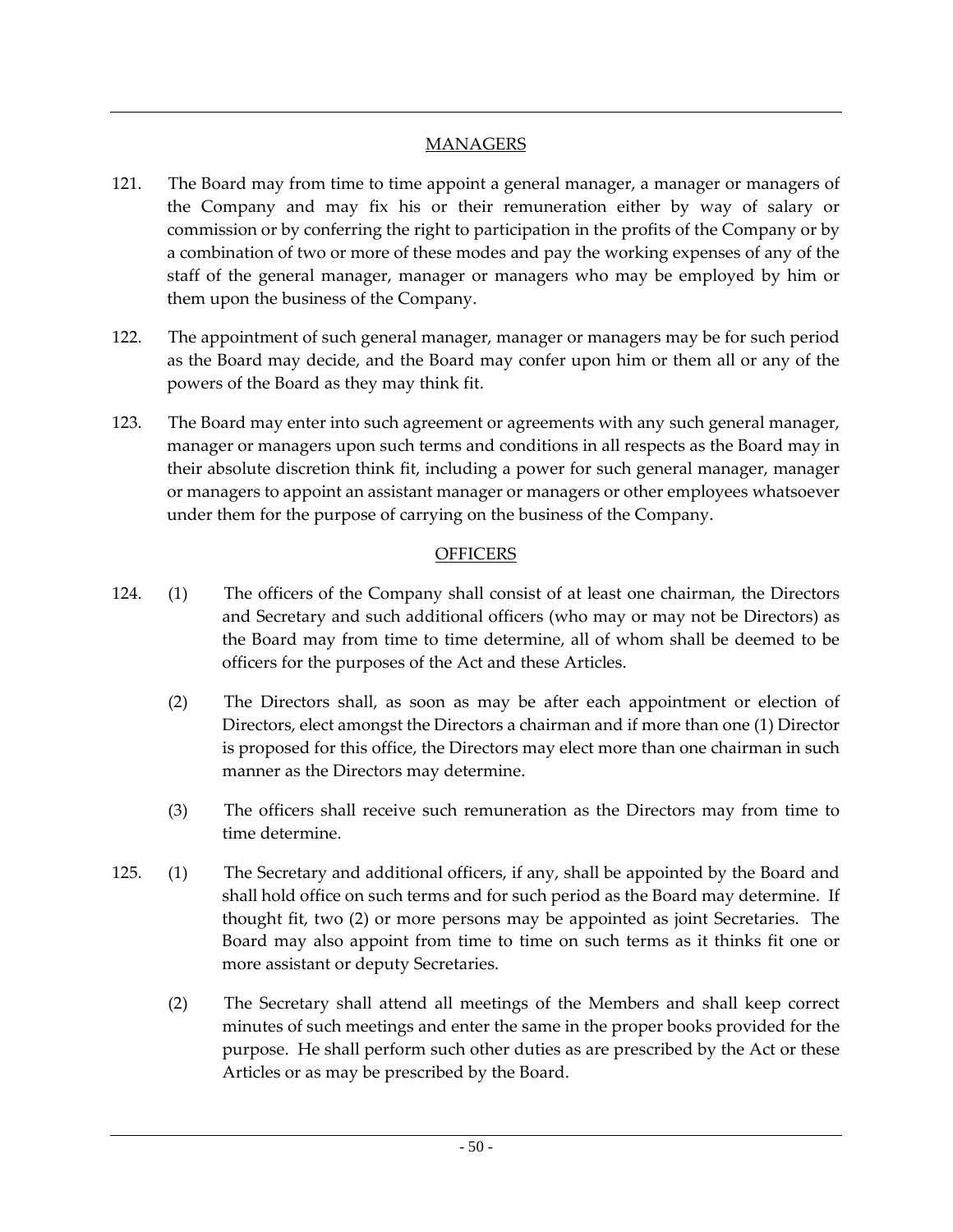- 126. The officers of the Company shall have such powers and perform such duties in the management, business and affairs of the Company as may be delegated to them by the Directors from time to time.
- 127. A provision of the Act or of these Articles requiring or authorising a thing to be done by or to a Director and the Secretary shall not be satisfied by its being done by or to the same person acting both as Director and as or in place of the Secretary.

#### REGISTER OF DIRECTORS AND OFFICERS

128. The Company shall cause to be kept in one or more books at its Office a Register of Directors and Officers in which there shall be entered the full names and addresses of the Directors and Officers and such other particulars as required by the Act or as the Directors may determine. The Company shall send to the Registrar of Companies in the Cayman Islands a copy of such register, and shall from time to time notify to the said Registrar of any change that takes place in relation to such Directors and Officers as required by the Act.

#### MINUTES

- 129. (1) The Board shall cause minutes to be duly entered in books provided for the purpose:
	- (a) of all elections and appointments of officers;
	- (b) of the names of the Directors present at each meeting of the Directors and of any committee of the Directors;
	- (c) of all resolutions and proceedings of each general meeting of the Members, meetings of the Board and meetings of committees of the Board and where there are managers, of all proceedings of meetings of the managers.
	- (2) Minutes shall be kept by the Secretary at the head office.

#### SEAL

130. (1) The Company shall have one or more Seals, as the Board may determine. For the purpose of sealing documents creating or evidencing securities issued by the Company, the Company may have a securities seal which is a facsimile of the Seal of the Company with the addition of the word "Securities" on its face or in such other form as the Board may approve. The Board shall provide for the custody of each Seal and no Seal shall be used without the authority of the Board or of a committee of the Board authorised by the Board in that behalf. Subject as otherwise provided in these Articles, any instrument to which a Seal is affixed shall be signed autographically by one Director and the Secretary or by two Directors or by such other person (including a Director) or persons as the Board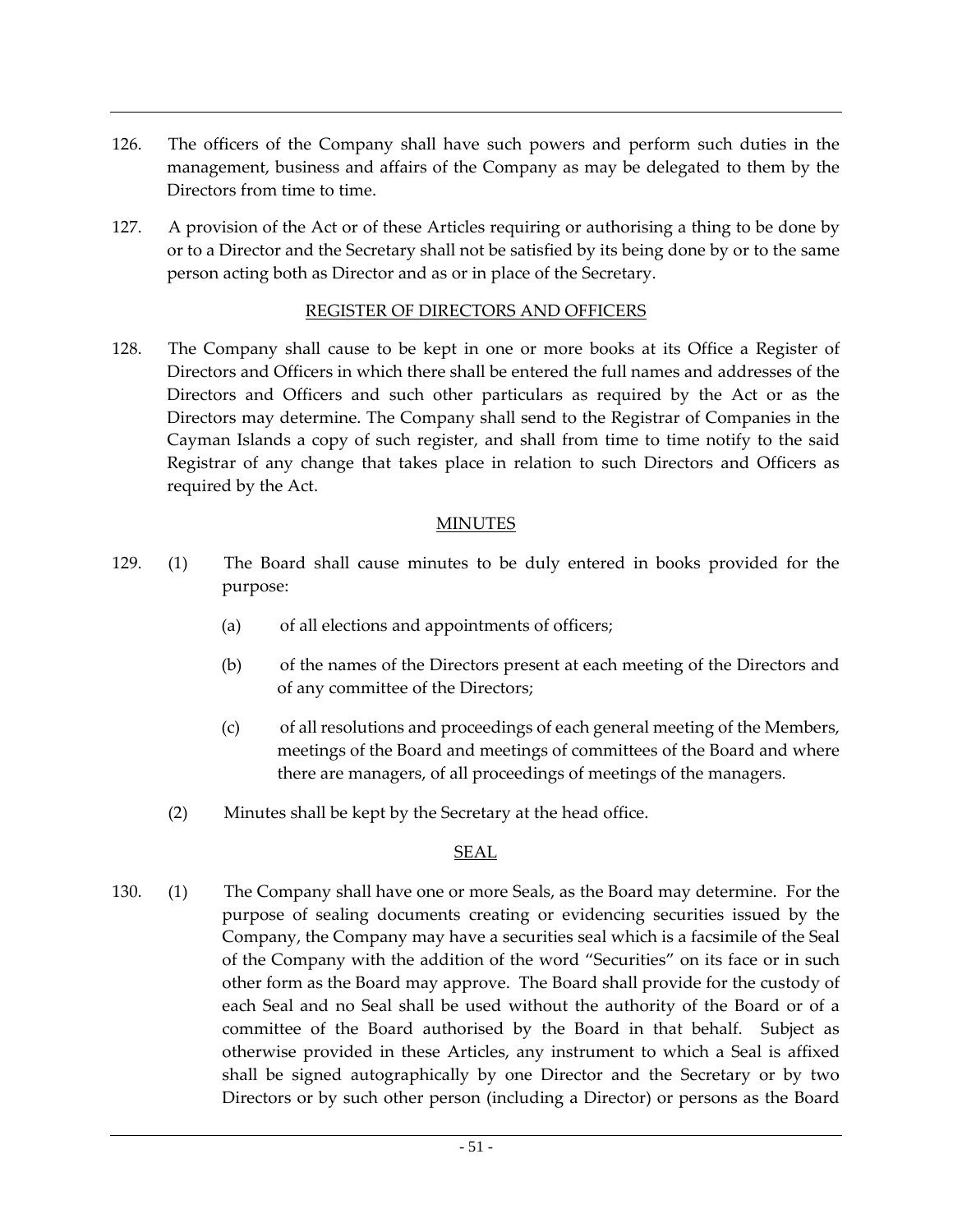may appoint, either generally or in any particular case, save that as regards any certificates for shares or debentures or other securities of the Company the Board may by resolution determine that such signatures or either of them shall be dispensed with or affixed by some method or system of mechanical signature. Every instrument executed in manner provided by this Article shall be deemed to be sealed and executed with the authority of the Board previously given.

(2) Where the Company has a Seal for use abroad, the Board may by writing under the Seal appoint any agent or committee abroad to be the duly authorised agent of the Company for the purpose of affixing and using such Seal and the Board may impose restrictions on the use thereof as may be thought fit. Wherever in these Articles reference is made to the Seal, the reference shall, when and so far as may be applicable, be deemed to include any such other Seal as aforesaid.

### AUTHENTICATION OF DOCUMENTS

131. Any Director or the Secretary or any person appointed by the Board for the purpose may authenticate any documents affecting the constitution of the Company and any resolution passed by the Company or the Board or any committee, and any books, records, documents and accounts relating to the business of the Company, and to certify copies thereof or extracts therefrom as true copies or extracts, and if any books, records, documents or accounts are elsewhere than at the Office or the head office, the local manager or other officer of the Company having the custody thereof shall be deemed to be a person so appointed by the Board. A document purporting to be a copy of a resolution, or an extract from the minutes of a meeting, of the Company or of the Board or any committee which is so certified shall be conclusive evidence in favour of all persons dealing with the Company upon the faith thereof that such resolution has been duly passed or, as the case may be, that such minutes or extract is a true and accurate record of proceedings at a duly constituted meeting.

## DESTRUCTION OF DOCUMENTS

- 132. (1) The Company shall be entitled to destroy the following documents at the following times:
	- (a) any share certificate which has been cancelled at any time after the expiry of one (1) year from the date of such cancellation;
	- (b) any dividend mandate or any variation or cancellation thereof or any notification of change of name or address at any time after the expiry of two (2) years from the date such mandate variation cancellation or notification was recorded by the Company;
	- (c) any instrument of transfer of shares which has been registered at any time after the expiry of seven (7) years from the date of registration;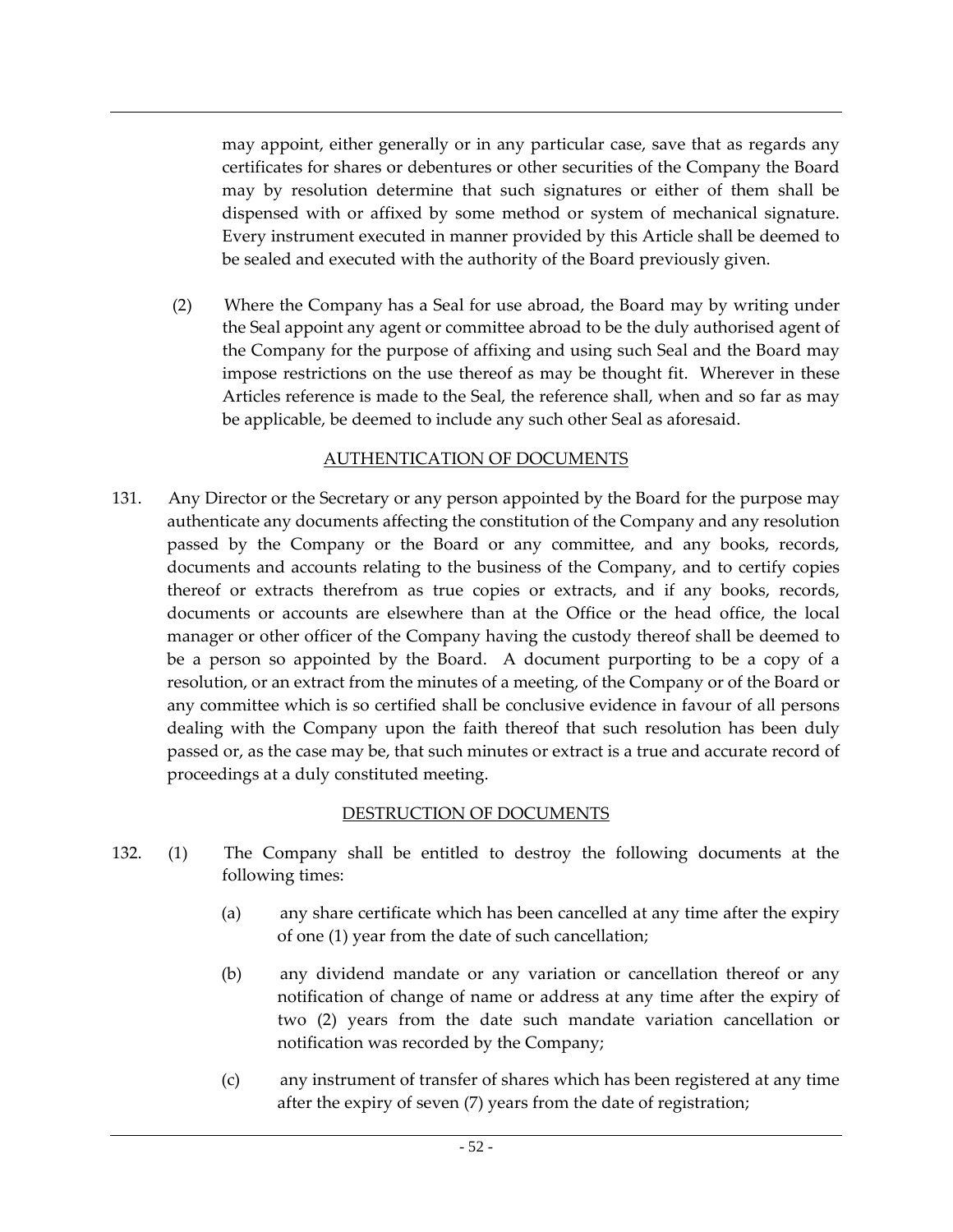- (d) any allotment letters after the expiry of seven (7) years from the date of issue thereof; and
- (e) copies of powers of attorney, grants of probate and letters of administration at any time after the expiry of seven (7) years after the account to which the relevant power of attorney, grant of probate or letters of administration related has been closed;

and it shall conclusively be presumed in favour of the Company that every entry in the Register purporting to be made on the basis of any such documents so destroyed was duly and properly made and every share certificate so destroyed was a valid certificate duly and properly cancelled and that every instrument of transfer so destroyed was a valid and effective instrument duly and properly registered and that every other document destroyed hereunder was a valid and effective document in accordance with the recorded particulars thereof in the books or records of the Company. Provided always that: (1) the foregoing provisions of this Article shall apply only to the destruction of a document in good faith and without express notice to the Company that the preservation of such document was relevant to a claim; (2) nothing contained in this Article shall be construed as imposing upon the Company any liability in respect of the destruction of any such document earlier than as aforesaid or in any case where the conditions of proviso (1) above are not fulfilled; and (3) references in this Article to the destruction of any document include references to its disposal in any manner.

(2) Notwithstanding any provision contained in these Articles, the Directors may, if permitted by applicable law, authorise the destruction of documents set out in sub-paragraphs (a) to (e) of paragraph (1) of this Article and any other documents in relation to share registration which have been microfilmed or electronically stored by the Company or by the share registrar on its behalf provided always that this Article shall apply only to the destruction of a document in good faith and without express notice to the Company and its share registrar that the preservation of such document was relevant to a claim.

## DIVIDENDS AND OTHER PAYMENTS

- 133. Subject to the Act, the Company in general meeting may from time to time declare dividends in any currency to be paid to the Members but no dividend shall be declared in excess of the amount recommended by the Board.
- 134. Dividends may be declared and paid out of the profits of the Company, realised or unrealised, or from any reserve set aside from profits which the Directors determine is no longer needed. With the sanction of an ordinary resolution dividends may also be declared and paid out of share premium account or any other fund or account which can be authorised for this purpose in accordance with the Act.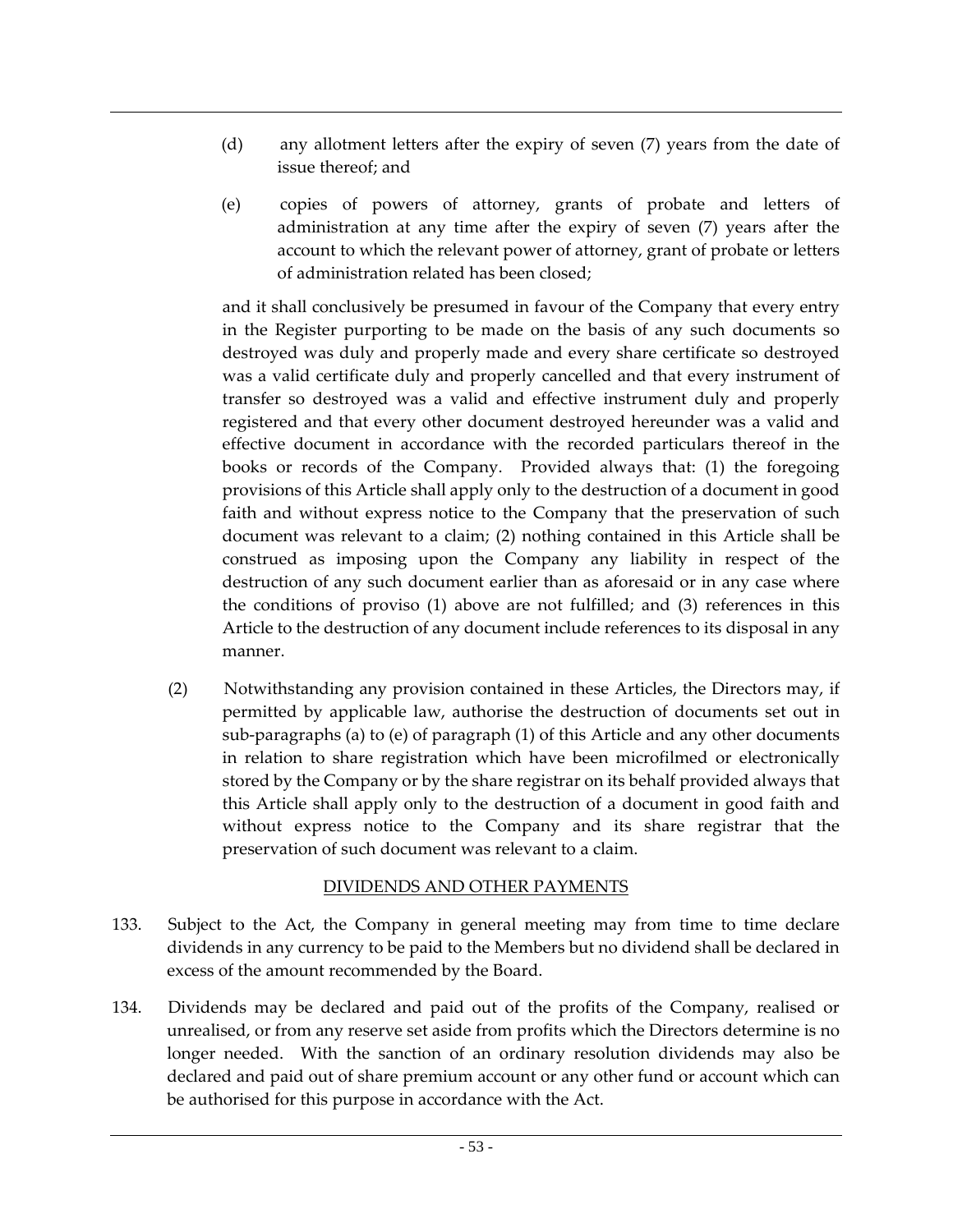- 135. Except in so far as the rights attaching to, or the terms of issue of, any share otherwise provide:
	- (a) all dividends shall be declared and paid according to the amounts paid up on the shares in respect of which the dividend is paid, but no amount paid up on a share in advance of calls shall be treated for the purposes of this Article as paid up on the share; and
	- (b) all dividends shall be apportioned and paid pro rata according to the amounts paid up on the shares during any portion or portions of the period in respect of which the dividend is paid.
- 136. The Board may from time to time pay to the Members such interim dividends as appear to the Board to be justified by the profits of the Company and in particular (but without prejudice to the generality of the foregoing) if at any time the share capital of the Company is divided into different classes, the Board may pay such interim dividends in respect of those shares in the capital of the Company which confer on the holders thereof deferred or non-preferential rights as well as in respect of those shares which confer on the holders thereof preferential rights with regard to dividend and provided that the Board acts bona fide the Board shall not incur any responsibility to the holders of shares conferring any preference for any damage that they may suffer by reason of the payment of an interim dividend on any shares having deferred or non-preferential rights and may also pay any fixed dividend which is payable on any shares of the Company half-yearly or on any other dates, whenever such profits, in the opinion of the Board, justifies such payment.
- 137. The Board may deduct from any dividend or other moneys payable to a Member by the Company on or in respect of any shares all sums of money (if any) presently payable by him to the Company on account of calls or otherwise.
- 138. No dividend or other moneys payable by the Company on or in respect of any share shall bear interest against the Company.
- 139. Any dividend, interest or other sum payable in cash to the holder of shares may be paid by cheque or warrant sent through the post addressed to the holder at his registered address or, in the case of joint holders, addressed to the holder whose name stands first in the Register in respect of the shares at his address as appearing in the Register or addressed to such person and at such address as the holder or joint holders may in writing direct. Every such cheque or warrant shall, unless the holder or joint holders otherwise direct, be made payable to the order of the holder or, in the case of joint holders, to the order of the holder whose name stands first on the Register in respect of such shares, and shall be sent at his or their risk and payment of the cheque or warrant by the bank on which it is drawn shall constitute a good discharge to the Company notwithstanding that it may subsequently appear that the same has been stolen or that any endorsement thereon has been forged. Any one of two or more joint holders may give effectual receipts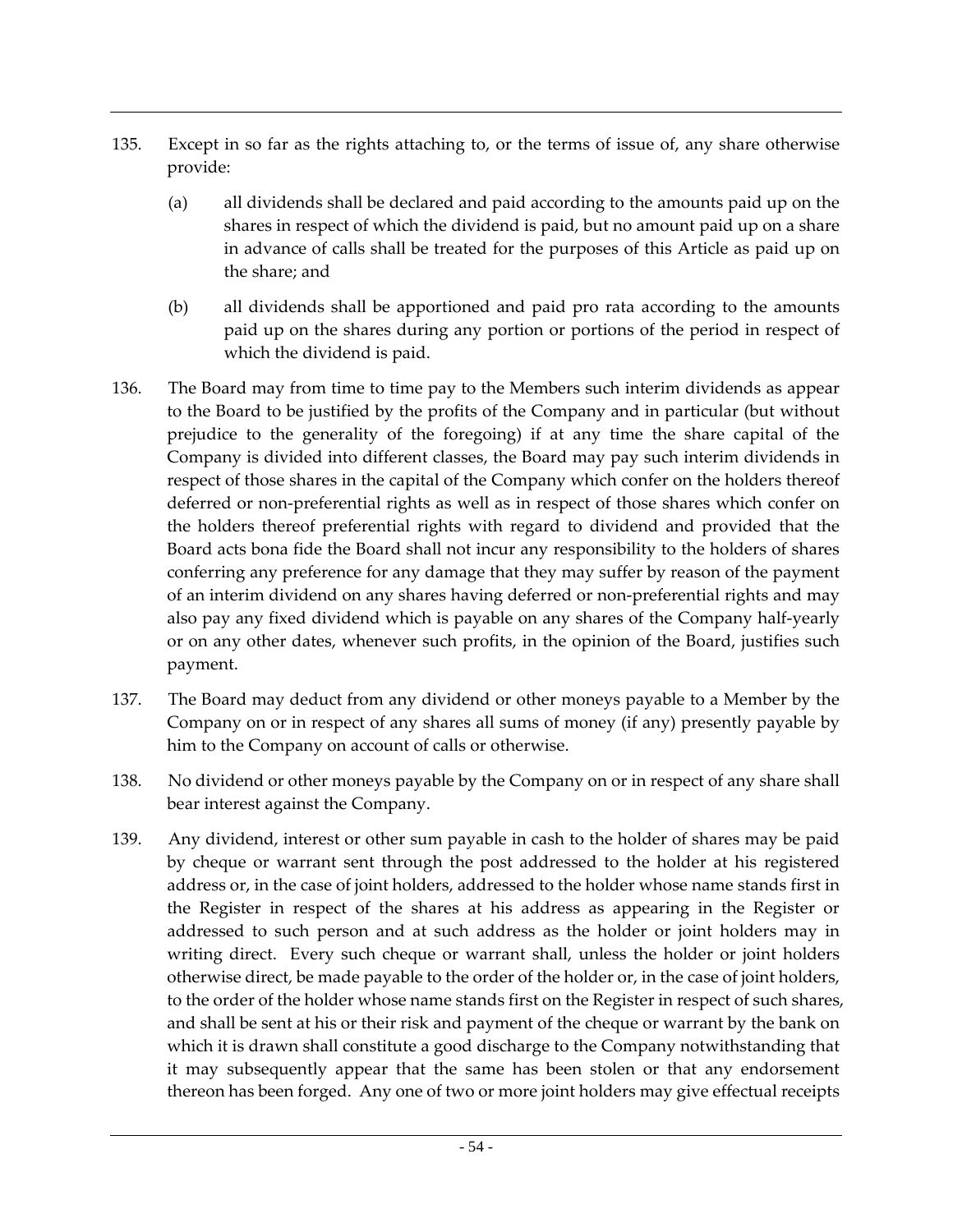for any dividends or other moneys payable or property distributable in respect of the shares held by such joint holders.

- 140. All dividends or bonuses unclaimed for one (1) year after having been declared may be invested or otherwise made use of by the Board for the benefit of the Company until claimed. Any dividend or bonuses unclaimed after a period of six (6) years from the date of declaration shall be forfeited and shall revert to the Company. The payment by the Board of any unclaimed dividend or other sums payable on or in respect of a share into a separate account shall not constitute the Company a trustee in respect thereof.
- 141. Whenever the Board or the Company in general meeting has resolved that a dividend be paid or declared, the Board may further resolve that such dividend be satisfied wholly or in part by the distribution of specific assets of any kind and in particular of paid up shares, debentures or warrants to subscribe securities of the Company or any other company, or in any one or more of such ways, and where any difficulty arises in regard to the distribution the Board may settle the same as it thinks expedient, and in particular may issue certificates in respect of fractions of shares, disregard fractional entitlements or round the same up or down, and may fix the value for distribution of such specific assets, or any part thereof, and may determine that cash payments shall be made to any Members upon the footing of the value so fixed in order to adjust the rights of all parties, and may vest any such specific assets in trustees as may seem expedient to the Board and may appoint any person to sign any requisite instruments of transfer and other documents on behalf of the persons entitled to the dividend, and such appointment shall be effective and binding on the Members. The Board may resolve that no such assets shall be made available to Members with registered addresses in any particular territory or territories where, in the absence of a registration statement or other special formalities, such distribution of assets would or might, in the opinion of the Board, be unlawful or impracticable and in such event the only entitlement of the Members aforesaid shall be to receive cash payments as aforesaid. Members affected as a result of the foregoing sentence shall not be or be deemed to be a separate class of Members for any purpose whatsoever.
- 142. (1) Whenever the Board or the Company in general meeting has resolved that a dividend be paid or declared on any class of the share capital of the Company, the Board may further resolve either:
	- (a) that such dividend be satisfied wholly or in part in the form of an allotment of shares credited as fully paid up, provided that the Members entitled thereto will be entitled to elect to receive such dividend (or part thereof if the Board so determines) in cash in lieu of such allotment. In such case, the following provisions shall apply:
		- (i) the basis of any such allotment shall be determined by the Board;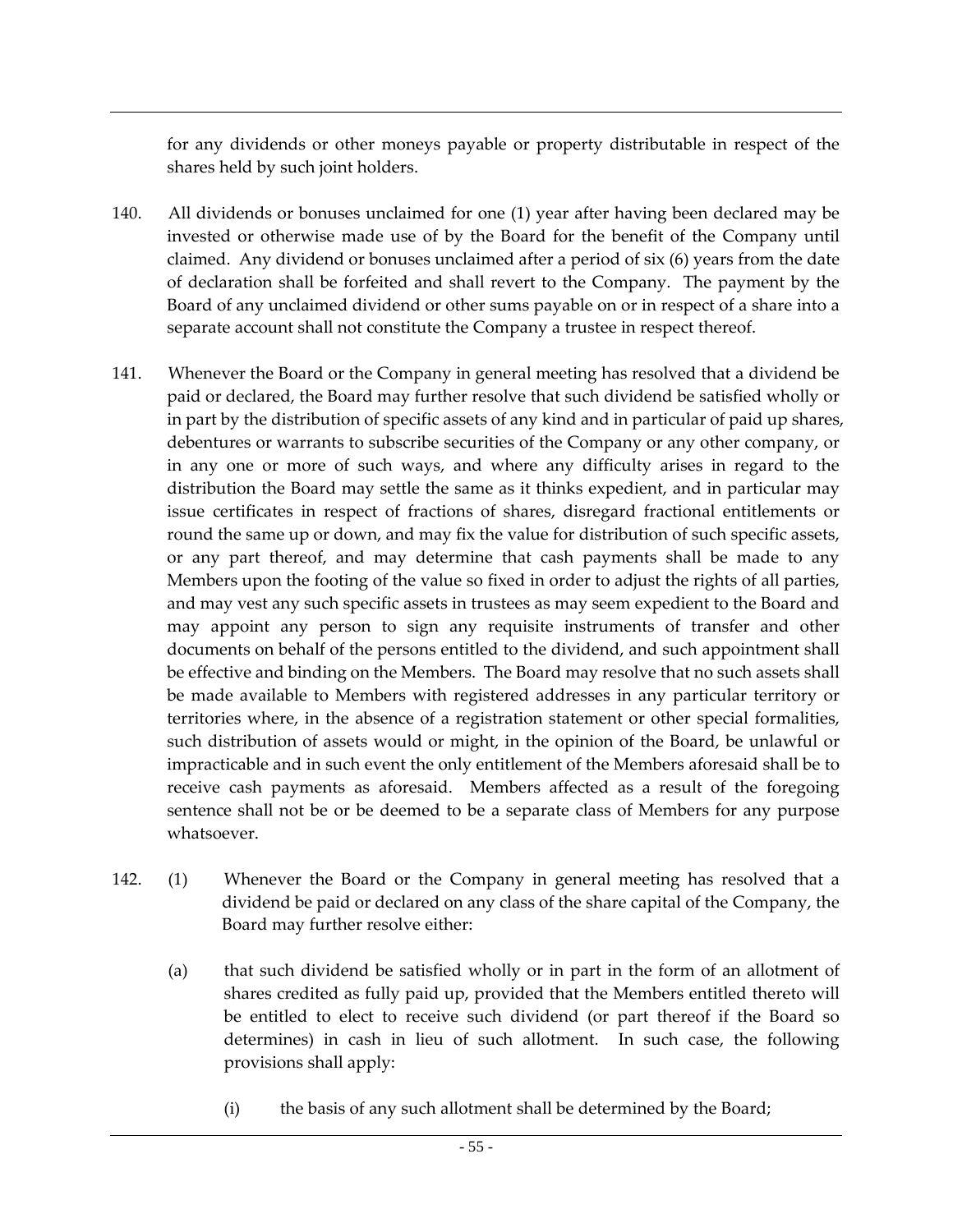- (ii) the Board, after determining the basis of allotment, shall give not less than two (2) weeks' Notice to the holders of the relevant shares of the right of election accorded to them and shall send with such notice forms of election and specify the procedure to be followed and the place at which and the latest date and time by which duly completed forms of election must be lodged in order to be effective;
- (iii) the right of election may be exercised in respect of the whole or part of that portion of the dividend in respect of which the right of election has been accorded; and
- (iv) the dividend (or that part of the dividend to be satisfied by the allotment of shares as aforesaid) shall not be payable in cash on shares in respect whereof the cash election has not been duly exercised ("the non-elected shares") and in satisfaction thereof shares of the relevant class shall be allotted credited as fully paid up to the holders of the non-elected shares on the basis of allotment determined as aforesaid and for such purpose the Board shall capitalise and apply out of any part of the undivided profits of the Company (including profits carried and standing to the credit of any reserves or other special account, share premium account, capital redemption reserve other than the Subscription Rights Reserve (as defined below)) as the Board may determine, such sum as may be required to pay up in full the appropriate number of shares of the relevant class for allotment and distribution to and amongst the holders of the non-elected shares on such basis; or
- (b) that the Members entitled to such dividend shall be entitled to elect to receive an allotment of shares credited as fully paid up in lieu of the whole or such part of the dividend as the Board may think fit. In such case, the following provisions shall apply:
	- (i) the basis of any such allotment shall be determined by the Board;
	- (ii) the Board, after determining the basis of allotment, shall give not less than two (2) weeks' Notice to the holders of the relevant shares of the right of election accorded to them and shall send with such notice forms of election and specify the procedure to be followed and the place at which and the latest date and time by which duly completed forms of election must be lodged in order to be effective;
	- (iii) the right of election may be exercised in respect of the whole or part of that portion of the dividend in respect of which the right of election has been accorded; and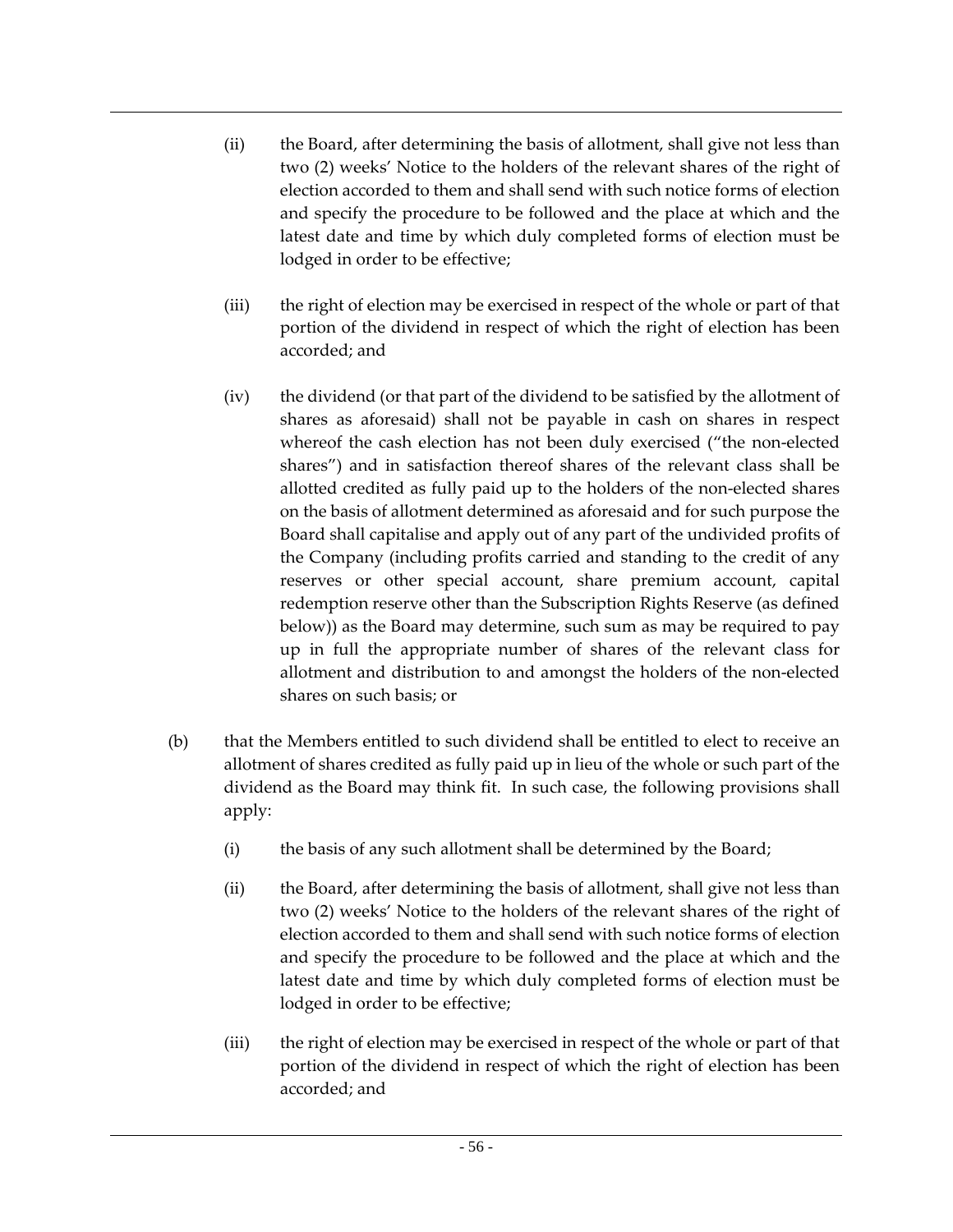- (iv) the dividend (or that part of the dividend in respect of which a right of election has been accorded) shall not be payable in cash on shares in respect whereof the share election has been duly exercised ("the elected shares") and in lieu thereof shares of the relevant class shall be allotted credited as fully paid up to the holders of the elected shares on the basis of allotment determined as aforesaid and for such purpose the Board shall capitalise and apply out of any part of the undivided profits of the Company (including profits carried and standing to the credit of any reserves or other special account, share premium account, capital redemption reserve other than the Subscription Rights Reserve (as defined below)) as the Board may determine, such sum as may be required to pay up in full the appropriate number of shares of the relevant class for allotment and distribution to and amongst the holders of the elected shares on such basis.
- (2) (a) The shares allotted pursuant to the provisions of paragraph (1) of this Article shall rank *pari passu* in all respects with shares of the same class (if any) then in issue save only as regards participation in the relevant dividend or in any other distributions, bonuses or rights paid, made, declared or announced prior to or contemporaneously with the payment or declaration of the relevant dividend unless, contemporaneously with the announcement by the Board of their proposal to apply the provisions of sub-paragraph (a) or (b) of paragraph (1) of this Article in relation to the relevant dividend or contemporaneously with their announcement of the distribution, bonus or rights in question, the Board shall specify that the shares to be allotted pursuant to the provisions of paragraph (1) of this Article shall rank for participation in such distribution, bonus or rights.
	- (b) The Board may do all acts and things considered necessary or expedient to give effect to any capitalisation pursuant to the provisions of paragraph (1) of this Article, with full power to the Board to make such provisions as it thinks fit in the case of shares becoming distributable in fractions (including provisions whereby, in whole or in part, fractional entitlements are aggregated and sold and the net proceeds distributed to those entitled, or are disregarded or rounded up or down or whereby the benefit of fractional entitlements accrues to the Company rather than to the Members concerned). The Board may authorise any person to enter into on behalf of all Members interested, an agreement with the Company providing for such capitalisation and matters incidental thereto and any agreement made pursuant to such authority shall be effective and binding on all concerned.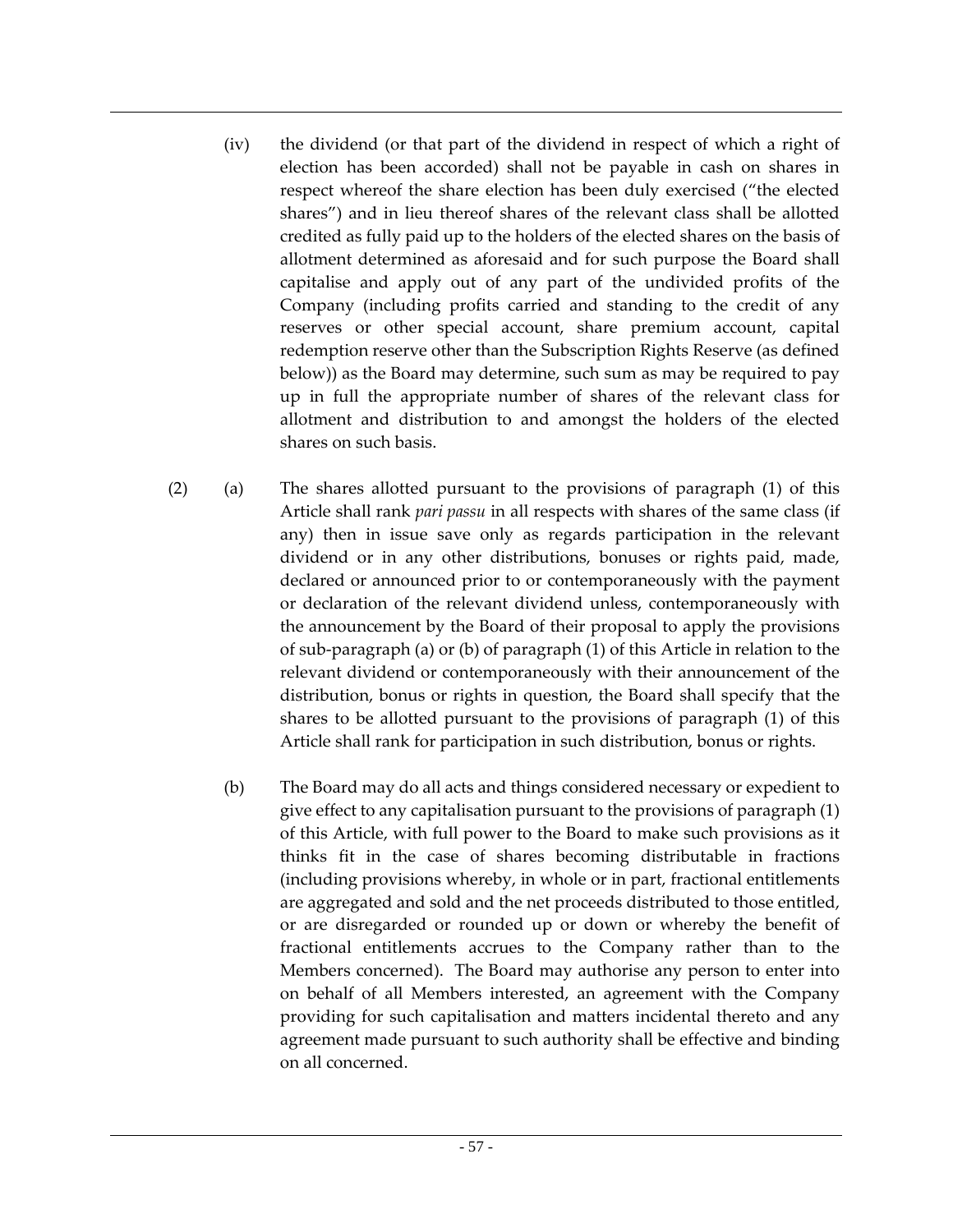- (3) The Company may upon the recommendation of the Board by ordinary resolution resolve in respect of any one particular dividend of the Company that notwithstanding the provisions of paragraph (1) of this Article a dividend may be satisfied wholly in the form of an allotment of shares credited as fully paid up without offering any right to shareholders to elect to receive such dividend in cash in lieu of such allotment.
- (4) The Board may on any occasion determine that rights of election and the allotment of shares under paragraph (1) of this Article shall not be made available or made to any shareholders with registered addresses in any territory where, in the absence of a registration statement or other special formalities, the circulation of an offer of such rights of election or the allotment of shares would or might, in the opinion of the Board, be unlawful or impracticable, and in such event the provisions aforesaid shall be read and construed subject to such determination. Members affected as a result of the foregoing sentence shall not be or be deemed to be a separate class of Members for any purpose whatsoever.
- (5) Any resolution declaring a dividend on shares of any class, whether a resolution of the Company in general meeting or a resolution of the Board, may specify that the same shall be payable or distributable to the persons registered as the holders of such shares at the close of business on a particular date, notwithstanding that it may be a date prior to that on which the resolution is passed, and thereupon the dividend shall be payable or distributable to them in accordance with their respective holdings so registered, but without prejudice to the rights inter se in respect of such dividend of transferors and transferees of any such shares. The provisions of this Article shall *mutatis mutandis* apply to bonuses, capitalisation issues, distributions of realised capital profits or offers or grants made by the Company to the Members.

#### RESERVES

- 143. (1) The Board shall establish an account to be called the share premium account and shall carry to the credit of such account from time to time a sum equal to the amount or value of the premium paid on the issue of any share in the Company. Unless otherwise provided by the provisions of these Articles, the Board may apply the share premium account in any manner permitted by the Act. The Company shall at all times comply with the provisions of the Act in relation to the share premium account.
	- (2) Before recommending any dividend, the Board may set aside out of the profits of the Company such sums as it determines as reserves which shall, at the discretion of the Board, be applicable for any purpose to which the profits of the Company may be properly applied and pending such application may, also at such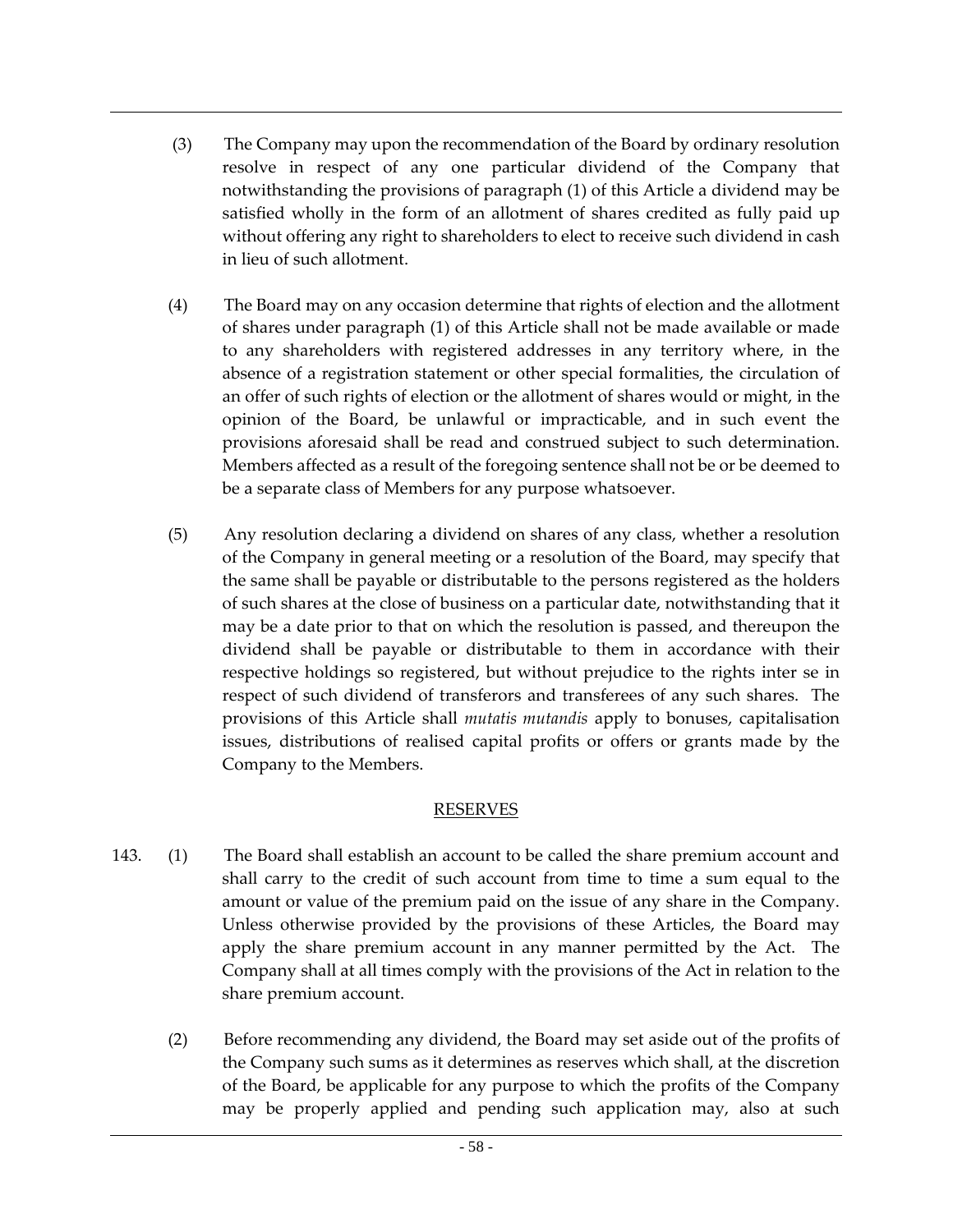discretion, either be employed in the business of the Company or be invested in such investments as the Board may from time to time think fit and so that it shall not be necessary to keep any investments constituting the reserve or reserves separate or distinct from any other investments of the Company. The Board may also without placing the same to reserve carry forward any profits which it may think prudent not to distribute.

### CAPITALISATION

- 144. (1) The Company may, upon the recommendation of the Board, at any time and from time to time pass an ordinary resolution to the effect that it is desirable to capitalise all or any part of any amount for the time being standing to the credit of any reserve or fund (including a share premium account and capital redemption reserve and the profit and loss account) whether or not the same is available for distribution and accordingly that such amount be set free for distribution among the Members or any class of Members who would be entitled thereto if it were distributed by way of dividend and in the same proportions, on the footing that the same is not paid in cash but is applied either in or towards paying up the amounts for the time being unpaid on any shares in the Company held by such Members respectively or in paying up in full unissued shares, debentures or other obligations of the Company, to be allotted and distributed credited as fully paid up among such Members, or partly in one way and partly in the other, and the Board shall give effect to such resolution provided that, for the purposes of this Article, a share premium account and any capital redemption reserve or fund representing unrealised profits, may be applied only in paying up in full unissued shares of the Company to be allotted to such Members credited as fully paid.
	- (2) Notwithstanding any provisions in these Articles, the Board may resolve to capitalise all or any part of any amount for the time being standing to the credit of any reserve or fund (including a share premium account and the profit and loss account) whether or not the same is available for distribution by applying such sum in paying up unissued shares to be allotted to (i) employees (including directors) of the Company and/or its affiliates (meaning any individual, corporation, partnership, association, joint-stock company, trust, unincorporated association or other entity (other than the Company) that directly, or indirectly through one or more intermediaries, controls, is controlled by or is under common control with, the Company) upon exercise or vesting of any options or awards granted under any share incentive scheme or employee benefit scheme or other arrangement which relates to such persons that has been adopted or approved by the Members at a general meeting, or (ii) any trustee of any trust to whom shares are to be allotted and issued by the Company in connection with the operation of any share incentive scheme or employee benefit scheme or other arrangement which relates to such persons that has been adopted or approved by the Members at a general meeting.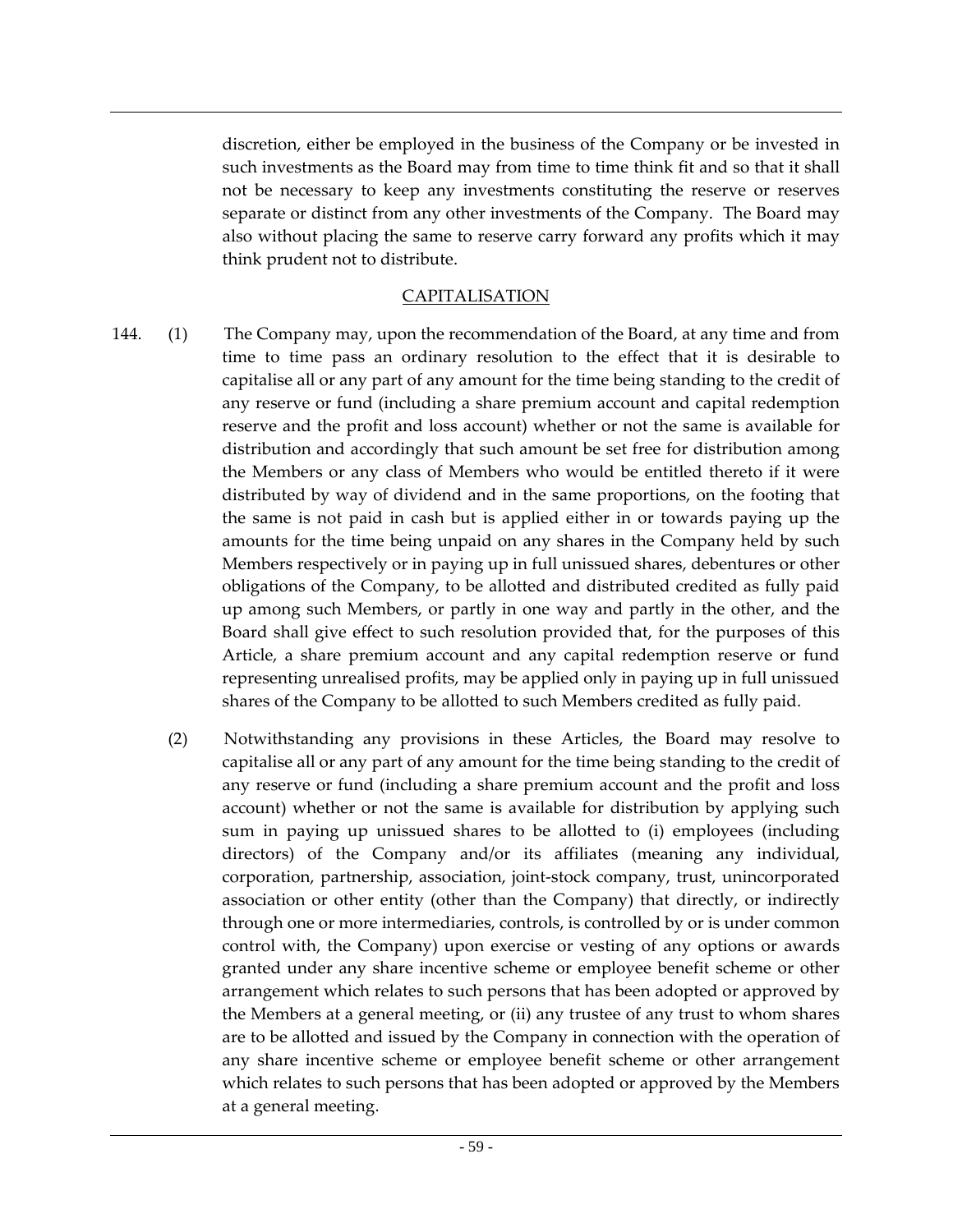145. The Board may settle, as it considers appropriate, any difficulty arising in regard to any distribution under the last preceding Article and in particular may issue certificates in respect of fractions of shares or authorise any person to sell and transfer any fractions or may resolve that the distribution should be as nearly as may be practicable in the correct proportion but not exactly so or may ignore fractions altogether, and may determine that cash payments shall be made to any Members in order to adjust the rights of all parties, as may seem expedient to the Board. The Board may appoint any person to sign on behalf of the persons entitled to participate in the distribution any contract necessary or desirable for giving effect thereto and such appointment shall be effective and binding upon the Members.

## SUBSCRIPTION RIGHTS RESERVE

- 146. The following provisions shall have effect to the extent that they are not prohibited by and are in compliance with the Act:
	- (1) If, so long as any of the rights attached to any warrants issued by the Company to subscribe for shares of the Company shall remain exercisable, the Company does any act or engages in any transaction which, as a result of any adjustments to the subscription price in accordance with the provisions of the conditions of the warrants, would reduce the subscription price to below the par value of a share, then the following provisions shall apply:
		- (a) as from the date of such act or transaction the Company shall establish and thereafter (subject as provided in this Article) maintain in accordance with the provisions of this Article a reserve (the "Subscription Rights Reserve") the amount of which shall at no time be less than the sum which for the time being would be required to be capitalised and applied in paying up in full the nominal amount of the additional shares required to be issued and allotted credited as fully paid pursuant to sub- paragraph (c) below on the exercise in full of all the subscription rights outstanding and shall apply the Subscription Rights Reserve in paying up such additional shares in full as and when the same are allotted;
		- (b) the Subscription Rights Reserve shall not be used for any purpose other than that specified above unless all other reserves of the Company (other than share premium account) have been extinguished and will then only be used to make good losses of the Company if and so far as is required by law;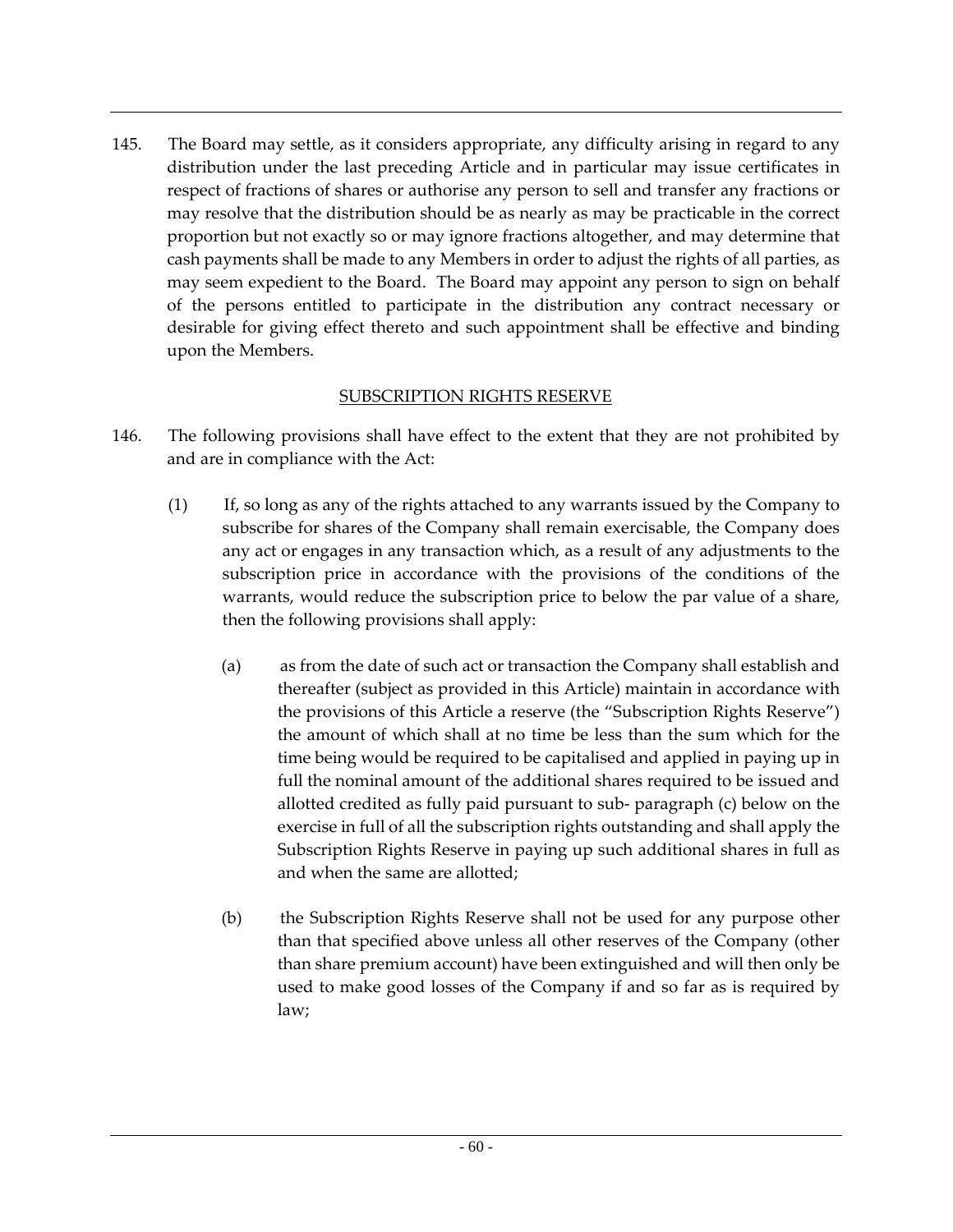- (c) upon the exercise of all or any of the subscription rights represented by any warrant, the relevant subscription rights shall be exercisable in respect of a nominal amount of shares equal to the amount in cash which the holder of such warrant is required to pay on exercise of the subscription rights represented thereby (or, as the case may be the relevant portion thereof in the event of a partial exercise of the subscription rights) and, in addition, there shall be allotted in respect of such subscription rights to the exercising warrantholder, credited as fully paid, such additional nominal amount of shares as is equal to the difference between:
	- (i) the said amount in cash which the holder of such warrant is required to pay on exercise of the subscription rights represented thereby (or, as the case may be, the relevant portion thereof in the event of a partial exercise of the subscription rights); and
	- (ii) the nominal amount of shares in respect of which such subscription rights would have been exercisable having regard to the provisions of the conditions of the warrants, had it been possible for such subscription rights to represent the right to subscribe for shares at less than par and immediately upon such exercise so much of the sum standing to the credit of the Subscription Rights Reserve as is required to pay up in full such additional nominal amount of shares shall be capitalised and applied in paying up in full such additional nominal amount of shares which shall forthwith be allotted credited as fully paid to the exercising warrantholders; and
- (d) if, upon the exercise of the subscription rights represented by any warrant, the amount standing to the credit of the Subscription Rights Reserve is not sufficient to pay up in full such additional nominal amount of shares equal to such difference as aforesaid to which the exercising warrantholder is entitled, the Board shall apply any profits or reserves then or thereafter becoming available (including, to the extent permitted by law, share premium account) for such purpose until such additional nominal amount of shares is paid up and allotted as aforesaid and until then no dividend or other distribution shall be paid or made on the fully paid shares of the Company then in issue. Pending such payment and allotment, the exercising warrantholder shall be issued by the Company with a certificate evidencing his right to the allotment of such additional nominal amount of shares. The rights represented by any such certificate shall be in registered form and shall be transferable in whole or in part in units of one share in the like manner as the shares for the time being are transferable, and the Company shall make such arrangements in relation to the maintenance of a register therefor and other matters in relation thereto as the Board may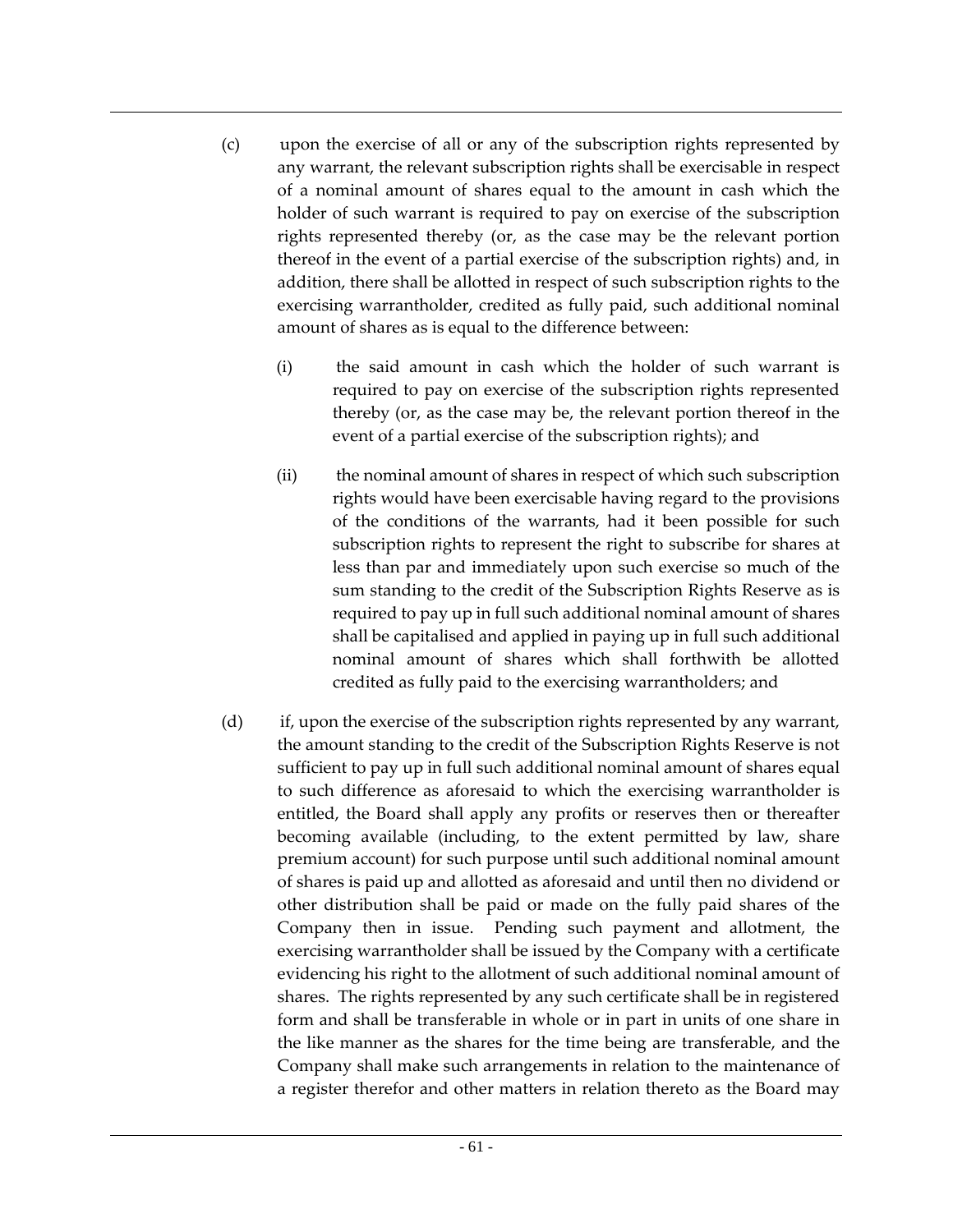think fit and adequate particulars thereof shall be made known to each relevant exercising warrantholder upon the issue of such certificate.

- (2) Shares allotted pursuant to the provisions of this Article shall rank *pari passu* in all respects with the other shares allotted on the relevant exercise of the subscription rights represented by the warrant concerned. Notwithstanding anything contained in paragraph (1) of this Article, no fraction of any share shall be allotted on exercise of the subscription rights.
- (3) The provision of this Article as to the establishment and maintenance of the Subscription Rights Reserve shall not be altered or added to in any way which would vary or abrogate, or which would have the effect of varying or abrogating the provisions for the benefit of any warrantholder or class of warrantholders under this Article without the sanction of a special resolution of such warrantholders or class of warrantholders.
- (4) A certificate or report by the auditors for the time being of the Company as to whether or not the Subscription Rights Reserve is required to be established and maintained and if so the amount thereof so required to be established and maintained, as to the purposes for which the Subscription Rights Reserve has been used, as to the extent to which it has been used to make good losses of the Company, as to the additional nominal amount of shares required to be allotted to exercising warrantholders credited as fully paid, and as to any other matter concerning the Subscription Rights Reserve shall (in the absence of manifest error) be conclusive and binding upon the Company and all warrantholders and shareholders.

## ACCOUNTING RECORDS

- 147. The Board shall cause true accounts to be kept of the sums of money received and expended by the Company, and the matters in respect of which such receipt and expenditure take place, and of the property, assets, credits and liabilities of the Company and of all other matters required by the Act or necessary to give a true and fair view of the Company's affairs and to explain its transactions.
- 148. The accounting records shall be kept at the Office or, at such other place or places as the Board decides and shall always be open to inspection by the Directors. No Member (other than a Director) shall have any right of inspecting any accounting record or book or document of the Company except as conferred by law or authorised by the Board or the Company in general meeting.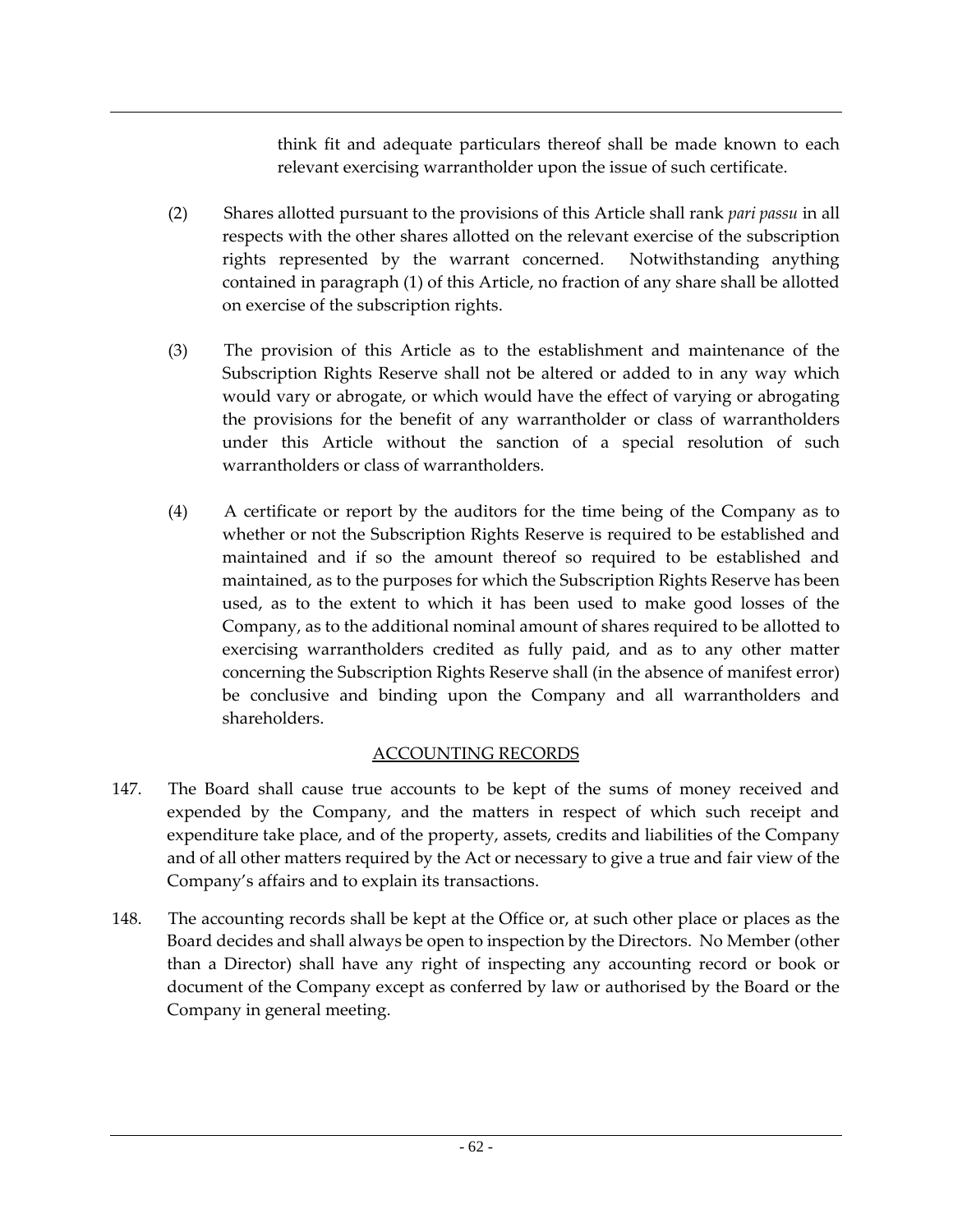- 149. Subject to Article 150, a printed copy of the Directors' report, accompanied by the balance sheet and profit and loss account, including every document required by law to be annexed thereto, made up to the end of the applicable financial year and containing a summary of the assets and liabilities of the Company under convenient heads and a statement of income and expenditure, together with a copy of the Auditors' report, shall be sent to each person entitled thereto at least twenty-one (21) days before the date of the general meeting and at the same time as the notice of annual general meeting and laid before the Company at the annual general meeting held in accordance with Article 56 provided that this Article shall not require a copy of those documents to be sent to any person whose address the Company is not aware or to more than one of the joint holders of any shares or debentures.
- 150. Subject to due compliance with all applicable Statutes, rules and regulations, including, without limitation, the Listing Rules, and to obtaining all necessary consents, if any, required thereunder, the requirements of Article 149 shall be deemed satisfied in relation to any person by sending to the person in any manner not prohibited by the Statutes, summarised financial statements derived from the Company's annual accounts and the directors' report which shall be in the form and containing the information required by applicable laws and regulations, provided that any person who is otherwise entitled to the annual financial statements of the Company and the directors' report thereon may, if he so requires by notice in writing served on the Company, demand that the Company sends to him, in addition to summarised financial statements, a complete printed copy of the Company's annual financial statement and the directors' report thereon.
- 151. The requirement to send to a person referred to in Article 149 the documents referred to in that article or a summary financial report in accordance with Article 150 shall be deemed satisfied where, in accordance with all applicable Statutes, rules and regulations, including, without limitation, the Listing Rules, the Company publishes copies of the documents referred to in Article 149 and, if applicable, a summary financial report complying with Article 150, on the Company's computer network or in any other permitted manner (including by sending any form of electronic communication), and that person has agreed or is deemed to have agreed to treat the publication or receipt of such documents in such manner as discharging the Company's obligation to send to him a copy of such documents.

## AUDIT

152. (1) At the annual general meeting or at a subsequent extraordinary general meeting in each year, the Members shall appoint an auditor to audit the accounts of the Company and such auditor shall hold office until the next annual general meeting. Such auditor may be a Member but no Director or officer or employee of the Company shall, during his continuance in office, be eligible to act as an auditor of the Company.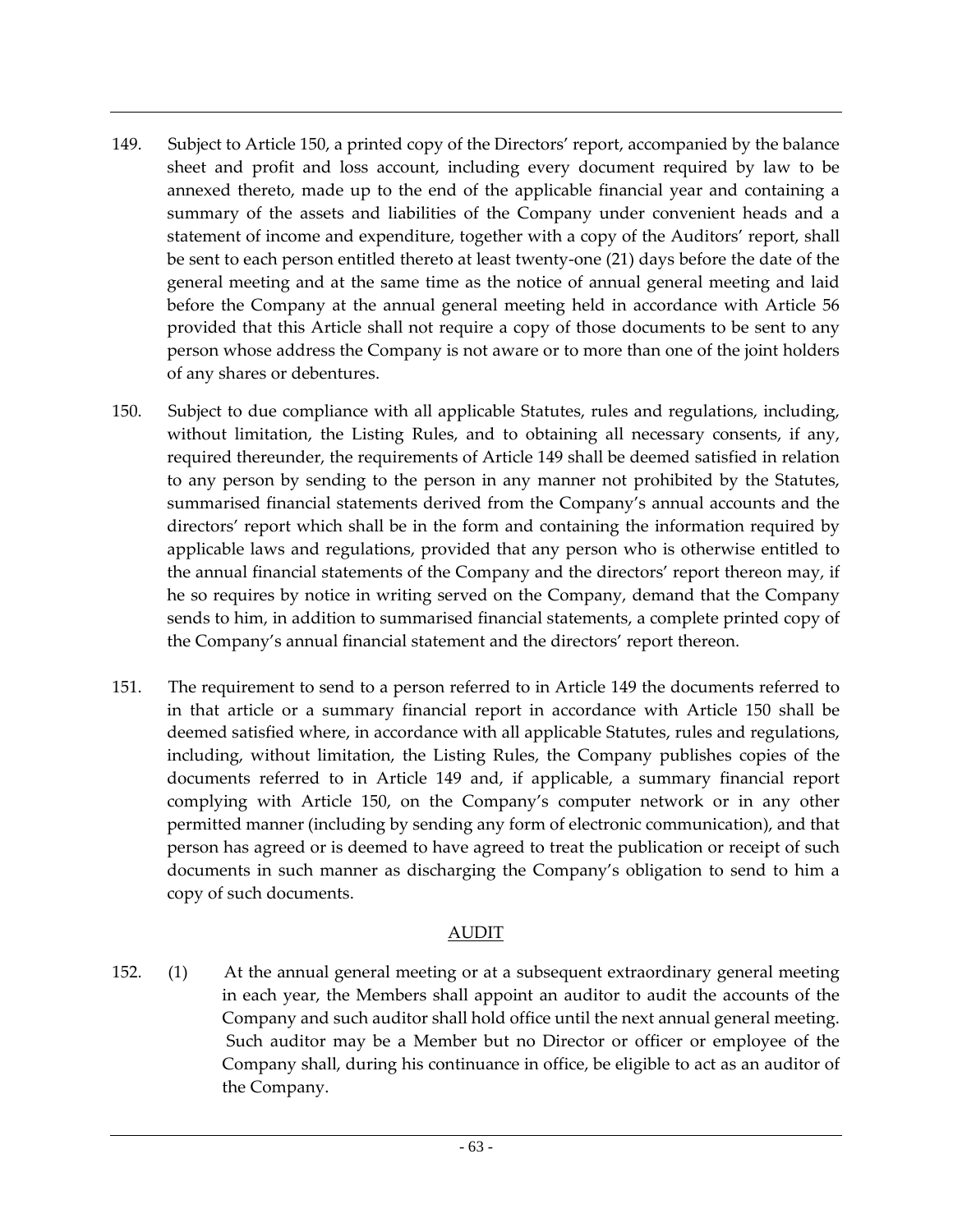- (2) The Members may, at any general meeting convened and held in accordance with these Articles, by ordinary resolution remove the Auditor at any time before the expiration of his term of office and shall by ordinary resolution at that meeting appoint another Auditor in his stead for the remainder of his term.
- 153. Subject to the Act the accounts of the Company shall be audited at least once in every year.
- 154. The remuneration of the Auditor shall be fixed by the Company in general meeting or in such manner as the Members may determine.
- 155. The Directors may fill any casual vacancy in the office of Auditor but while any such vacancy continues the surviving or continuing Auditor or Auditors, if any, may act. The remuneration of any Auditor appointed by the Directors under this Article may be fixed by the Board. Subject to Article 152(2), an Auditor appointed under this Article shall hold office until the next following annual general meeting of the Company and shall then be subject to appointment by the Members under Article 152(1) at such remuneration to be determined by the Members under Article 154.
- 156. The Auditor shall at all reasonable times have access to all books kept by the Company and to all accounts and vouchers relating thereto; and he may call on the Directors or officers of the Company for any information in their possession relating to the books or affairs of the Company.
- 157. The statement of income and expenditure and the balance sheet provided for by these Articles shall be examined by the Auditor and compared by him with the books, accounts and vouchers relating thereto; and he shall make a written report thereon stating whether such statement and balance sheet are drawn up so as to present fairly the financial position of the Company and the results of its operations for the period under review and, in case information shall have been called for from Directors or officers of the Company, whether the same has been furnished and has been satisfactory. The financial statements of the Company shall be audited by the Auditor in accordance with generally accepted auditing standards. The Auditor shall make a written report thereon in accordance with generally accepted auditing standards and the report of the Auditor shall be submitted to the Members in general meeting. The generally accepted auditing standards referred to herein may be those of a country or jurisdiction other than the Cayman Islands. If so, the financial statements and the report of the Auditor should disclose this fact and name such country or jurisdiction.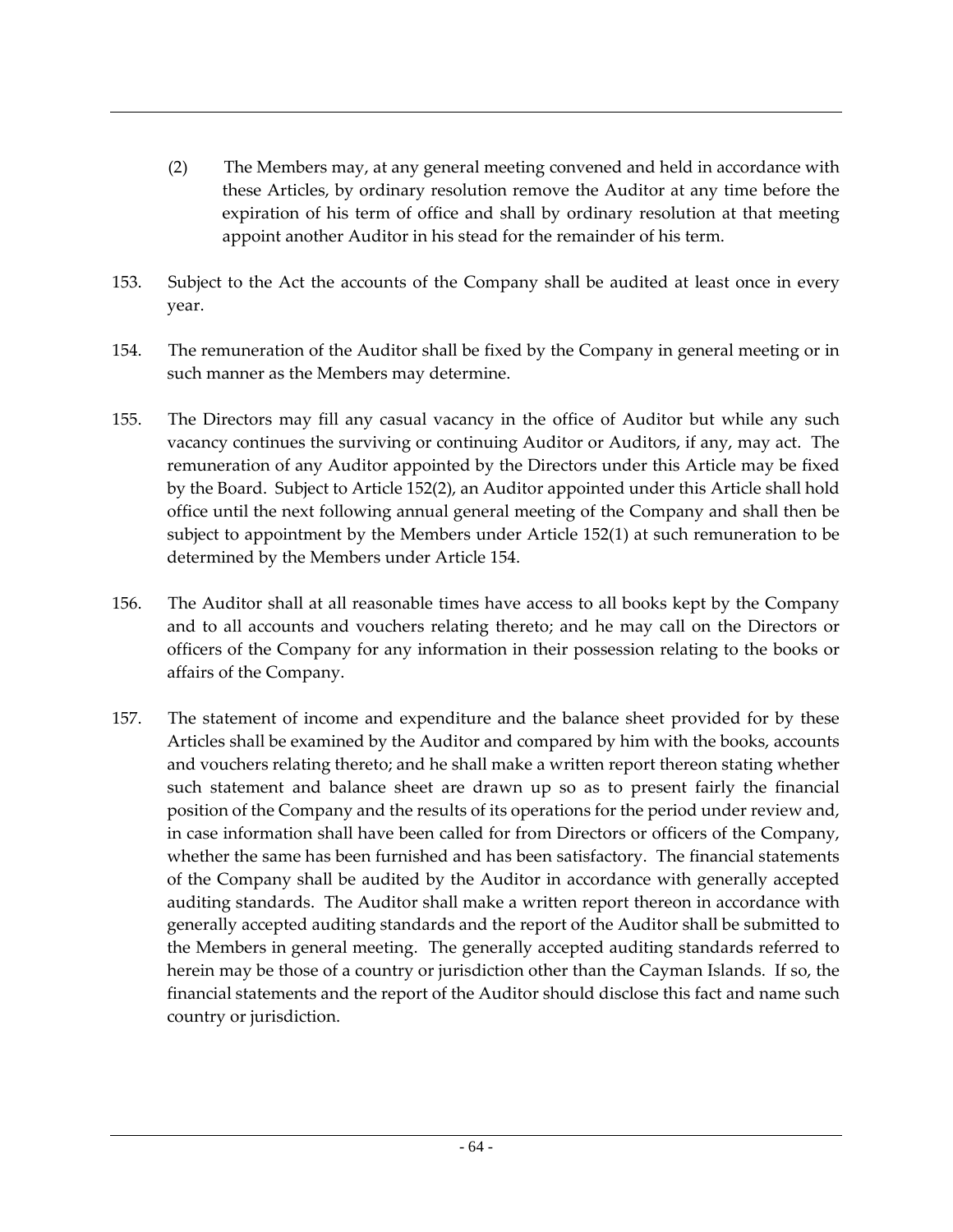## **NOTICES**

- 158. (1) Any Notice or document (including any "corporate communication" within the meaning ascribed thereto under the Listing Rules), whether or not, to be given or issued under these Articles from the Company shall be in writing or by cable, telex or facsimile transmission message or other form of electronic transmission or electronic communication and any such Notice and document may be given or issued by the following means:
	- (a) by serving it personally on the relevant person;
	- (b) by sending it through the post in a prepaid envelope addressed to such Member at his registered address as appearing in the Register or at any other address supplied by him to the Company for the purpose;
	- (c) by delivering or leaving it at such address as aforesaid;
	- (d) by placing an advertisement in appropriate newspapers or other publication and where applicable, in accordance with the requirements of the Designated Stock Exchange;
	- (e) by sending or transmitting it as an electronic communication to the relevant person at such electronic address as he may provide under Article 158(5), subject to the Company complying with the Statutes and any other applicable laws, rules and regulations from time to time in force with regard to any requirements for the obtaining of consent (or deemed consent) from such person;
	- (f) by publishing it on the Company's website to which the relevant person may have access, subject to the Company complying with the Statutes and any other applicable laws, rules and regulations from time to time in force with regard to any requirements for the obtaining of consent (or deemed consent) from such person and/or for giving notification to any such person stating that the notice, document or publication is available on the Company's computer network website (a "notice of availability"); or
	- (g) by sending or otherwise making it available to such person through such other means to the extent permitted by and in accordance with the Statutes and other applicable laws, rules and regulations.
	- (2) The notice of availability may be given by any of the means set out above other than by posting it on a website.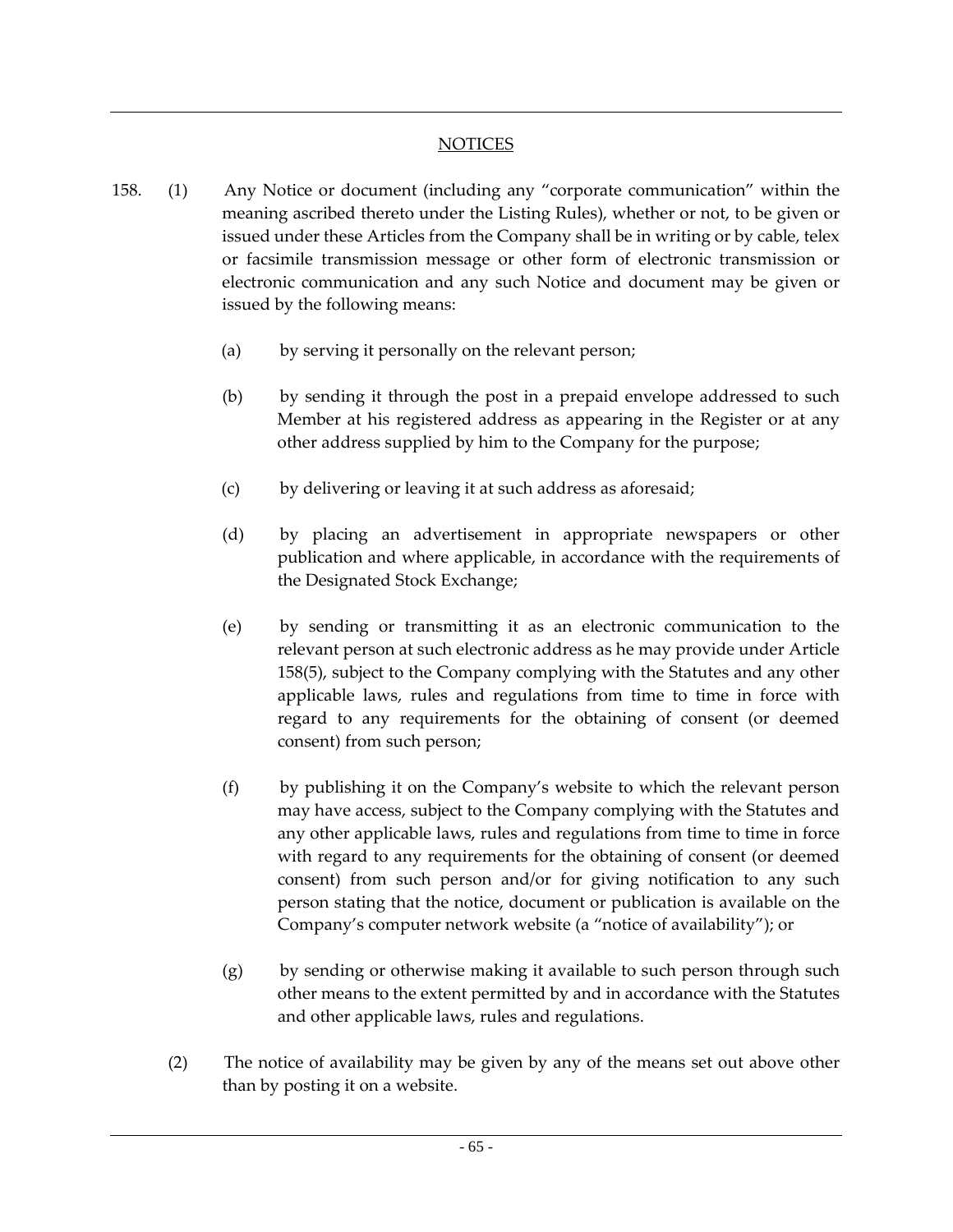- (3) In the case of joint holders of a share all notices shall be given to that one of the joint holders whose name stands first in the Register and notice so given shall be deemed a sufficient service on or delivery to all the joint holders.
- (4) Every person who, by operation of law, transfer, transmission, or other means whatsoever, shall become entitled to any share, shall be bound by every notice in respect of such share, which, previously to his name and address (including electronic address) being entered in the Register as the registered holder of such share, shall have been duly given to the person from whom he derives title to such share.
- (5) Every Member or a person who is entitled to receive notice from the Company under the provisions of the Statutes or these Articles may register with the Company an electronic address to which notices can be served upon him.
- (6) Subject to any applicable laws, rules and regulations and the terms of these Articles, any notice, document or publication, including but not limited to the documents referred to in Articles, 149, 150 and 158 may be given in the English language only or in both the English language and the Chinese language.
- 159. Any Notice or other document:
	- (a) if served or delivered by post, shall where appropriate be sent by airmail and shall be deemed to have been served or delivered on the day following that on which the envelope containing the same, properly prepaid and addressed, is put into the post; in proving such service or delivery it shall be sufficient to prove that the envelope or wrapper containing the notice or document was properly addressed and put into the post and a certificate in writing signed by the Secretary or other officer of the Company or other person appointed by the Board that the envelope or wrapper containing the Notice or other document was so addressed and put into the post shall be conclusive evidence thereof;
	- (b) if sent by electronic communication, shall be deemed to be given on the day on which it is transmitted from the server of the Company or its agent. A Notice placed on the Company's website or the website of the Designated Stock Exchange, is deemed given by the Company to a Member on the day following that on which a notice of availability is deemed served on the Member;
	- (c) if published on the Company's website, shall be deemed to have been served on the day on which the notice, document or publication first so appears on the Company's website to which the relevant person may have access or the day on which the notice of availability is deemed to have been served or delivered to such person under these Articles, whichever is later;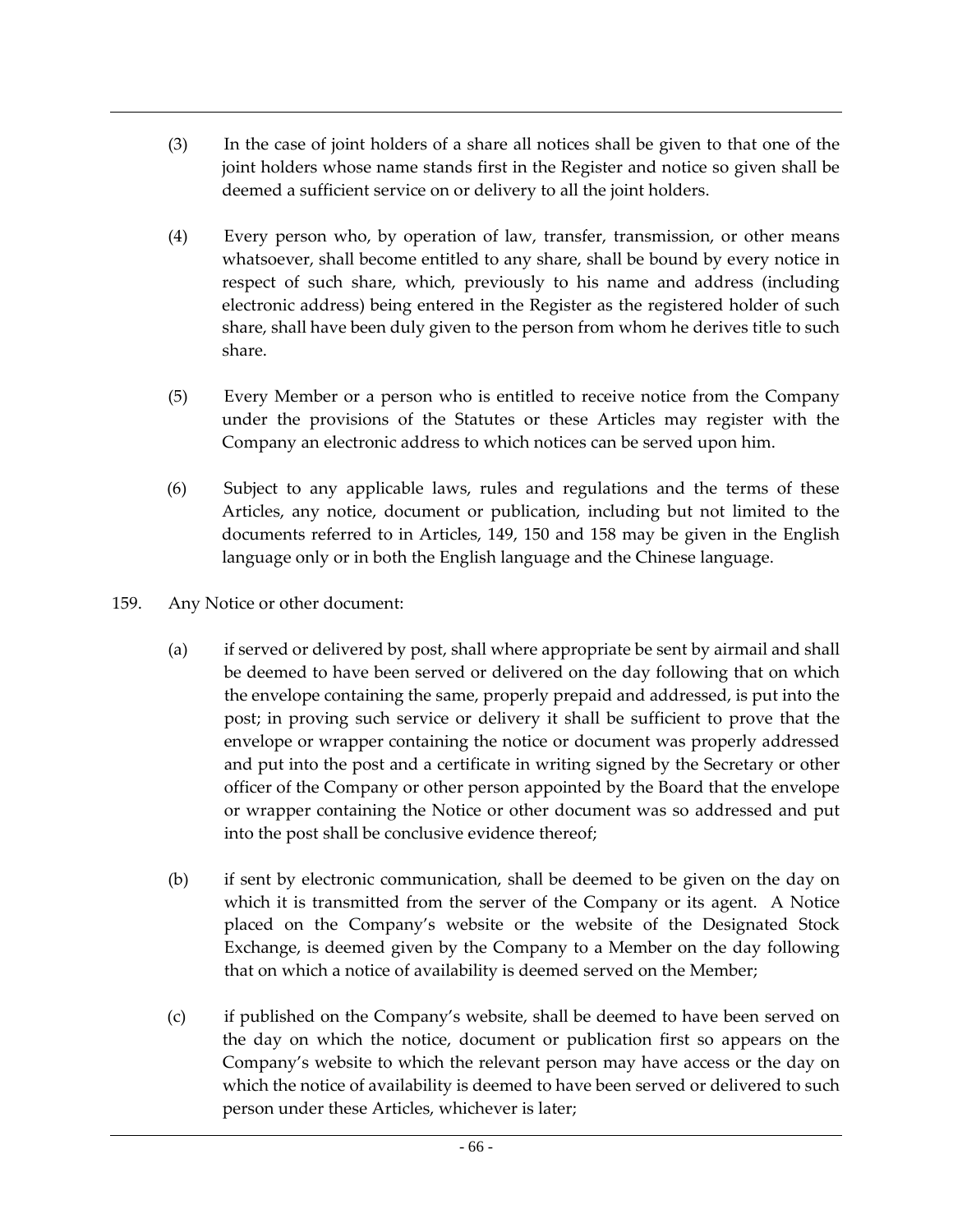- (d) if served or delivered in any other manner contemplated by these Articles, shall be deemed to have been served or delivered at the time of personal service or delivery or, as the case may be, at the time of the relevant despatch or transmission; and in proving such service or delivery, a certificate in writing signed by the Secretary or other officer of the Company or other person appointed by the Board as to the act and time of such service, delivery, despatch or transmission shall be conclusive evidence thereof; and
- (e) if published as an advertisement in a newspaper or other publication permitted under these Articles, shall be deemed to have been served on the day on which the advertisement first so appears.
- 160. (1) Any Notice or other document delivered or sent by post to or left at the registered address of any Member in pursuance of these Articles shall, notwithstanding that such Member is then dead or bankrupt or that any other event has occurred, and whether or not the Company has notice of the death or bankruptcy or other event, be deemed to have been duly served or delivered in respect of any share registered in the name of such Member as sole or joint holder unless his name shall, at the time of the service or delivery of the Notice or document, have been removed from the Register as the holder of the share, and such service or delivery shall for all purposes be deemed a sufficient service or delivery of such Notice or document on all persons interested (whether jointly with or as claiming through or under him) in the share.
	- (2) A Notice may be given by the Company to the person entitled to a share in consequence of the death, mental disorder or bankruptcy of a Member by sending it through the post in a prepaid letter, envelope or wrapper addressed to him by name, or by the title of representative of the deceased, or trustee of the bankrupt, or by any like description, at the address, if any, supplied for the purpose by the person claiming to be so entitled, or (until such an address has been so supplied) by giving the notice in any manner in which the same might have been given if the death, mental disorder or bankruptcy had not occurred.
	- (3) Any person who by operation of law, transfer or other means whatsoever shall become entitled to any share shall be bound by every Notice in respect of such share which prior to his name and address being entered on the Register shall have been duly given to the person from whom he derives his title to such share.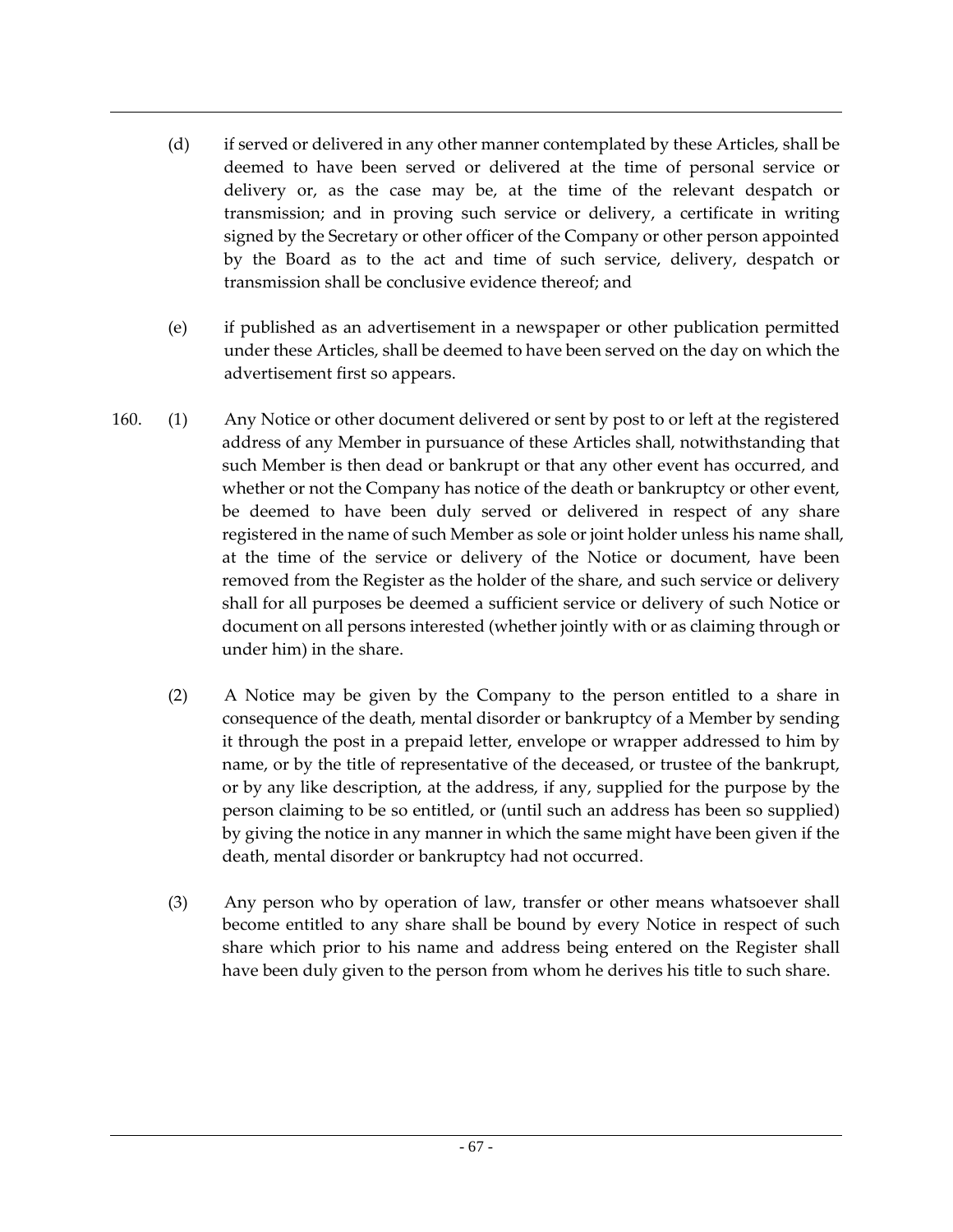#### **SIGNATURES**

161. For the purposes of these Articles, a facsimile or electronic transmission message purporting to come from a holder of shares or, as the case may be, a Director or alternate Director, or, in the case of a corporation which is a holder of shares from a director or the secretary thereof or a duly appointed attorney or duly authorised representative thereof for it and on its behalf, shall in the absence of express evidence to the contrary available to the person relying thereon at the relevant time be deemed to be a document or instrument in writing signed by such holder or Director or alternate Director in the terms in which it is received.

#### WINDING UP

- 162. (1) Subject to Article 162(2), the Board shall have power in the name and on behalf of the Company to present a petition to the court for the Company to be wound up.
	- (2) A resolution that the Company be wound up by the court or be wound up voluntarily shall be a special resolution.
- 163. (1) Subject to any special rights, privileges or restrictions as to the distribution of available surplus assets on liquidation for the time being attached to any class or classes of shares (i) if the Company shall be wound up and the assets available for distribution amongst the Members shall be more than sufficient to repay the whole of the capital paid up at the commencement of the winding up, the excess shall be distributed *pari passu* amongst such Members in proportion to the amount paid up on the shares held by them respectively and (ii) if the Company shall be wound up and the assets available for distribution amongst the Members as such shall be insufficient to repay the whole of the paid-up capital such assets shall be distributed so that, as nearly as may be, the losses shall be borne by the Members in proportion to the capital paid up, or which ought to have been paid up, at the commencement of the winding up on the shares held by them respectively.
	- (2) If the Company shall be wound up (whether the liquidation is voluntary or by the court) the liquidator may, with the authority of a special resolution and any other sanction required by the Act, divide among the Members in specie or kind the whole or any part of the assets of the Company and whether or not the assets shall consist of properties of one kind or shall consist of properties to be divided as aforesaid of different kinds, and may for such purpose set such value as he deems fair upon any one or more class or classes of property and may determine how such division shall be carried out as between the Members or different classes of Members. The liquidator may, with the like authority, vest any part of the assets in trustees upon such trusts for the benefit of the Members as the liquidator with the like authority shall think fit, and the liquidation of the Company may be closed and the Company dissolved, but so that no contributory shall be compelled to accept any shares or other property in respect of which there is a liability.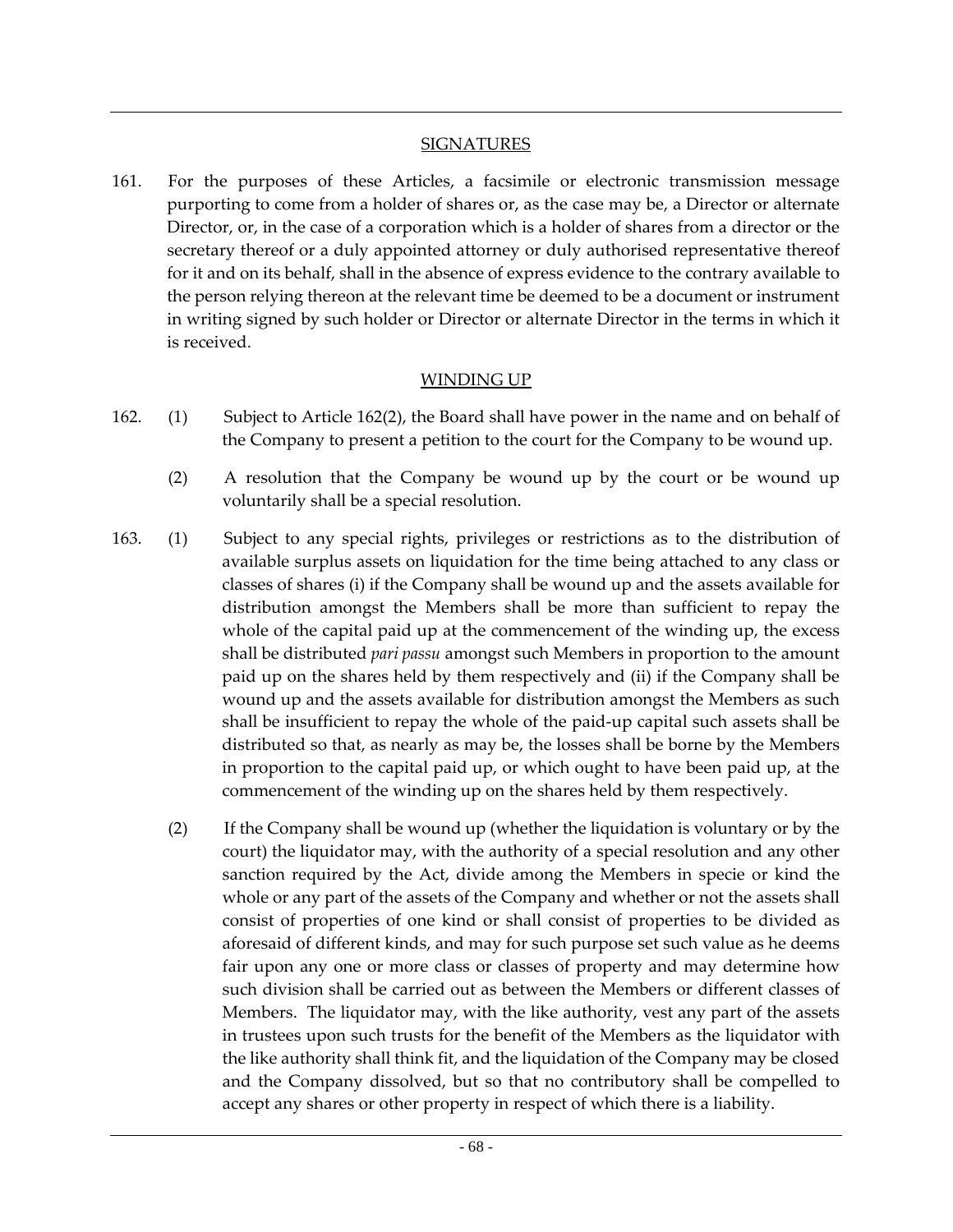### **INDEMNITY**

- 164. (1) The Directors, Secretary and other officers and every Auditor of the Company at any time, whether at present or in the past, and the liquidator or trustees (if any) acting or who have acted in relation to any of the affairs of the Company and everyone of them, and everyone of their heirs, executors and administrators, shall be indemnified and secured harmless out of the assets and profits of the Company from and against all actions, costs, charges, losses, damages and expenses which they or any of them, their or any of their heirs, executors or administrators, shall or may incur or sustain by or by reason of any act done, concurred in or omitted in or about the execution of their duty, or supposed duty, in their respective offices or trusts; and none of them shall be answerable for the acts, receipts, neglects or defaults of the other or others of them or for joining in any receipts for the sake of conformity, or for any bankers or other persons with whom any moneys or effects belonging to the Company shall or may be lodged or deposited for safe custody, or for insufficiency or deficiency of any security upon which any moneys of or belonging to the Company shall be placed out on or invested, or for any other loss, misfortune or damage which may happen in the execution of their respective offices or trusts, or in relation thereto; PROVIDED THAT this indemnity shall not extend to any matter in respect of any fraud or dishonesty which may attach to any of said persons.
	- (2) Each Member agrees to waive any claim or right of action he might have, whether individually or by or in the right of the Company, against any Director on account of any action taken by such Director, or the failure of such Director to take any action in the performance of his duties with or for the Company; PROVIDED THAT such waiver shall not extend to any matter in respect of any fraud or dishonesty which may attach to such Director.

# FINANCIAL YEAR

165. Unless otherwise determined by the Directors, the financial year end of the Company shall be 31 of December in each year.

# AMENDMENT TO MEMORANDUM AND ARTICLES OF ASSOCIATION AND NAME OF COMPANY

166. No Article shall be rescinded, altered or amended and no new Article shall be made until the same has been approved by a special resolution of the Members. A special resolution shall be required to alter the provisions of the memorandum of association or to change the name of the Company.